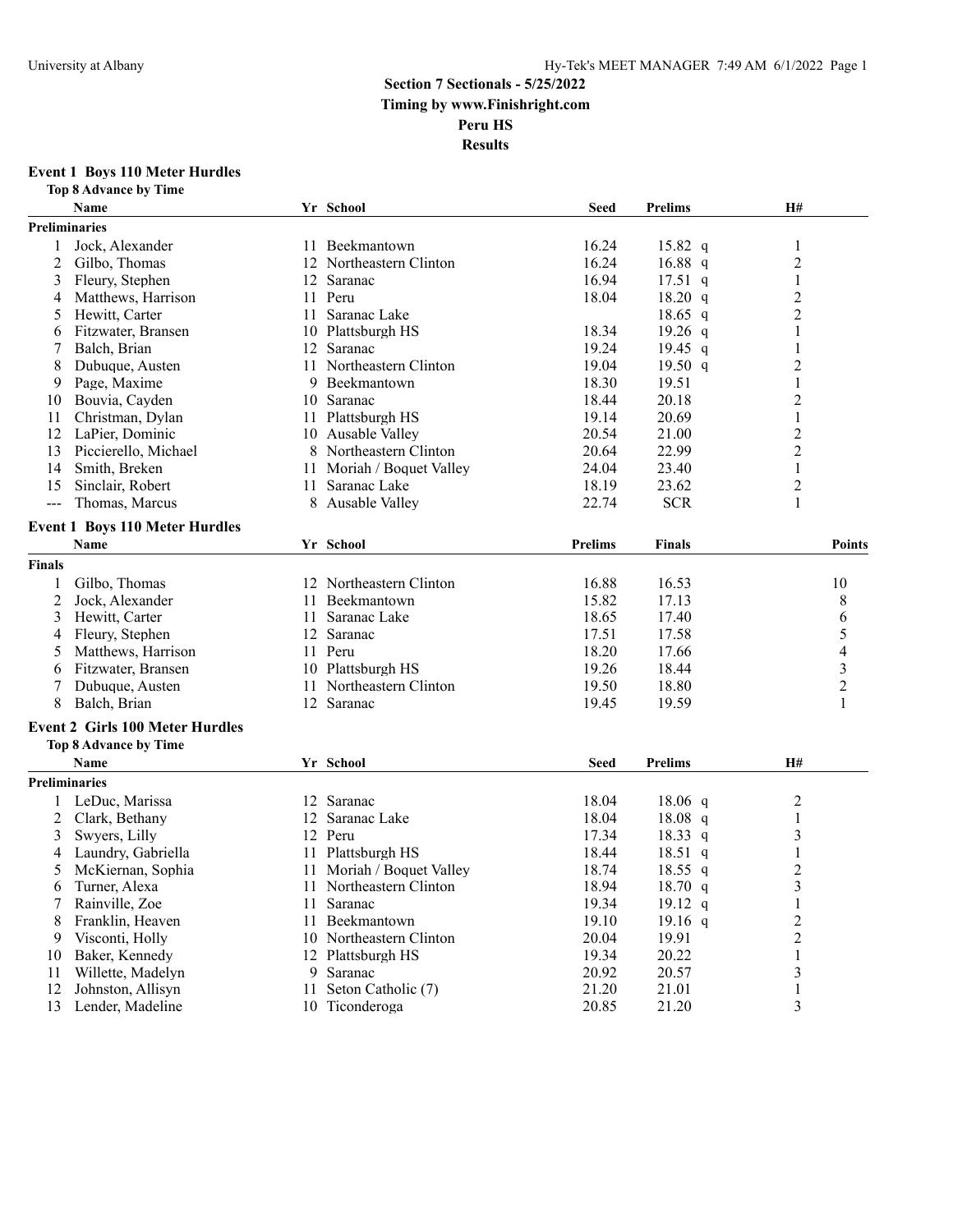**Results**

|               | Preliminaries  (Event 2 Girls 100 Meter Hurdles) |    |                                    |                |                |                         |
|---------------|--------------------------------------------------|----|------------------------------------|----------------|----------------|-------------------------|
|               | <b>Name</b>                                      |    | Yr School                          | <b>Seed</b>    | <b>Prelims</b> | Н#                      |
| 14            | Trudo, Paige                                     |    | 11 Northeastern Clinton            | 21.44          | 21.33          | $\overline{c}$          |
| 15            | Ramos, Serena                                    |    | 10 Peru                            | 24.04          | 21.46          | 3                       |
| 16            | Shambo, Maegan                                   |    | 12 Lake Placid                     | 21.14          | 21.66          | $\overline{c}$          |
| 17            | Butler, Lily                                     |    | 10 Ausable Valley                  | 21.30          | 22.37          | $\mathbf{1}$            |
| 18            | Bishop, Katie                                    | 10 | Beekmantown                        | 31.34          | 31.58          | 3                       |
| $---$         | Glascock, Grace                                  |    | 12 Saranac Lake                    | 18.74          | <b>FS</b>      | 3                       |
|               | <b>Event 2 Girls 100 Meter Hurdles</b>           |    |                                    |                |                |                         |
|               | <b>Name</b>                                      |    | Yr School                          | <b>Prelims</b> | <b>Finals</b>  | <b>Points</b>           |
| <b>Finals</b> |                                                  |    |                                    |                |                |                         |
| 1             | Swyers, Lilly                                    |    | 12 Peru                            | 18.33          | 17.57          | 10                      |
| 2             | Clark, Bethany                                   | 12 | Saranac Lake                       | 18.08          | 17.72          | 8                       |
| 3             | LeDuc, Marissa                                   |    | 12 Saranac                         | 18.06          | 17.79          | 6                       |
| 4             | McKiernan, Sophia                                | 11 | Moriah / Boquet Valley             | 18.55          | 18.42          | 5                       |
| 5             | Laundry, Gabriella                               | 11 | Plattsburgh HS                     | 18.51          | 18.58          | 4                       |
| 6             | Turner, Alexa                                    |    | 11 Northeastern Clinton            | 18.70          | 18.88          | 3                       |
| 7             | Franklin, Heaven                                 | 11 | Beekmantown                        | 19.16          | 19.02          | $\overline{c}$          |
| 8             | Rainville, Zoe                                   | 11 | Saranac                            | 19.12          | 19.27          | 1                       |
|               | <b>Event 3 Boys 100 Meter Dash</b>               |    |                                    |                |                |                         |
|               | <b>Top 8 Advance by Time</b>                     |    |                                    |                |                |                         |
|               | Name                                             |    | Yr School                          | <b>Seed</b>    | <b>Prelims</b> | H#                      |
|               | <b>Preliminaries</b>                             |    |                                    |                |                |                         |
| 1             | Bartholomew, Bailey                              |    | 12 Saranac Lake                    | 11.74          | 11.73 $q$      | 1                       |
| 2             | Schlitt, Sawyer                                  | 9  | Peru                               | 11.76          | 11.76 $q$      | 3                       |
| 3             | Wolford, Soren                                   |    | 10 Saranac Lake                    | 11.74          | $11.77$ q      | 1                       |
| 4             | Mulligan, Owen                                   |    | 11 Plattsburgh HS                  | 11.54          | $11.78$ q      | 4                       |
| 5             | Jock, Alexander                                  | 11 | Beekmantown                        | 11.59          | $11.87$ q      | $\overline{c}$          |
| 6             | Norcross, Kye                                    | 11 | Saranac                            | 11.74          | 11.91 $q$      | $\overline{\mathbf{c}}$ |
| 7             | Baker, Tyler                                     | 11 | Plattsburgh HS                     | 12.14          | 11.96 $q$      | $\overline{c}$          |
| 8             | Reams, Gabriel                                   | 11 | Beekmantown                        | 11.59          | $11.97$ q      | 3                       |
| 9             | Latinville, Nolan                                | 12 | Beekmantown                        | 11.84          | 12.07          | 4                       |
| 10            | Fleury, Stephen                                  | 12 | Saranac                            | 11.93          | 12.14          | 4                       |
| 11            | Wells, Hayden                                    |    | 10 Saranac                         | 12.34          | 12.25          | $\overline{c}$          |
| 12            | Guay, Ashton                                     | 11 | Seton Catholic (7)                 | 12.04          | 12.29          | 3                       |
| 13            | Schenk, Elijah                                   | 10 | Saranac Lake                       | 12.14          | 12.43          | 1                       |
| 14            | Hanson, Jack                                     |    | 11 Peru                            | 12.54          | 12.48          | 3                       |
| 15            | Jolicoeur, Elijah                                | 12 | Northeastern Clinton               | 12.44          | 12.53          | 3                       |
| 16            | Crawford, Jacob                                  |    | 10 Peru                            | 12.94          | 12.74          | $\overline{2}$          |
| 17            | Brown, Jordan                                    |    | 10 Northeastern Clinton            | 12.44          | 12.95          | 4                       |
| 18            | Roth, Sean                                       | 10 | Lake Placid                        | 12.24          | 12.97          | $\mathbf{1}$            |
|               | Peters, Brayden                                  | 11 | Moriah / Boquet Valley             | 12.54          | 13.10          | 4                       |
| 19<br>20      | Gao, Jp                                          | 11 | Seton Catholic (7)                 | 12.96          | 13.21          |                         |
|               |                                                  |    | Moriah / Boquet Valley             |                |                | $\mathbf{1}$            |
| 21<br>22      | Bailey, Harlo<br>Belden-Schar, Connor            | 11 | 10 Ticonderoga                     | 13.54<br>14.99 | 13.33<br>13.35 | $\overline{c}$<br>4     |
|               | Dawson-Ellis, Alex                               |    | 10 Lake Placid                     |                |                |                         |
| 23            | wetzstein, Jackson                               |    |                                    | 13.54          | 13.64          | $\mathbf{1}$            |
| 24            |                                                  |    | 9 Plattsburgh HS<br>Ausable Valley | 13.84          | 13.91          | 4                       |
| 25            | Rabideau, Rowin                                  | 10 |                                    | 13.74          | 14.12          | 3                       |
| 26            | Manfred, Carter                                  |    | 11 Moriah / Boquet Valley          | 15.34          | 16.03          | 2                       |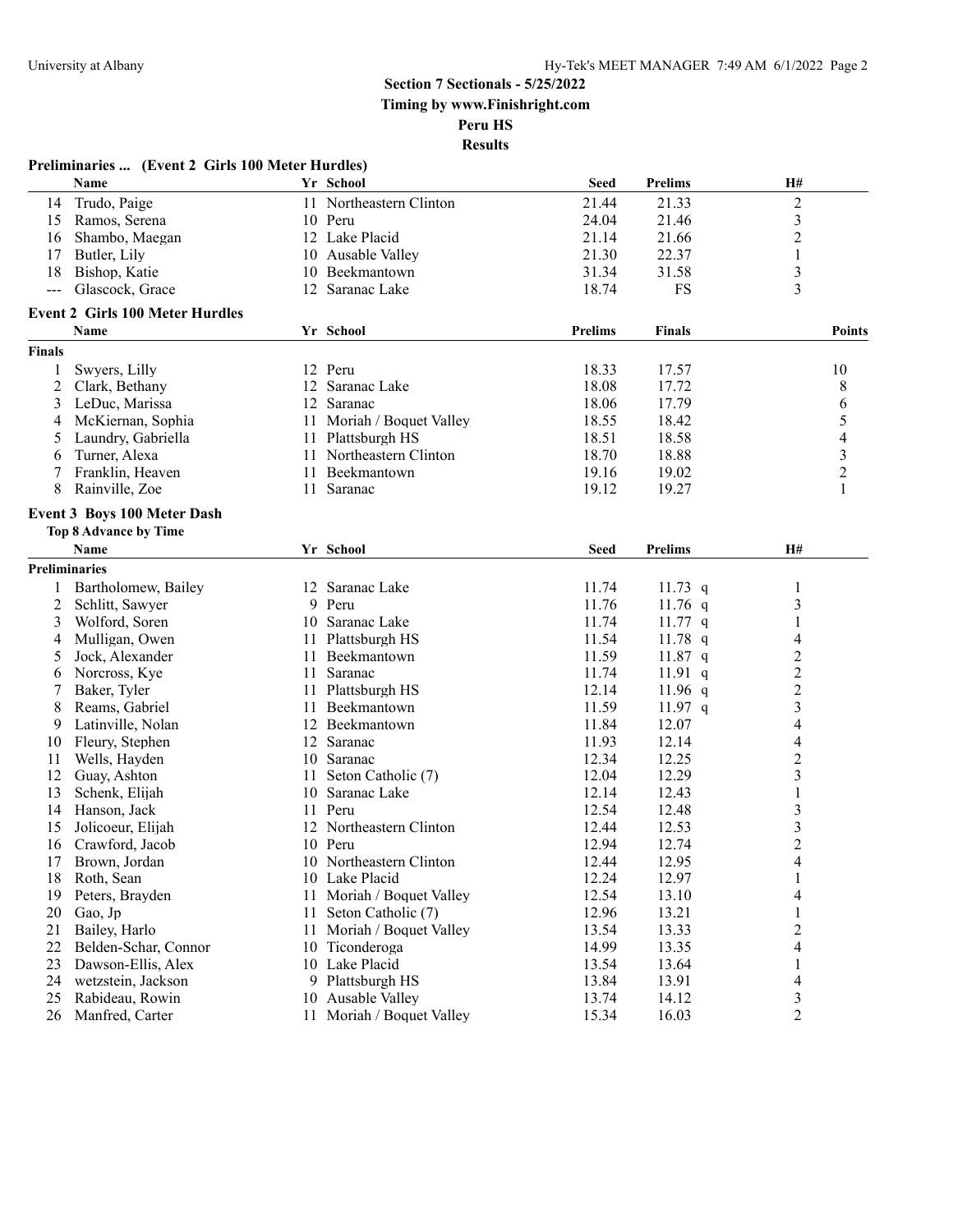|                     | Preliminaries  (Event 3 Boys 100 Meter Dash) |     |                          |                |                |                          |
|---------------------|----------------------------------------------|-----|--------------------------|----------------|----------------|--------------------------|
|                     | Name                                         |     | Yr School                | Seed           | <b>Prelims</b> | H#                       |
| $\qquad \qquad - -$ | Lafave, Shay                                 |     | 11 Ausable Valley        | 15.14          | <b>DNS</b>     | 3                        |
|                     | <b>Event 3 Boys 100 Meter Dash</b>           |     |                          |                |                |                          |
|                     | Name                                         |     | Yr School                | <b>Prelims</b> | <b>Finals</b>  | Points                   |
| <b>Finals</b>       |                                              |     |                          |                |                |                          |
| 1                   | Jock, Alexander                              |     | 11 Beekmantown           | 11.87          | 11.70          | 10                       |
| 2                   | Mulligan, Owen                               | 11  | Plattsburgh HS           | 11.78          | 11.73          | 8                        |
| 3                   | Schlitt, Sawyer                              | 9   | Peru                     | 11.76          | 11.88          | 6                        |
| 4                   | Bartholomew, Bailey                          |     | 12 Saranac Lake          | 11.73          | 12.00          | 5                        |
| 5                   | Wolford, Soren                               |     | 10 Saranac Lake          | 11.77          | 12.03          | 4                        |
| 6                   | Baker, Tyler                                 | 11  | Plattsburgh HS           | 11.96          | 12.13          | 3                        |
| 7                   | Norcross, Kye                                | 11  | Saranac                  | 11.91          | 12.16          | $\overline{c}$           |
| 8                   | Reams, Gabriel                               | 11  | Beekmantown              | 11.97          | 12.18          | 1                        |
|                     | <b>Event 4 Girls 100 Meter Dash</b>          |     |                          |                |                |                          |
|                     | Top 8 Advance by Time                        |     |                          |                |                |                          |
|                     | <b>Name</b>                                  |     | Yr School                | <b>Seed</b>    | <b>Prelims</b> | H#                       |
|                     | <b>Preliminaries</b>                         |     |                          |                |                |                          |
| $\mathbf{1}$        | Ladue, Haley                                 |     | 11 Plattsburgh HS        | 13.54          | 13.42 q        | 3                        |
| 2                   | Davis, Olivia                                | 11  | Saranac                  | 13.53          | $13.51$ q      | $\overline{c}$           |
| 3                   | Riemersma, Juliana                           |     | 9 Moriah / Boquet Valley | 13.34          | 13.62 $q$      | $\overline{c}$           |
| 4                   | Ubl, Paige                                   | 9   | Saranac                  | 13.27          | $13.68$ q      | 3                        |
| 5                   | Lavigne, Sarah                               | 7   | Saranac                  | 12.78          | 13.72 $q$      | 4                        |
| 6                   | Kujabi, Awa                                  | 11  | Saranac Lake             | 13.84          | 13.79 $q$      | 1                        |
| 7                   | Carrol, Shyloh                               |     | 10 Northeastern Clinton  | 13.64          | 13.83 q        | $\overline{c}$           |
| 8                   | Coulombe, Leah                               |     | 12 Northeastern Clinton  | 13.44          | 13.85 $q$      | 1                        |
| 9                   | Hubbard, Madalynn                            |     | 12 Ticonderoga           | 13.59          | 14.05          | 4                        |
| 10                  | Hamel, Kathryn                               | 9   | Beekmantown              | 13.54          | 14.11          | 4                        |
| 11                  | Arnold, Mackenzie                            |     | 10 Peru                  | 13.38          | 14.16          | $\mathbf{1}$             |
| 12                  | Pelkey, Emma                                 |     | 9 Ausable Valley         | 13.64          | 14.25          | 3                        |
| 13                  | Boutelle, Clara                              | 8   | Lake Placid              | 13.94          | 14.52          | $\overline{c}$           |
| 14                  | Roberts, Evelyn                              | 11. | Beekmantown              | 14.44          | 14.60          | 3                        |
| 15                  | Franklin, Heaven                             | 11  | Beekmantown              | 14.64          | 14.62          | $\overline{c}$           |
| 16                  | Phillips, Morgan                             |     | 12 Peru                  | 14.52          | 14.74          | 4                        |
| 17                  | Jones, Lily                                  |     | 10 Lake Placid           | 13.94          | 14.81          | 1                        |
| 18                  | Mast, Megan                                  | 9.  | Seton Catholic (7)       | 14.54          | 14.86          | 4                        |
| 19                  | Wheatley, Keanna                             | 9   | Peru                     | 15.24          | 15.06          | $\overline{\mathbf{c}}$  |
| 20                  | Stacy, Izzy                                  | 9   | Ticonderoga              | 14.57          | 15.15          | 3                        |
| 21                  | Porter, Irelan                               | 9   | Ticonderoga              | 14.91          | 15.36          | 1                        |
| 22                  | Cameron, Caitlin                             |     | 9 Northeastern Clinton   | 16.54          | 15.46          | $\mathbf{1}$             |
| 23                  | Van Ness, Addison                            |     | 10 Lake Placid           | 14.84          | 15.68          | $\mathbf{1}$             |
| 24                  | Hayford, Jade                                |     | 9 Plattsburgh HS         | 15.34          | 15.85          | 3                        |
| 25                  | Kujabi, Muna                                 | 9   | Saranac Lake             | 16.04          | 16.32          | 3                        |
| 26                  | Gumlaw, Nevaeh                               |     | 10 Plattsburgh HS        | 15.44          | 16.36          | $\overline{\mathcal{A}}$ |
| 27                  | Whitacre, Alexis                             | 9   | Saranac Lake             | 16.04          | 16.43          | $\overline{\mathcal{A}}$ |
| 28                  | Cook, Audrey                                 | 9   | Ticonderoga              | 16.25          | 16.57          | $\overline{c}$           |
| 29                  | Bosley, Sophia                               | 10  | Moriah / Boquet Valley   | 18.64          | 17.12          | 3                        |
| 30                  | Reynolds, Grace                              | 12  | Moriah / Boquet Valley   | 16.54          | 17.20          | 1                        |
| 31                  | Andrews, Nevaeh                              |     | 9 Ausable Valley         | 17.04          | 17.46          | $\overline{c}$           |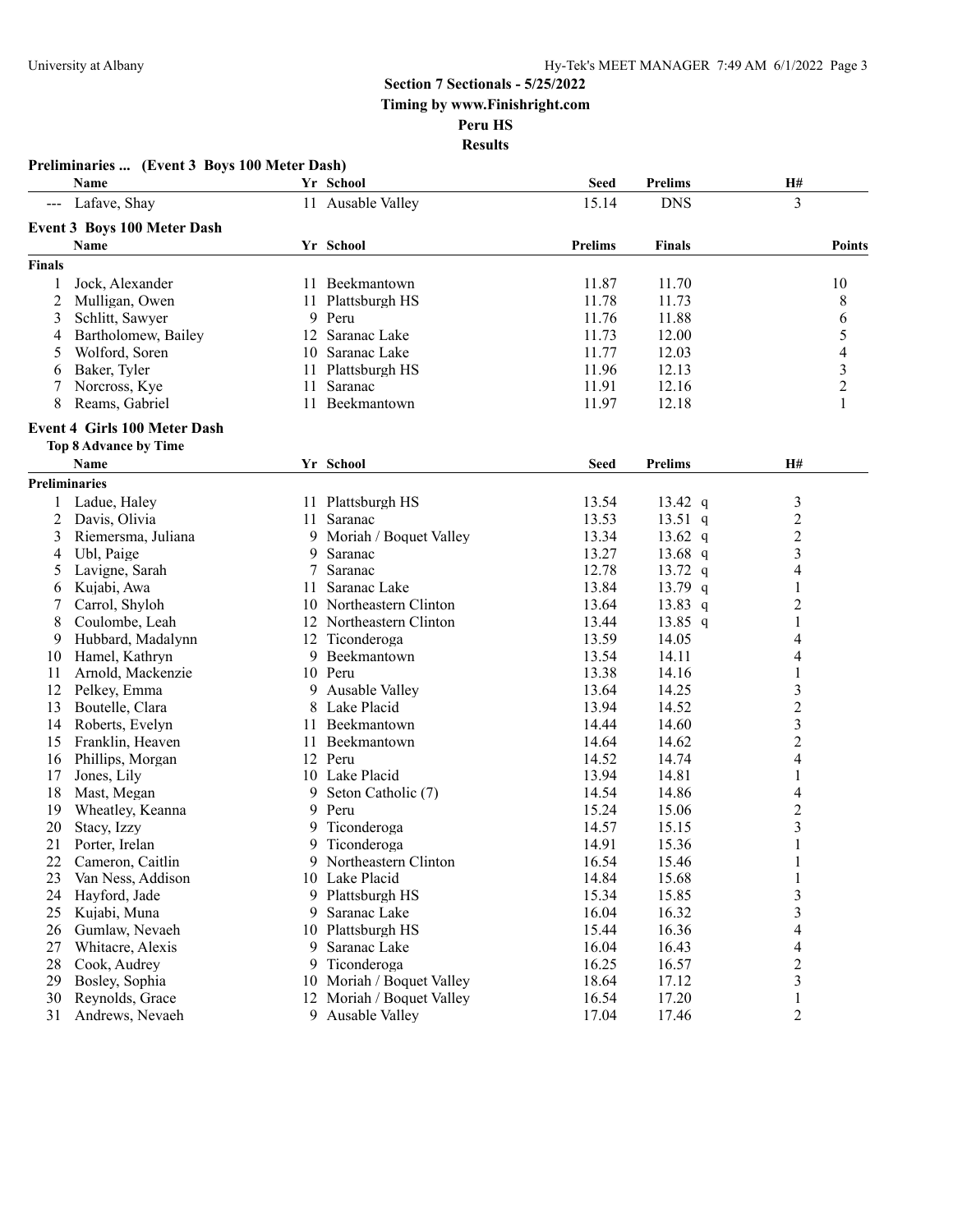## **Event 4 Girls 100 Meter Dash**

|               | Name                            |    | Yr School                  | <b>Prelims</b>                    | <b>Finals</b>            | <b>Points</b>            |
|---------------|---------------------------------|----|----------------------------|-----------------------------------|--------------------------|--------------------------|
| <b>Finals</b> |                                 |    |                            |                                   |                          |                          |
|               | Ladue, Haley                    |    | 11 Plattsburgh HS          | 13.42                             | 13.36                    | 10                       |
| 2             | Davis, Olivia                   | 11 | Saranac                    | 13.51                             | 13.57                    | 8                        |
| 3             | Ubl, Paige                      |    | 9 Saranac                  | 13.68                             | 13.65                    | 6                        |
| 4             | Riemersma, Juliana              | 9  | Moriah / Boquet Valley     | 13.62                             | 13.75                    | 5                        |
| 5             | Lavigne, Sarah                  | 7  | Saranac                    | 13.72                             | 13.77                    | $\overline{\mathcal{L}}$ |
| 6             | Carrol, Shyloh                  |    | 10 Northeastern Clinton    | 13.83                             | 13.79                    | $\mathfrak{Z}$           |
|               | Coulombe, Leah                  | 12 | Northeastern Clinton       | 13.85                             | 13.85                    | $\sqrt{2}$               |
| 8             | Kujabi, Awa                     | 11 | Saranac Lake               | 13.79                             | 13.91                    | $\mathbf{1}$             |
|               | Event 5 Boys 4x800 Meter Relay  |    |                            |                                   |                          |                          |
|               | <b>Team</b>                     |    | Relay                      | <b>Seed</b>                       | <b>Finals</b>            | Points                   |
| <b>Finals</b> |                                 |    |                            |                                   |                          |                          |
| 1             | Seton Catholic (7)              |    | A                          | 8:57.44                           | 8:38.54                  | 10                       |
|               | 1) DeJordy, Sam 10              |    | 2) Grafstein, Ben 8        | 3) Grafstein, Maxwell 10          | 4) Guay, Ashton 11       |                          |
|               | 2 Peru                          |    | A                          | 8:50.55                           | 8:47.27                  | 8                        |
|               | 1) Tedesco, Owen 10             |    | 2) Squire, Ryan 10         | 3) Eagle, Hunter 10               | 4) Recore, Nik 12        |                          |
|               | 3 Lake Placid                   |    | A                          | 9:27.60                           | 8:49.34                  | 6                        |
|               | 1) Douglas, Will 10             |    | 2) Fay, Aidan 9            | 3) Scanio, Andrew 11              | 4) Rupert, Jackson 10    |                          |
|               | 4 Saranac Lake                  |    | A                          | 9:05.10                           | 8:49.60                  | 5                        |
|               | 1) Hesseltine, Aiden 11         |    | 2) Martin, Morgan 11       | 3) Ash, Sam 11                    | 4) Kollmer, Jake 9       |                          |
| 5             | Saranac                         |    | A                          | 8:59.36                           | 8:53.69                  | 4                        |
|               | 1) Denial, Andrew 10            |    | 2) Cayea, Gabe 10          | 3) Thayer, Noah 8                 | 4) Medley, Dylan 12      |                          |
|               | 6 Northeastern Clinton          |    | A                          | 9:10.50                           | 9:07.81                  | 3                        |
|               | 1) Brown, Jordan 10             |    | 2) Bulriss, Eddie 9        | 3) Frenyea, Gunner 11             | 4) Prairie, Sam 10       |                          |
|               |                                 |    |                            |                                   |                          |                          |
| 7             | Ticonderoga                     |    | A                          | 9:26.00<br>3) Tausinger, Emery 12 | 9:27.88                  | 2                        |
|               | 1) Beebe, Garrett 10            |    | 2) Facteau, Christopher 10 |                                   | 4) Burke, Issac 9        |                          |
| 8             | Beekmantown                     |    | A                          | 9:10.90                           | 9:28.66                  | 1                        |
|               | 1) Slick, Jonathan 9            |    | 2) Sand, Nathan 11         | 3) Nelson, Christian 9            | 4) Bell-Carter, Ryan 10  |                          |
|               | 9 Plattsburgh HS                |    | $\mathbf{A}$               | 9:03.88                           | 10:07.28                 |                          |
|               | 1) Castle-Hackett, Aiden 9      |    | 2) Cortwright, George 9    | 3) Duttine, Donald 9              | 4) Frakes, Jonathan 9    |                          |
|               | 10 Moriah / Boquet Valley       |    | A                          | 10:51.00                          | 10:09.08                 |                          |
|               | 1) Chavez, Harley 7             |    | 2) Nichols, Chayse 9       | 3) Perry, Gage 11                 | 4) VanBuren, Sawyer 8    |                          |
|               | Event 6 Girls 4x800 Meter Relay |    |                            |                                   |                          |                          |
|               | <b>Team</b>                     |    | Relay                      | Seed                              | <b>Finals</b>            | <b>Points</b>            |
| <b>Finals</b> |                                 |    |                            |                                   |                          |                          |
|               | 1 Peru                          |    | A                          | 10:36.00                          | 10:19.65                 | 10                       |
|               | 1) Garrow, Ella 11              |    | 2) Davey, Lauren 8         | 3) Breen, Ophelia 10              | 4) Garrow, Maggie 8      |                          |
|               | 2 Northeastern Clinton          |    | $\overline{A}$             | 10:50.00 10:25.06                 |                          | 8                        |
|               | 1) Arno, Maddie 7               |    | 2) Langlois, Audrey 10     | $3)$ Cone, Alex 10                | 4) Prairie, Elizabeth 12 |                          |
| 3             | Saranac                         |    | A                          | 10:33.18                          | 10:32.66                 | 6                        |
|               | 1) Boulds, Sienna 8             |    | 2) Denial, Laura 8         | 3) Fay, Kaelyn 12                 | 4) Hamel, Hannah 7       |                          |
|               | 4 Seton Catholic (7)            |    | A                          | 10:57.42                          | 10:34.60                 | 5                        |
|               | 1) Allen, Monique 9             |    | 2) Pearl, Abby 10          | 3) Whalen, Madyson 11             | 4) Yang, Faline 12       |                          |
|               | 5 Lake Placid                   |    | $\mathbf{A}$               | 11:06.90                          | 10:50.95                 | 4                        |
|               | 1) Damico, Samantha 8           |    | 2) Morrelli, Pia 10        | 3) McKinnon, Kai 8                | 4) Lansing, Ellen 12     |                          |
|               | 6 Plattsburgh HS                |    | $\mathbf{A}$               | 10:56.20                          | 11:24.65                 | 3                        |
|               | 1) Bilow, Audrie 12             |    | 2) Bruso, Phoebe 12        | 3) Clermont, Lily 12              | 4) Coryea, Gianna 12     |                          |
|               |                                 |    |                            |                                   |                          |                          |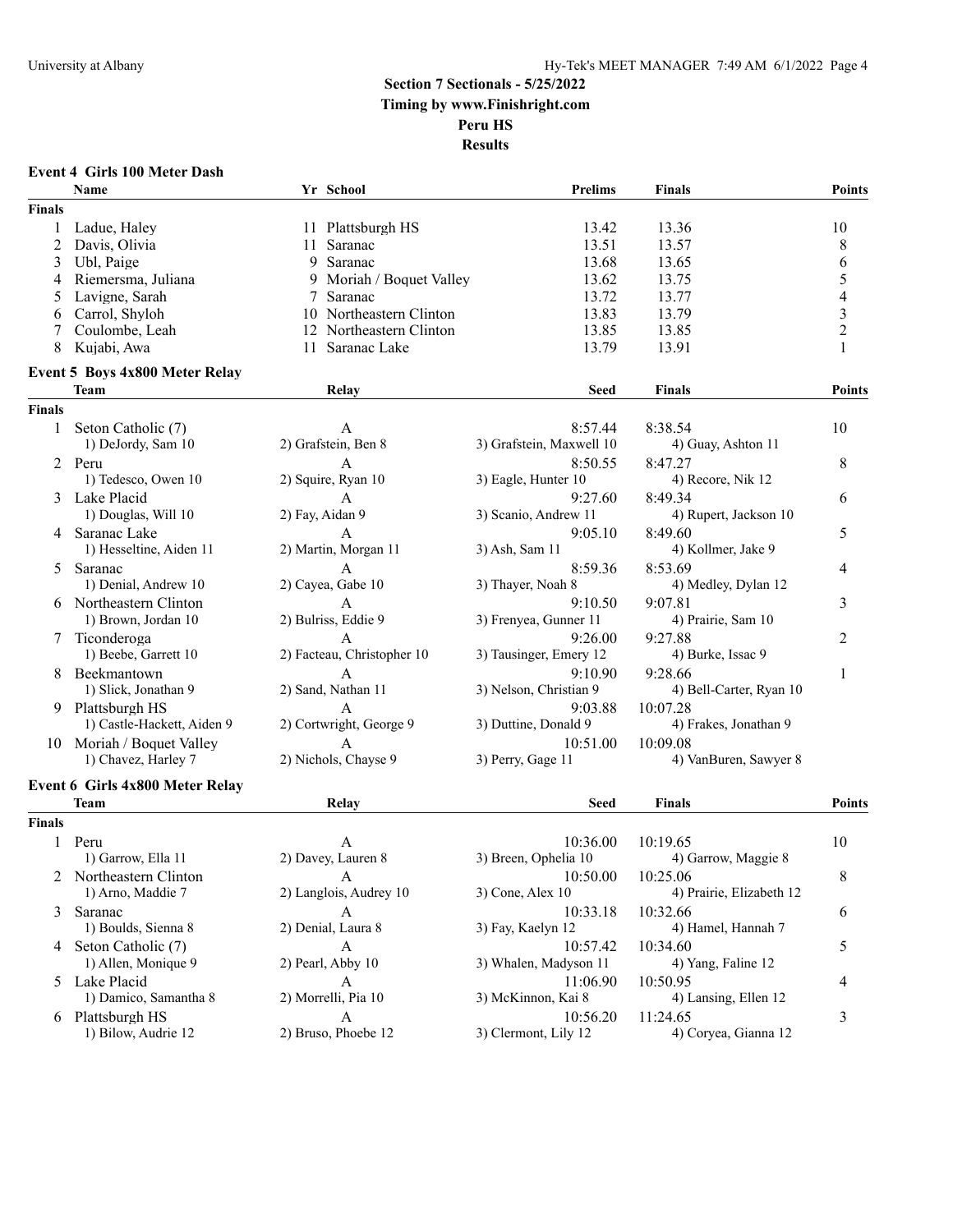**Section 7 Sectionals - 5/25/2022**

**Timing by www.Finishright.com**

**Peru HS**

**Results**

|               | Finals  (Event 6 Girls 4x800 Meter Relay) |    |                           |                          |                     |                         |                |
|---------------|-------------------------------------------|----|---------------------------|--------------------------|---------------------|-------------------------|----------------|
|               | Team                                      |    | Relay                     | <b>Seed</b>              | Finals              |                         | <b>Points</b>  |
| 7             | Ticonderoga                               |    | A                         |                          | 11:35.49            |                         | 2              |
|               | 1) Blanchard, Avery 10                    |    | 2) Porter, Hannah 10      | 3) Parent, Aimee 10      | 4) Sutphen, Haley 9 |                         |                |
| 8             | Saranac Lake                              |    | A                         | 12:22.50                 | 11:36.98            |                         | 1              |
|               | 1) Carpenter, Zoe 9                       |    | 2) Thill, Lucy 10         | 3) Shumway, Brooklynn 11 |                     | 4) Trabakoulus, Sara 12 |                |
| 9             | Beekmantown                               |    | A                         |                          | 11:56.69            |                         |                |
|               | 1) Denon, Alanie 10                       |    | 2) Benware, Cameron 9     | 3) Rostak, Lexie 10      |                     | 4) DeMeter, Samantha 12 |                |
|               | <b>Event 7 Boys 1600 Meter Run</b>        |    |                           |                          |                     |                         |                |
|               | Name                                      |    | Yr School                 | <b>Seed</b>              | Finals              | H#                      | <b>Points</b>  |
| <b>Finals</b> |                                           |    |                           |                          |                     |                         |                |
| 1             | Ash, Sam                                  |    | 11 Saranac Lake           | 4:37.86                  | 4:38.21             | 2                       | 10             |
| 2             | Goodwin, Connor                           | 12 | Beekmantown               | 4:40.89                  | 4:41.45             | $\overline{c}$          | 8              |
| 3             | Recore, Nik                               |    | 12 Peru                   | 4:50.71                  | 4:45.17             | $\overline{c}$          | 6              |
| 4             | Denial, Andrew                            |    | 10 Saranac                | 4:52.11                  | 4:45.25             | $\overline{c}$          | 5              |
| 5             | Kollmer, Jake                             | 9  | Saranac Lake              | 4:54.80                  | 4:47.14             | $\overline{2}$          | 4              |
| 6             | DeJordy, Sam                              | 10 | Seton Catholic (7)        | 4:53.00                  | 4:50.58             | $\overline{c}$          | 3              |
| 7             | Cayea, Gabe                               |    | 10 Saranac                | 4:58.80                  | 4:51.04             | $\overline{c}$          | $\overline{c}$ |
| 8             | Fay, Aidan                                |    | 9 Lake Placid             | 5:01.00                  | 4:52.32             | $\overline{c}$          | $\mathbf{1}$   |
| 9             | Barney, Sam                               |    | 11 Plattsburgh HS         | 4:53.00                  | 4:52.72             | $\overline{c}$          |                |
| 10            | Scanio, Andrew                            |    | 11 Lake Placid            | 4:57.64                  | 4:54.64             | $\overline{c}$          |                |
| 11            | Tausinger, Emery                          | 12 | Ticonderoga               | 4:53.00                  | 5:04.53             | $\overline{c}$          |                |
| 12            | Hesseltine, Aiden                         | 11 | Saranac Lake              | 5:14.90                  | 5:06.59             | 1                       |                |
| 13            | Beebe, Garrett                            |    | 10 Ticonderoga            | 4:55.00                  | 5:07.15             | 2                       |                |
| 14            | Frenyea, Gunner                           | 11 | Northeastern Clinton      | 5:19.00                  | 5:07.27             | 1                       |                |
| 15            | Brearton, Jude                            | 12 | Moriah / Boquet Valley    | 5:16.00                  | 5:12.91             |                         |                |
| 16            | Kelley, Dean                              |    | 11 Saranac                | 5:24.60                  | 5:15.85             |                         |                |
| 17            | Cortwright, George                        | 9  | Plattsburgh HS            | 5:22.60                  | 5:18.19             |                         |                |
| 18            | Kapp, Owen                                | 8  | Northeastern Clinton      | 5:36.90                  | 5:19.55             |                         |                |
| 19            | Nelson, Christian                         |    | 9 Beekmantown             | 5:32.60                  | 5:20.13             |                         |                |
| 20            | Grafstein, Ben                            | 8  | Seton Catholic (7)        | 5:10.15                  | 5:24.05             | $\overline{2}$          |                |
| 21            | Castle-Hackett, Aiden                     |    | 9 Plattsburgh HS          | 5:47.00                  | 5:26.84             | 1                       |                |
| 22            | Semenaro, Anthony                         | 9  | Ausable Valley            | 5:45.60                  | 5:27.92             | 1                       |                |
| 23            | Mulvey, Anson                             |    | 10 Ausable Valley         | 5:30.80                  | 5:28.44             |                         |                |
| 24            | Anderson, Sam                             |    | 12 Moriah / Boquet Valley | 5:34.00                  | 5:33.22             | 1                       |                |
| 25            | Chavez, Harley                            |    | 7 Moriah / Boquet Valley  | 5:36.00                  | 5:35.94             | 1                       |                |
| 26            | Burke, Issac                              | 9  | Ticonderoga               | 5:55.00                  | 5:54.72             | 1                       |                |
|               | Rupert, Jackson                           |    | 10 Lake Placid            | 5:27.90                  | <b>DNS</b>          | 1                       |                |
|               | <b>Event 8 Girls 1500 Meter Run</b>       |    |                           |                          |                     |                         |                |
|               | Name                                      |    | Yr School                 | <b>Seed</b>              | <b>Finals</b>       | H#                      | <b>Points</b>  |
| <b>Finals</b> |                                           |    |                           |                          |                     |                         |                |
| 1             | Boulds, Sienna                            | 8  | Saranac                   | 5:09.10                  | 5:11.13             | $\overline{c}$          | 10             |
| 2             | Denial, Laura                             | 8  | Saranac                   | 5:20.67                  | 5:13.44             | $\overline{2}$          | 8              |
| 3             | Damico, Samantha                          | 8  | Lake Placid               | 5:14.42                  | 5:15.03             | $\overline{c}$          | 6              |
| 4             | Yang, Faline                              | 12 | Seton Catholic (7)        | 5:09.46                  | 5:17.18             | $\overline{2}$          | 5              |
| 5             | Prairie, Elizabeth                        | 12 | Northeastern Clinton      | 5:24.00                  | 5:25.66             | $\overline{c}$          | 4              |
| 6             | Hamel, Hannah                             | 7  | Saranac                   | 5:21.29                  | 5:27.05             | $\boldsymbol{2}$        | $\mathfrak{Z}$ |
| 7             | Coryea, Gianna                            |    | 12 Plattsburgh HS         | 5:28.26                  | 5:28.29             | $\overline{c}$          | $\overline{c}$ |
| 8             | Lahart, Brenna                            |    | 11 Peru                   | 5:37.69                  | 5:28.48             | $\overline{c}$          | 1              |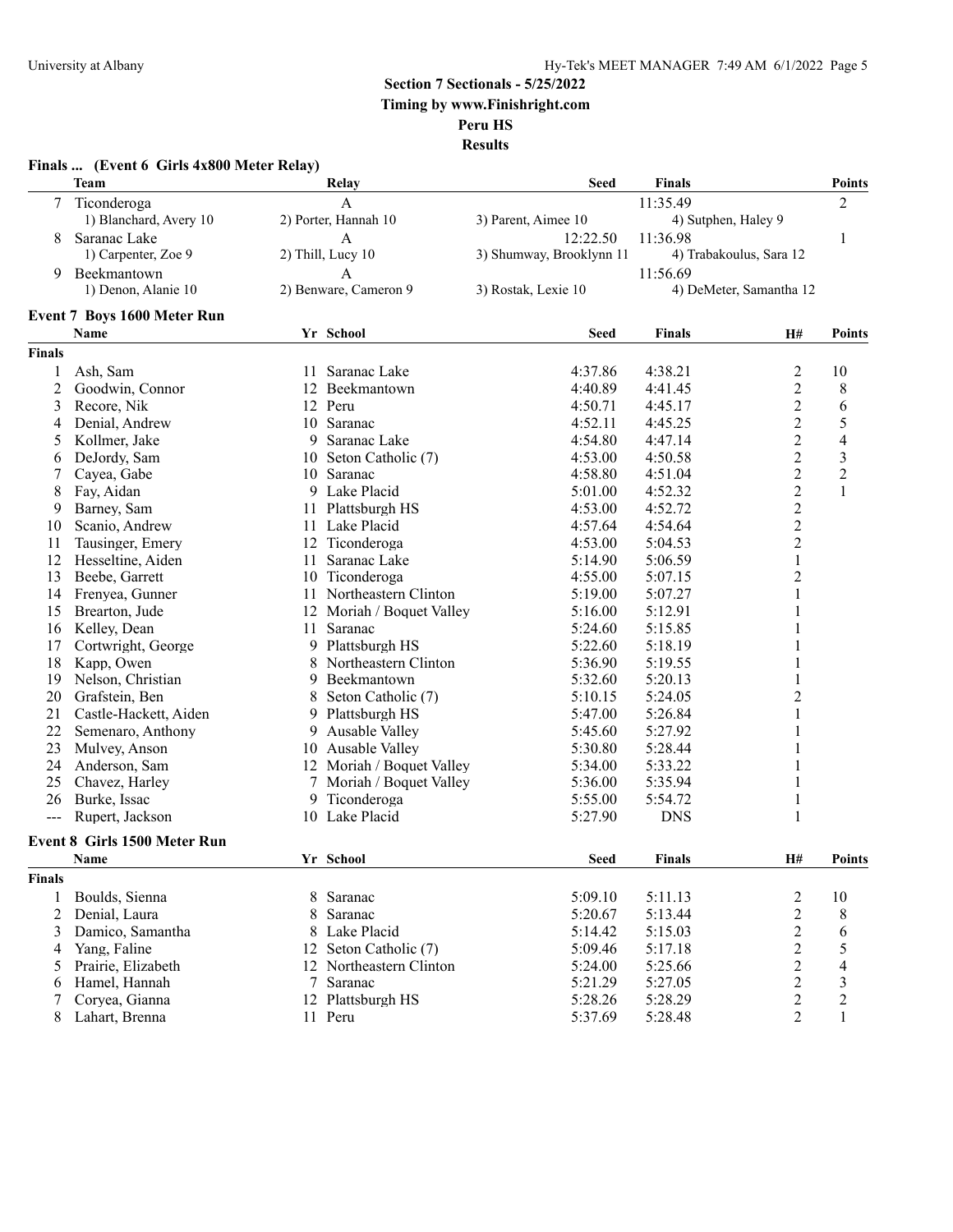#### **Finals ... (Event 8 Girls 1500 Meter Run)**

|               | <b>Name</b>                             |                 | Yr School                    | <b>Seed</b>               | <b>Finals</b>             | H#             | <b>Points</b> |
|---------------|-----------------------------------------|-----------------|------------------------------|---------------------------|---------------------------|----------------|---------------|
| 9             | Wilson, Megan                           |                 | 12 Saranac Lake              | 5:47.30                   | 5:28.69                   | $\overline{c}$ |               |
| 10            | Blanchard, Avery                        |                 | 10 Ticonderoga               | 5:41.00                   | 5:36.35                   | $\overline{c}$ |               |
| 11            | Callahan, Kiera                         |                 | 10 Moriah / Boquet Valley    | 5:44.00                   | 5:41.80                   | $\overline{c}$ |               |
| 12            | Cone, Alex                              |                 | 10 Northeastern Clinton      | 5:24.00                   | 5:42.86                   | $\overline{2}$ |               |
| 13            | Parent, Aimee                           |                 | 10 Ticonderoga               | 6:00.00                   | 5:43.32                   | $\mathbf{1}$   |               |
| 14            | Langlois, Audrey                        |                 | 10 Northeastern Clinton      | 5:52.00                   | 5:46.70                   | 1              |               |
| 15            | Ash, Addison                            | 9               | Saranac Lake                 | 5:52.18                   | 5:46.78                   | 1              |               |
| 16            | McKinnon, Kai                           | 8               | Lake Placid                  | 6:07.80                   | 5:52.72                   |                |               |
| 17            | Carpenter, Zoe                          | 9               | Saranac Lake                 | 5:54.31                   | 5:55.26                   |                |               |
| 18            | Chamberlain, Rylee                      |                 | 11 Peru                      | 5:55.00                   | 5:55.84                   |                |               |
| 19            | Allen, Monique                          |                 | 9 Seton Catholic (7)         | 6:00.00                   | 6:10.48                   |                |               |
| 20            | Bilow, Audrie                           |                 | 12 Plattsburgh HS            | 6:13.98                   | 6:19.88                   |                |               |
| 21            | Porter, Hannah                          | 10              | Ticonderoga                  | 5:39.00                   | 6:23.33                   | $\overline{c}$ |               |
| 22            | Benware, Cameron                        |                 | 9 Beekmantown                | 6:25.00                   | 6:23.44                   |                |               |
| 23            | Hodgson, Grace                          |                 | 10 Ausable Valley            | 6:23.10                   | 6:25.38                   |                |               |
| 24            | Rostak, Lexie                           |                 | 10 Beekmantown               | 6:34.00                   | 6:26.45                   |                |               |
| 25            | Clark, Emma                             |                 | 11 Ausable Valley            | 6:48.60                   | 6:28.29                   | 1              |               |
| 26            | Mongulla, Geneva                        |                 | 12 Ausable Valley            | 7:56.90                   | 7:47.08                   | 1              |               |
| $\frac{1}{2}$ | Cohen, Harley                           |                 | 10 Lake Placid               | 5:54.29                   | <b>SCR</b>                | $\mathbf{1}$   |               |
|               |                                         |                 |                              |                           |                           |                |               |
|               | <b>Event 9 Boys 4x100 Meter Relay</b>   |                 |                              |                           |                           |                |               |
|               | <b>Team</b>                             |                 | Relay                        | <b>Seed</b>               | <b>Finals</b>             |                | <b>Points</b> |
| Finals        |                                         |                 |                              |                           |                           |                |               |
| 1             | Saranac Lake                            |                 | A                            | 47.59                     | 46.13                     |                | 10            |
|               | 1) Wolford, Soren 10                    |                 | 2) Hewitt, Carter 11         | 3) Nobles, Liam 9         | 4) Bartholomew, Bailey 12 |                |               |
|               | 2 Plattsburgh HS                        |                 | A                            | 46.20                     | 46.28                     |                | 8             |
|               | 1) Anderson, Asher 11                   |                 | 2) Baker, Tyler 11           | 3) Meyer, Simon 11        | 4) Mulligan, Owen 11      |                |               |
| 3             | Saranac                                 |                 | $\mathbf{A}$                 | 45.95                     | 46.39                     |                | 6             |
|               | 1) Daniels, Zander 8                    |                 | 2) Norcross, Kye 11          | 3) Fleury, Stephen 12     | 4) Harkness, Dominic 12   |                |               |
|               | 4 Beekmantown                           |                 | $\mathbf{A}$                 | 46.95                     | 46.71                     |                | 5             |
|               | 1) Reams, Gabriel 11                    |                 | 2) Latinville, Nolan 12      | 3) Magiera, Elijah 12     | 4) Burgin, Joshua 11      |                |               |
| 5             | Moriah / Boquet Valley                  |                 | А                            | 48.39                     | 47.06                     |                | 4             |
|               | 1) Simmer, Cole 10                      |                 | 2) Wekin, Otis 9             | 3) Rutz, Judah 11         | 4) Lobdell, Aiden 12      |                |               |
|               | 6 Lake Placid                           |                 | A                            | 50.60                     | 50.42                     |                | 3             |
|               | 1) Dawson-Ellis, Alex 10                |                 | 2) Lopez, Landon 10          | 3) Marshall, Jesse 10     | 4) Roth, Sean 10          |                |               |
|               |                                         |                 |                              |                           |                           |                |               |
|               | Ausable Valley                          |                 | A                            | 52.00                     | 52.49                     |                | 2             |
|               | 1) DuPuis, Celton 8                     |                 | 2) Brandt, Connor 11         | 3) Sucharzewski, Thomas 8 | 4) Smith, Haidyn 11       |                |               |
|               | --- Peru                                |                 | $\mathbf{A}$                 | 46.40                     | <b>FS</b>                 |                |               |
|               | 1) Crawford, Jacob 10                   |                 | 2) Hanson, Jack 11           | 3) Squire, Ryan 10        | 4) Schlitt, Sawyer 9      |                |               |
|               | <b>Event 10 Girls 4x100 Meter Relay</b> |                 |                              |                           |                           |                |               |
|               | <b>Team</b>                             |                 | Relay                        | <b>Seed</b>               | <b>Finals</b>             | H#             | <b>Points</b> |
| Finals        |                                         |                 |                              |                           |                           |                |               |
|               | Saranac                                 |                 |                              | 52.14                     | 51.96                     |                | 10            |
| 1             | 1) Pecore, Emilee 9                     | 2) Ubl, Paige 9 | A                            | 3) Wynnik, Madalyn 9      | 4) Davis, Olivia 11       | $\overline{c}$ |               |
|               |                                         |                 |                              |                           |                           |                |               |
|               | 2 Peru                                  |                 | A<br>2) Arnold, Mackenzie 10 | 54.54                     | 54.10                     | 2              | 8             |
|               | 1) Garrow, Ella 11                      |                 |                              | 3) Davey, Lauren 8        | 4) Swyers, Lilly 12       |                |               |
| 3             | Beekmantown                             |                 | A                            | 55.94                     | 56.03                     | $\overline{c}$ | 6             |
|               | 1) LaMora, Macey 10                     |                 | 2) Roberts, Evelyn 11        | 3) Wypyski, Sophia 12     | 4) Hamel, Kathryn 9       |                |               |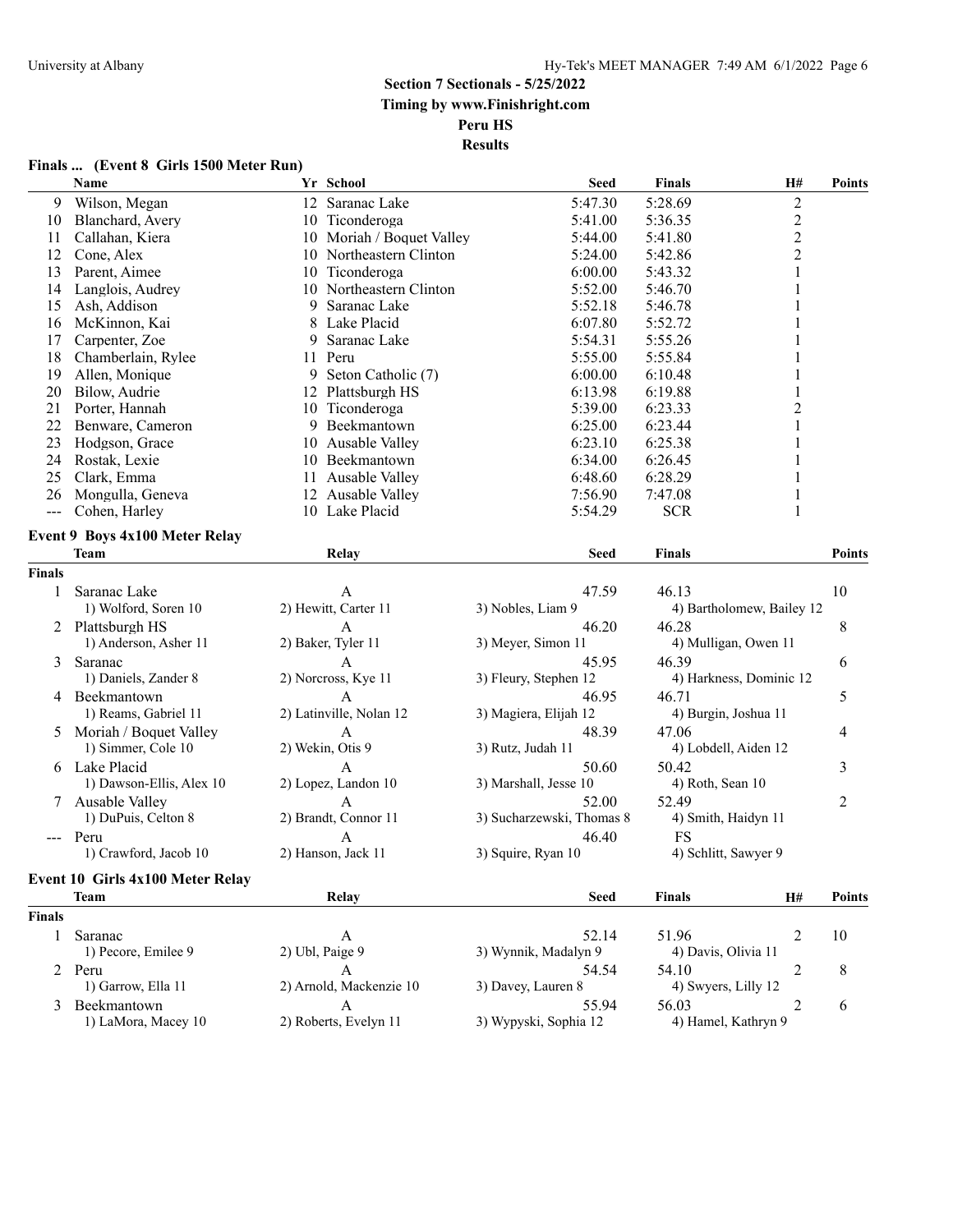**Section 7 Sectionals - 5/25/2022**

**Timing by www.Finishright.com**

**Peru HS**

**Results**

#### **Finals ... (Event 10 Girls 4x100 Meter Relay)**

|                | <b>Team</b>                         |    | Relay                     | <b>Seed</b>          | <b>Finals</b>        | H#                      | <b>Points</b>            |
|----------------|-------------------------------------|----|---------------------------|----------------------|----------------------|-------------------------|--------------------------|
| 4              | Seton Catholic (7)                  |    | A                         | 57.20                | 56.78                | $\overline{c}$          | 5                        |
|                | 1) Mast, Megan 9                    |    | 2) Pearl, Abby 10         | 3) Trombley, Grace 9 |                      | 4) Whalen, Madyson 11   |                          |
| 5.             | Lake Placid                         |    | A                         | 58.00                | 57.05                |                         | 4                        |
|                | 1) Boutelle, Clara 8                |    | 2) Jones, Lily 10         | 3) Pepe, Senna 9     |                      | 4) Van Ness, Addison 10 |                          |
| 6              | Ticonderoga                         |    | A                         | 56.40                | 57.26                | 2                       | 3                        |
|                | 1) Rich, Lizzie 11                  |    | 2) Sutphen, Haley 9       | 3) Porter, Irelan 9  | 4) Cooke, Andrea 12  |                         |                          |
| 7              | Plattsburgh HS                      |    | A                         | 54.10                | 57.82                | 2                       | $\overline{\mathbf{c}}$  |
|                | 1) Boule, Madeline 11               |    | 2) Sorensen, Siri 12      | 3) Hayford, Jade 9   | 4) Clermont, Lily 12 |                         |                          |
| 8              | Northeastern Clinton                |    | A                         | 58.50                | 58.92                | 1                       | $\mathbf{1}$             |
|                | 1) Grabie, Makenzie 7               |    | 2) Jolicoeur, Quinn 10    | 3) Deso, Sohpie 8    |                      | 4) Cameron, Caitlin 9   |                          |
|                | Saranac Lake                        |    | A                         | 58.30                | <b>DQ</b>            | 1                       |                          |
|                | 1) Clark, Bethany 12                |    | 2) Glascock, Grace 12     | 3) Kujabi, Awa 11    | 4) Skiff, Chloe 11   |                         |                          |
|                | <b>Event 11 Boys 400 Meter Dash</b> |    |                           |                      |                      |                         |                          |
|                | Name                                |    | Yr School                 | <b>Seed</b>          | <b>Finals</b>        | H#                      | <b>Points</b>            |
| <b>Finals</b>  |                                     |    |                           |                      |                      |                         |                          |
| 1              | Lobdell, Aiden                      |    | 12 Moriah / Boquet Valley | 55.44                | 52.59                | 4                       | 10                       |
| $\overline{c}$ | Ducatte, Carter                     | 11 | Beekmantown               | 53.36                | 52.72                | 4                       | $\,$ $\,$                |
| 3              | Wilson, Gabe                        |    | 12 Saranac Lake           | 54.74                | 53.23                | 4                       | 6                        |
| 4              | Harkness, Dominic                   |    | 12 Saranac                | 53.60                | 54.06                | 4                       | 5                        |
| 5              | Douglas, Will                       |    | 10 Lake Placid            | 53.74                | 54.43                | 4                       | $\overline{\mathcal{L}}$ |
| 6              | Squire, Ryan                        |    | 10 Peru                   | 55.08                | 54.44                | 4                       | $\mathfrak{Z}$           |
| 7              | Medley, Dylan                       |    | 12 Saranac                | 55.80                | 54.80                | 3                       | $\overline{c}$           |
| 8              | Flanigan, Max                       |    | 12 Lake Placid            | 57.50                | 56.00                | 3                       | $\mathbf{1}$             |
| 9              | Rutz, Judah                         | 11 | Moriah / Boquet Valley    | 57.54                | 56.20                | 3                       |                          |
| 10             | Tedesco, Owen                       | 10 | Peru                      | 55.64                | 56.57                | 4                       |                          |
| 11             | VanAlpen, Branden                   | 10 | Beekmantown               | 55.61                | 56.70                | 4                       |                          |
| 12             | Viau, Peyton                        |    | 10 Beekmantown            | 59.50                | 57.05                | $\overline{c}$          |                          |
| 13             | DuPuis, Celton                      | 8  | <b>Ausable Valley</b>     | 58.30                | 57.38                | $\overline{c}$          |                          |
| 14             | Wolford, Soren                      |    | 10 Saranac Lake           | 58.00                | 57.46                | $\overline{\mathbf{3}}$ |                          |
| 15             | Meyer, Simon                        |    | 11 Plattsburgh HS         | 58.20                | 57.50                | 3                       |                          |
| 16             | Jolicoeur, Elijah                   |    | 12 Northeastern Clinton   | 58.20                | 57.70                | 3                       |                          |
| 17             | Simmer, Cole                        |    | 10 Moriah / Boquet Valley | 57.50                | 57.89                | 3                       |                          |
| 18             | Maiore, Owen                        | 11 | Saranac Lake              | 57.40                | 57.92                | $\overline{\mathbf{3}}$ |                          |
| 19             | Rugar, Matt                         | 10 | Saranac                   | 59.40                | 58.29                | $\overline{c}$          |                          |
| 20             | Wells, Hayden                       | 11 | Plattsburgh HS            | 58.80                | 58.43                | $\overline{c}$          |                          |
| 21             | Bulriss, Eddie                      |    | 9 Northeastern Clinton    | 59.50                | 59.44                | $\boldsymbol{2}$        |                          |
| 22             | Belden-Schar, Connor                | 10 | Ticonderoga               |                      | 1:00.35              | 1                       |                          |
| 23             | Prairie, Sam                        |    | 10 Northeastern Clinton   | 59.80                | 1:00.39              | $\overline{c}$          |                          |
| 24             | Hollander, Will                     |    | 12 Lake Placid            | 1:03.60              | 1:00.91              |                         |                          |
|                | 25 Bleau, J.D.                      |    | 9 Plattsburgh HS          | 1:04.20              | 1:06.64              | 1                       |                          |
|                | Sucharzewski, Thomas                |    | 8 Ausable Valley          | 58.50                | <b>SCR</b>           | $\overline{c}$          |                          |
|                | Event 12 Girls 400 Meter Dash       |    |                           |                      |                      |                         |                          |
|                | Name                                |    | Yr School                 | <b>Seed</b>          | <b>Finals</b>        | H#                      | <b>Points</b>            |
| <b>Finals</b>  |                                     |    |                           |                      |                      |                         |                          |
| 1              | Pearl, Abby                         |    | 10 Seton Catholic (7)     | 1:03.04              | 1:01.48              | 4                       | 10                       |
| 2              | Prairie, Elizabeth                  |    | 12 Northeastern Clinton   | 1:02.24              | 1:02.49              | 4                       | 8                        |
| 3              | Lavigne, Sarah                      | 7  | Saranac                   | 1:02.83              | 1:03.06              | 4                       | 6                        |
| 4              | Ducatte, Brenna                     |    | 9 Saranac                 | 1:03.95              | 1:03.08              | 4                       | 5                        |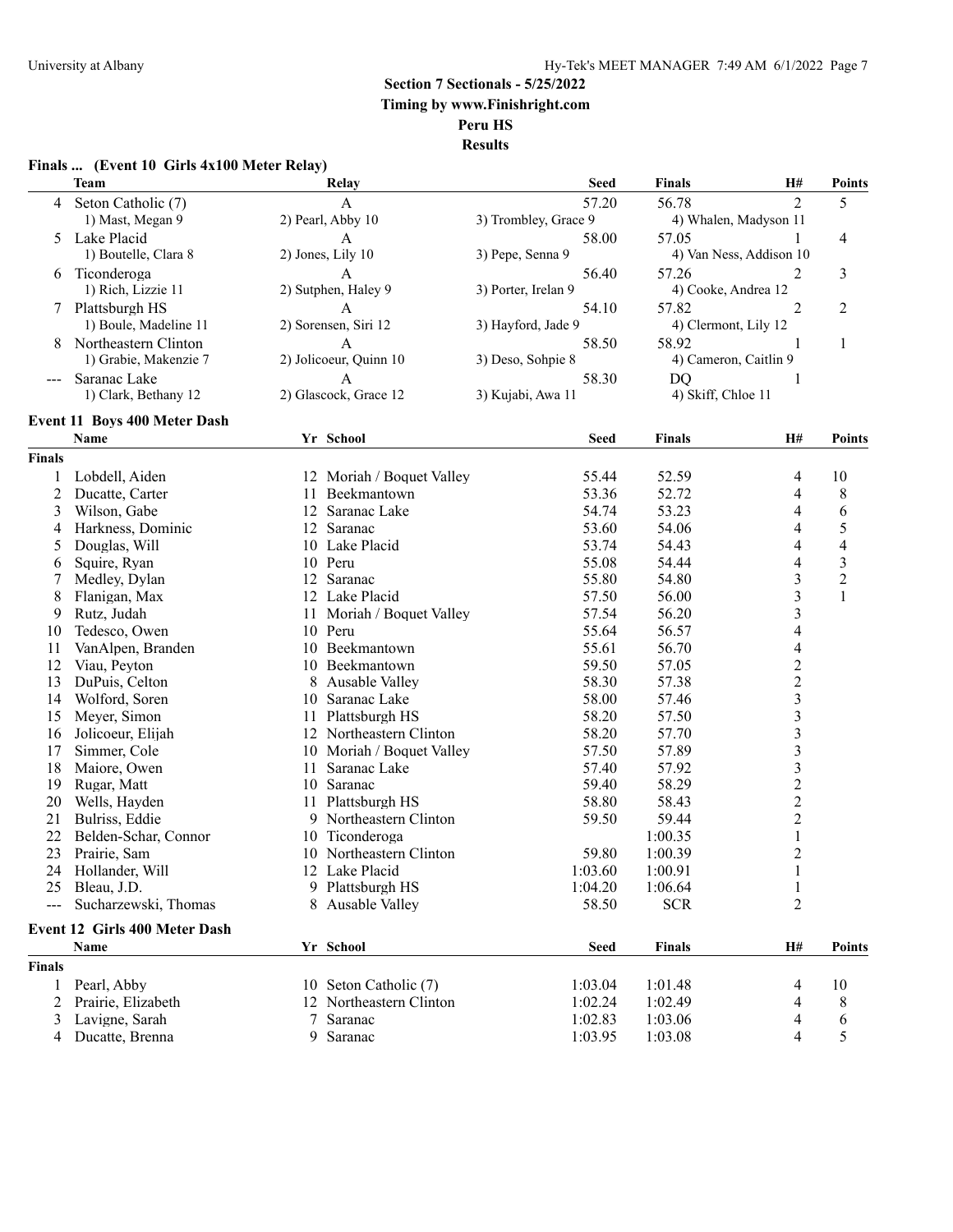**Results**

# **Finals ... (Event 12 Girls 400 Meter Dash)**

|                          | Name                                           |     | Yr School                                             | <b>Seed</b>        | <b>Finals</b>      | H#                             | <b>Points</b>  |
|--------------------------|------------------------------------------------|-----|-------------------------------------------------------|--------------------|--------------------|--------------------------------|----------------|
| 5                        | Hubbard, Madalynn                              |     | 12 Ticonderoga                                        | 1:04.24            | 1:03.88            | 4                              | 4              |
| 6                        | Arnold, Mackenzie                              |     | 10 Peru                                               | 1:05.56            | 1:04.41            | 4                              | $\mathfrak{Z}$ |
| 7                        | Morrelli, Pia                                  |     | 10 Lake Placid                                        | 1:06.70            | 1:05.00            | 3                              | $\overline{c}$ |
| 8                        | Pelkey, Emma                                   |     | 9 Ausable Valley                                      | 1:06.04            | 1:05.63            | 3                              | 1              |
| 9                        | Baumann, Alexis                                |     | 12 Moriah / Boquet Valley                             | 1:06.20            | 1:05.65            | 3                              |                |
| 10                       | LaMora, Macey                                  |     | 10 Beekmantown                                        | 1:07.30            | 1:06.39            | $\overline{\mathbf{3}}$        |                |
| 11                       | Ash, Addison                                   | 9   | Saranac Lake                                          | 1:07.20            | 1:07.09            | 3                              |                |
| 12                       | Rainville, Zoe                                 | 11  | Saranac                                               | 1:05.62            | 1:07.34            | $\overline{\mathcal{A}}$       |                |
| 13                       | Wypyski, Sophia                                | 12  | Beekmantown                                           | 1:09.35            | 1:08.31            | $\overline{\mathbf{c}}$        |                |
| 14                       | Bisselle, Sydney                               | 11  | Moriah / Boquet Valley                                | 1:07.50            | 1:08.74            | $\overline{\mathbf{3}}$        |                |
| 15                       | Ladue, Haley                                   |     | 11 Plattsburgh HS                                     | 1:07.60            | 1:08.79            | 3                              |                |
| 16                       | Carrol, Shyloh                                 |     | 10 Northeastern Clinton                               | 1:08.00            | 1:09.65            | $\overline{c}$                 |                |
| 17                       | Brown, Shakayra                                | 9   | Beekmantown                                           | 1:13.37            | 1:10.42            | $\overline{c}$                 |                |
| 18                       | Berry, Bella                                   |     | 7 Peru                                                | 1:12.90            | 1:10.86            | $\overline{c}$                 |                |
| 19                       | Kujabi, Awa                                    | 11  | Saranac Lake                                          | 1:05.07            | 1:10.87            | 4                              |                |
| 20                       | Herringshaw, Haleigh                           |     | 10 Peru                                               | 1:14.10            | 1:12.29            | $\overline{c}$                 |                |
| 21                       | Desrosia, Cassidy                              |     | 9 Northeastern Clinton                                | 1:20.00            | 1:15.45            | 2                              |                |
| 22                       | Kujabi, Muna                                   | 9.  | Saranac Lake                                          | 1:18.20            | 1:18.13            | $\overline{c}$                 |                |
| 23                       | Reeder, Abigail                                |     | 9 Moriah / Boquet Valley                              | 1:24.00            | 1:21.82            | $\mathbf{1}$                   |                |
| 24                       | Richards, Cassidy                              |     | 9 Ausable Valley                                      | 1:20.42            | 1:22.15            | $\overline{c}$                 |                |
| 25                       | Gravatt, Alexandra                             |     | 10 Ausable Valley                                     | 1:25.80            | 1:23.50            | 1                              |                |
| 26                       | Davis, Jaylyn                                  |     | 9 Plattsburgh HS                                      | 1:26.40            | 1:24.80            | 1                              |                |
| $\frac{1}{2}$            | Damico, Samantha                               |     | 8 Lake Placid                                         | 1:08.00            | <b>SCR</b>         | 3                              |                |
| $\qquad \qquad - -$      | Stacy, Izzy                                    |     | 9 Ticonderoga                                         |                    | <b>SCR</b>         |                                |                |
|                          |                                                |     |                                                       |                    |                    |                                |                |
|                          | <b>Event 13 Boys 400 Meter Hurdles</b><br>Name |     | Yr School                                             | <b>Seed</b>        | Finals             | <b>H#</b>                      | <b>Points</b>  |
| <b>Finals</b>            |                                                |     |                                                       |                    |                    |                                |                |
| 1                        | Matthews, Harrison                             |     | 11 Peru                                               | 1:02.10            | 1:01.59            | 3                              | 10             |
| 2                        | Fleury, Stephen                                |     | 12 Saranac                                            | 1:04.20            | 1:03.08            | 3                              | $8\,$          |
| 3                        | Fitzwater, Bransen                             |     | 10 Plattsburgh HS                                     | 1:04.64            | 1:03.87            | 3                              | 6              |
| 4                        | Balch, Brian                                   |     | 12 Saranac                                            | 1:04.82            | 1:04.85            | 3                              | 5              |
| 5                        | Pflanz, Ryan                                   | 9   | Saranac                                               | 1:06.34            | 1:05.99            | $\overline{\mathbf{3}}$        | $\overline{4}$ |
| 6                        | Dubuque, Austen                                | 11  | Northeastern Clinton                                  | 1:05.34            | 1:06.07            | 3                              | $\mathfrak{Z}$ |
| 7                        | Sinclair, Robert                               | 11  | Saranac Lake                                          | 1:08.58            | 1:07.85            | $\overline{c}$                 | $\overline{2}$ |
| 8                        | Dansby, Ricardo                                | 9   | Peru                                                  | 1:05.04            | 1:08.79            | 3                              | 1              |
| 9                        | Page, Maxime                                   | 9.  | Beekmantown                                           | 1:06.90            | 1:09.67            | $\overline{c}$                 |                |
| 10                       | Madden, Sam                                    | 10. | Saranac Lake                                          | 1:10.00            | 1:09.88            | $\overline{c}$                 |                |
| 11                       | Samperi, Anthony                               |     | 10 Saranac Lake                                       | 1:08.80            | 1:10.00            | $\overline{c}$                 |                |
| 12                       | Eagle, Hunter                                  |     | 10 Peru                                               | 1:16.10            | 1:11.88            | $\overline{2}$                 |                |
| 13                       | Page, Samuel                                   |     | 9 Beekmantown                                         |                    | 1:14.69            | $\mathbf{1}$                   |                |
| 14                       | Piccierello, Michael                           |     | 8 Northeastern Clinton                                | 1:17.00            |                    |                                |                |
|                          | LaPier, Dominic                                |     |                                                       |                    | 1:17.36            | $\overline{c}$                 |                |
| 15                       | Wekin, Ezra                                    |     | 10 Ausable Valley<br>7 Moriah / Boquet Valley         | 1:17.80            | 1:17.74            | 1                              |                |
| 16                       |                                                |     |                                                       | 1:16.80            | 1:18.62            | 2                              |                |
| 17<br>18                 | Smith, Breken<br>Nichols, Chayse               |     | 11 Moriah / Boquet Valley<br>9 Moriah / Boquet Valley | 1:22.20<br>1:23.80 | 1:18.85<br>1:26.86 | 1                              |                |
| $\overline{\phantom{a}}$ | Lopez, Landon                                  |     | 10 Lake Placid                                        | 1:02.62            | <b>SCR</b>         | $\mathbf{1}$<br>$\mathfrak{Z}$ |                |
|                          | Thomas, Marcus                                 |     | 8 Ausable Valley                                      | 1:17.60            | <b>SCR</b>         | $\overline{c}$                 |                |
| $\qquad \qquad - -$      |                                                |     |                                                       |                    |                    |                                |                |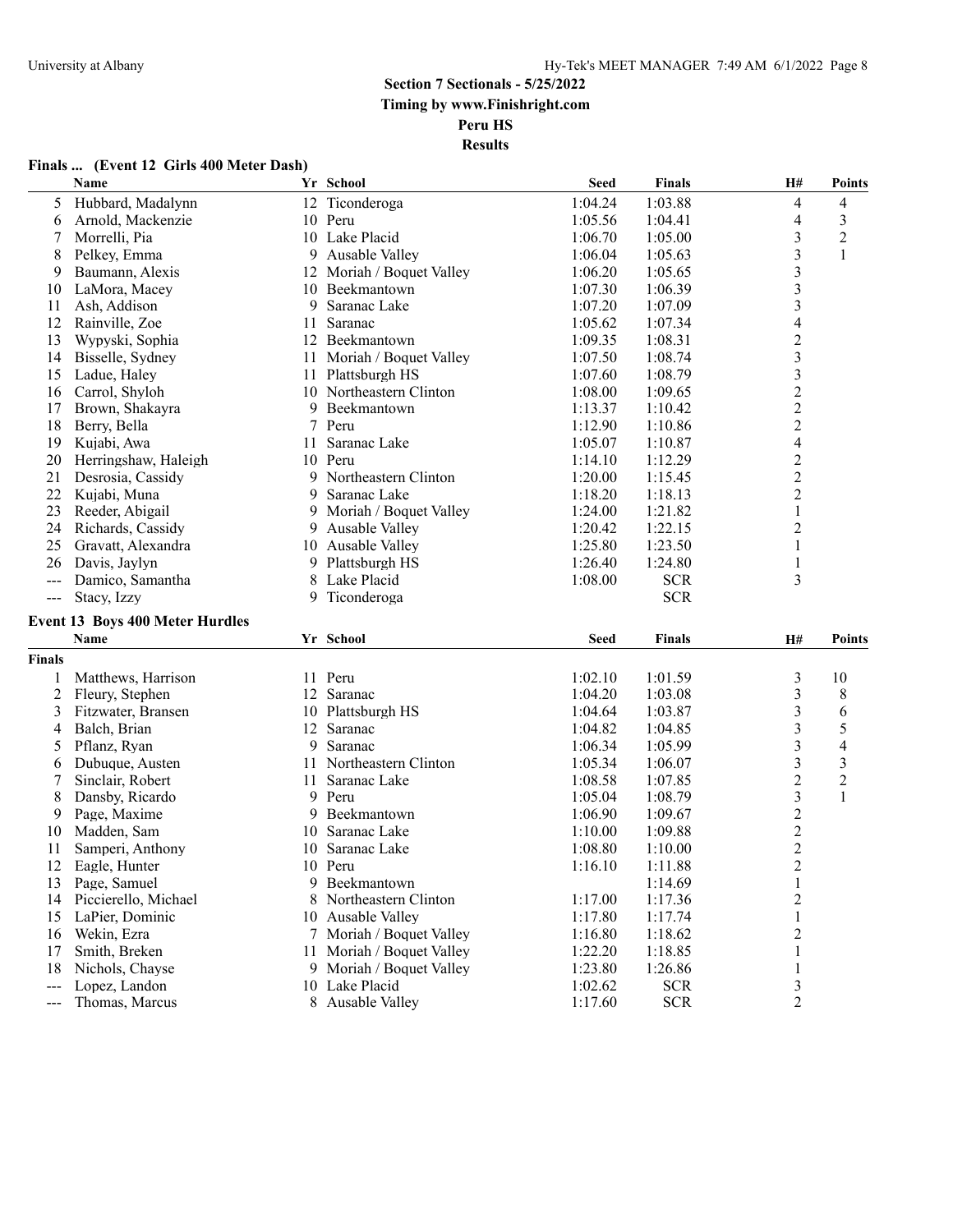**Results**

### **Event 14 Girls 400 Meter Hurdles**

|                | Name                               |    | Yr School                 | <b>Seed</b> | <b>Finals</b> | H#             | <b>Points</b>            |
|----------------|------------------------------------|----|---------------------------|-------------|---------------|----------------|--------------------------|
| <b>Finals</b>  |                                    |    |                           |             |               |                |                          |
| 1              | LeDuc, Marissa                     |    | 12 Saranac                | 1:10.47     | 1:12.63       | $\overline{c}$ | 10                       |
| $\overline{2}$ | Turner, Alexa                      | 11 | Northeastern Clinton      | 1:14.24     | 1:13.46       | $\overline{c}$ | $\,$ $\,$                |
| 3              | Breen, Ophelia                     |    | 10 Peru                   | 1:14.07     | 1:14.40       | $\overline{c}$ | 6                        |
| 4              | Gillis, Michaela                   | 10 | Saranac Lake              | 1:16.44     | 1:16.59       | $\overline{c}$ | 5                        |
| 5              | Bruso, Phoebe                      | 12 | Plattsburgh HS            | 1:16.90     | 1:17.77       | $\overline{c}$ | 4                        |
| 6              | Lansing, Ellen                     |    | 12 Lake Placid            | 1:20.00     | 1:18.07       | $\overline{c}$ | 3                        |
| 7              | Glascock, Grace                    | 12 | Saranac Lake              | 1:17.70     | 1:18.38       | $\overline{2}$ | $\overline{2}$           |
| 8              | Davey, Lauren                      | 8  | Peru                      | 1:20.90     | 1:18.69       | 1              |                          |
| 9              | McKiernan, Sophia                  |    | 11 Moriah / Boquet Valley | 1:18.50     | 1:19.84       | $\overline{c}$ |                          |
| 10             | Willette, Madelyn                  | 9  | Saranac                   | 1:22.00     | 1:19.97       | 1              |                          |
| 11             | Visconti, Holly                    |    | 10 Northeastern Clinton   | 1:25.00     | 1:20.00       | 1              |                          |
| 12             | Converse, Mackenzie                | 12 | Saranac                   | 1:21.72     | 1:20.40       | 1              |                          |
| 13             | Lender, Madeline                   | 10 | Ticonderoga               | 1:22.60     | 1:23.00       | 1              |                          |
| 14             | Hotchkiss, Cora                    |    | 10 Saranac Lake           | 1:29.30     | 1:26.48       | 1              |                          |
| 15             | Johnston, Allisyn                  | 11 | Seton Catholic (7)        | 1:28.40     | 1:27.03       | 1              |                          |
| 16             | Bishop, Katie                      |    | 10 Beekmantown            | 1:41.46     | 1:49.23       | 1              |                          |
|                |                                    |    |                           |             |               |                |                          |
|                | <b>Event 15 Boys 800 Meter Run</b> |    |                           |             |               |                |                          |
|                | <b>Name</b>                        |    | Yr School                 | <b>Seed</b> | <b>Finals</b> | <b>H#</b>      | <b>Points</b>            |
| <b>Finals</b>  |                                    |    |                           |             |               |                |                          |
| 1              | Goodwin, Connor                    |    | 12 Beekmantown            | 2:02.50     | 2:01.51       | $\sqrt{2}$     | 10                       |
| $\overline{2}$ | Pearl, Aiden                       | 10 | Seton Catholic (7)        | 2:01.63     | 2:02.77       | $\overline{c}$ | 8                        |
| 3              | Bickford, Sam                      | 10 | Saranac Lake              | 2:14.00     | 2:09.48       | $\overline{2}$ | 6                        |
| 4              | Ash, Sam                           | 11 | Saranac Lake              | 2:10.96     | 2:13.45       | $\overline{c}$ | 5                        |
| 5              | Reyes, Brandon                     | 12 | Saranac                   | 2:15.30     | 2:14.33       | $\overline{c}$ | $\overline{\mathcal{L}}$ |
| 6              | Tedesco, Owen                      |    | 10 Peru                   | 2:15.00     | 2:14.86       | $\overline{c}$ | 3                        |
| 7              | Recore, Nik                        |    | 12 Peru                   | 2:17.00     | 2:15.10       | $\overline{c}$ | $\overline{2}$           |
| 8              | Cayea, Gabe                        | 10 | Saranac                   | 2:13.64     | 2:15.57       | $\overline{c}$ |                          |
| 9              | Barney, Sam                        | 11 | Plattsburgh HS            | 2:12.40     | 2:18.29       | $\overline{c}$ |                          |
| 10             | Martin, Morgan                     | 11 | Saranac Lake              | 2:22.30     | 2:18.35       | $\overline{c}$ |                          |
| 11             | Tausinger, Emery                   | 12 | Ticonderoga               | 2:30.14     | 2:18.66       | $\mathbf{1}$   |                          |
| 12             | Frenyea, Gunner                    | 11 | Northeastern Clinton      | 2:18.00     | 2:19.72       | $\overline{c}$ |                          |
| 13             | Sand, Nathan                       | 11 | Beekmantown               | 2:22.90     | 2:20.00       | $\overline{c}$ |                          |
| 14             | Morris, Landon                     | 8  | Saranac                   | 2:15.85     | 2:20.25       | $\overline{c}$ |                          |
| 15             | Duttine, Donald                    | 9  | Plattsburgh HS            | 2:22.48     | 2:21.36       | $\overline{2}$ |                          |
| 16             | Prairie, Sam                       |    | 10 Northeastern Clinton   | 2:25.10     | 2:21.65       | $\mathbf{1}$   |                          |
| 17             | Rupert, Jackson                    |    | 10 Lake Placid            | 2:28.10     | 2:23.13       | $\mathbf{1}$   |                          |
| 18             | Chavez, Harley                     |    | Moriah / Boquet Valley    | 2:31.00     | 2:23.17       | 1              |                          |
| 19             | St. Cyr, Xander                    | 9  | Peru                      | 2:29.00     | 2:25.11       | $\mathbf{1}$   |                          |
| 20             | Mulvey, Anson                      |    | 10 Ausable Valley         | 2:27.50     | 2:27.44       | 1              |                          |
| 21             | Kelleher, Dan                      |    | 12 Lake Placid            | 2:29.40     | 2:29.23       | 1              |                          |
| 22             | Facteau, Christopher               |    | 10 Ticonderoga            | 2:45.00     | 2:30.96       | 1              |                          |
| 23             | Semenaro, Anthony                  |    | 9 Ausable Valley          | 2:38.65     | 2:31.39       | 1              |                          |
| 24             | Bell-Carter, Ryan                  |    | 10 Beekmantown            |             | 2:31.70       | 1              |                          |
| 25             | Sellars, Kade                      |    | 10 Plattsburgh HS         | 2:28.09     | 2:32.06       | $\mathbf{1}$   |                          |
| 26             | VanBuren, Sawyer                   | 8  | Moriah / Boquet Valley    | 2:34.00     | 2:34.82       | $\mathbf{1}$   |                          |
| 27             | Burke, Issac                       |    | 9 Ticonderoga             | 2:36.00     | 2:35.30       | $\mathbf{1}$   |                          |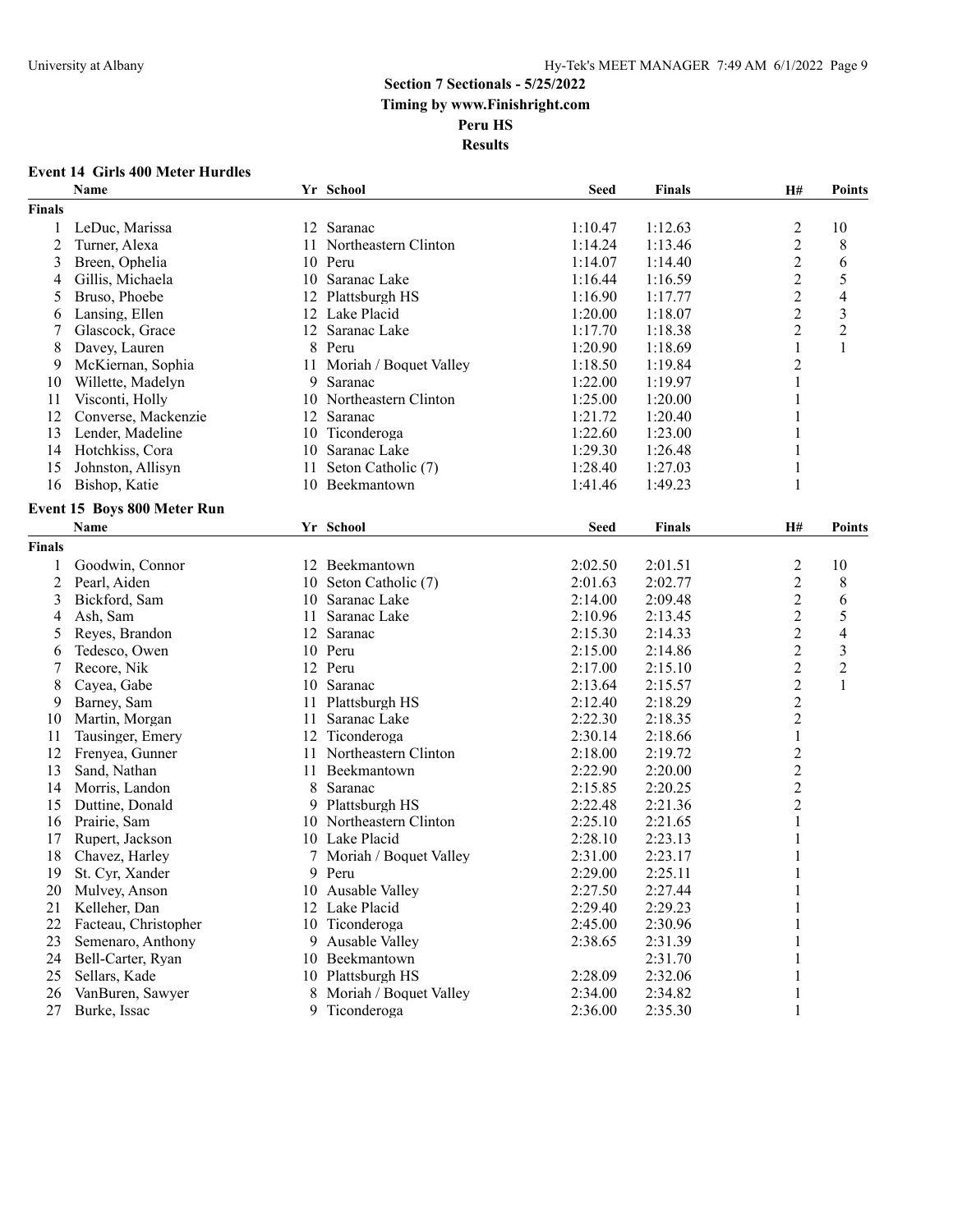|               | Finals  (Event 15 Boys 800 Meter Run) |     |                           |             |                |                          |                          |
|---------------|---------------------------------------|-----|---------------------------|-------------|----------------|--------------------------|--------------------------|
|               | Name                                  |     | Yr School                 | <b>Seed</b> | <b>Finals</b>  | H#                       | Points                   |
| 28            | Kondrat, Colton                       |     | 10 Lake Placid            | 2:40.90     | 2:38.70        | 1                        |                          |
|               | Event 16 Girls 800 Meter Run          |     |                           |             |                |                          |                          |
|               | <b>Name</b>                           |     | Yr School                 | <b>Seed</b> | <b>Finals</b>  | <b>H#</b>                | <b>Points</b>            |
| <b>Finals</b> |                                       |     |                           |             |                |                          |                          |
| 1             | Garrow, Maggie                        |     | 8 Peru                    | 2:33.80     | 2:31.29        | $\overline{2}$           | 10                       |
| 2             | Wamsganz, Lydia                       |     | 12 Saranac Lake           | 2:32.70     | 2:31.55        | $\overline{c}$           | 8                        |
| 3             | Yang, Faline                          |     | 12 Seton Catholic (7)     | 2:35.90     | 2:39.64        | $\overline{2}$           | 6                        |
| 4             | Hamel, Hannah                         |     | 7 Saranac                 | 2:36.32     | 2:41.29        | $\overline{2}$           | 5                        |
| 5             | Arno, Maddie                          |     | 7 Northeastern Clinton    | 2:42.00     | 2:44.55        | $\overline{2}$           | 4                        |
| 6             | Callahan, Kiera                       |     | 10 Moriah / Boquet Valley | 2:51.00     | 2:45.25        | $\overline{2}$           | $\mathfrak{Z}$           |
|               | Fay, Kaelyn                           | 12  | Saranac                   | 2:48.53     | 2:48.00        | $\overline{c}$           | $\boldsymbol{2}$         |
| 8             | Denon, Alanie                         | 10  | Beekmantown               | 2:48.00     | 2:48.04        | $\overline{2}$           | 1                        |
| 9             | Wilson, Megan                         |     | 12 Saranac Lake           | 2:48.00     | 2:49.65        | $\overline{2}$           |                          |
| 10            | Shumway, Brooklynn                    | 11  | Saranac Lake              | 2:56.82     | 2:50.77        | 1                        |                          |
| 11            | Langlois, Audrey                      | 10  | Northeastern Clinton      | 2:58.00     | 2:51.02        | 1                        |                          |
| 12            | DeMeter, Samantha                     |     | 12 Beekmantown            | 2:51.00     | 2:53.95        | $\overline{2}$           |                          |
| 13            | Clermont, Lily                        | 12  | Plattsburgh HS            | 2:46.90     | 2:54.78        | $\overline{c}$           |                          |
| 14            | Benway, Elisha                        | 11  | Peru                      | 2:56.90     | 2:56.47        | $\mathbf{1}$             |                          |
| 15            | Denis, Lexie                          |     | 12 Saranac                | 3:06.78     | 2:58.97        | 1                        |                          |
| 16            | Neale, Lexie                          | 11- | Plattsburgh HS            | 2:53.80     | 2:59.07        | $\overline{c}$           |                          |
| 17            | Clark, Emma                           | 11  | Ausable Valley            | 3:00.90     | 3:03.28        | 1                        |                          |
| 18            | Phillips, Abby                        |     | 9 Peru                    | 3:03.83     | 3:06.56        | 1                        |                          |
| 19            | Rostak, Lexie                         | 10  | Beekmantown               | 3:09.00     | 3:08.77        |                          |                          |
| 20            | Hodgson, Grace                        | 10  | Ausable Valley            | 3:00.60     | 3:17.94        |                          |                          |
| 21            | Mongulla, Geneva                      |     | 12 Ausable Valley         | 3:55.10     | 3:51.77        |                          |                          |
| $---$         | Ducharme, Sierra                      |     | 10 Northeastern Clinton   | 2:58.00     | <b>SCR</b>     |                          |                          |
| $---$         | Porter, Hannah                        |     | 10 Ticonderoga            | 2:54.00     | <b>SCR</b>     | 1                        |                          |
| $---$         | Morrelli, Pia                         |     | 10 Lake Placid            | 2:57.00     | <b>SCR</b>     | $\mathbf{1}$             |                          |
|               |                                       |     |                           |             |                |                          |                          |
|               | Event 17 Boys 200 Meter Dash<br>Name  |     | Yr School                 | <b>Seed</b> | <b>Finals</b>  | H#                       | Points                   |
| Finals        |                                       |     |                           |             |                |                          |                          |
|               |                                       |     | 12 Moriah / Boquet Valley |             |                |                          |                          |
| 1             | Lobdell, Aiden                        |     |                           | 23.94       | 23.33          | 4                        | 10                       |
| 2             | Jock, Alexander                       | 11  | Beekmantown<br>9 Peru     | 23.34       | 23.49          | 4                        | 8                        |
| 3             | Schlitt, Sawyer                       |     |                           | 24.04       | 23.76<br>23.84 | 4                        | 6<br>5                   |
| 4             | Nobles, Liam                          | 9   | Saranac Lake              | 24.36       |                | 4                        |                          |
| 5             | Wolford, Soren                        | 10  | Saranac Lake              | 24.51       | 24.12          | $\mathfrak{Z}$           | $\overline{\mathcal{A}}$ |
| 6             | Harkness, Dominic                     | 12  | Saranac                   | 24.31       | 24.34          | 4                        | 3                        |
| 7             | Reams, Gabriel                        |     | 11 Beekmantown            | 23.88       | 24.36          | 4                        | 2                        |
| 8             | Homburger, Connor                     | 9   | Saranac                   | 25.24       | 24.47          | 3                        | 1                        |
| 9             | Baker, Tyler                          | 11  | Plattsburgh HS            | 24.50       | 24.60          | 3                        |                          |
| 10            | Guay, Ashton                          | 11  | Seton Catholic (7)        | 24.74       | 24.81          | 3                        |                          |
| 10            | Mulligan, Owen                        | 11  | Plattsburgh HS            | 23.94       | 24.81          | $\overline{\mathcal{A}}$ |                          |
| 12            | Bartholomew, Bailey                   | 12  | Saranac Lake              | 25.13       | 24.92          | 3                        |                          |
| 13            | Norcross, Kye                         | 11  | Saranac                   | 24.40       | 25.00          | 4                        |                          |
| 14            | Anderson, Asher                       |     | 11 Plattsburgh HS         | 26.14       | 25.17          | $\overline{c}$           |                          |
| 15            | Jolicoeur, Elijah                     |     | 12 Northeastern Clinton   | 24.84       | 25.25          | $\mathfrak{Z}$           |                          |
| 16            | Crawford, Jacob                       |     | 10 Peru                   | 25.72       | 25.46          | $\overline{2}$           |                          |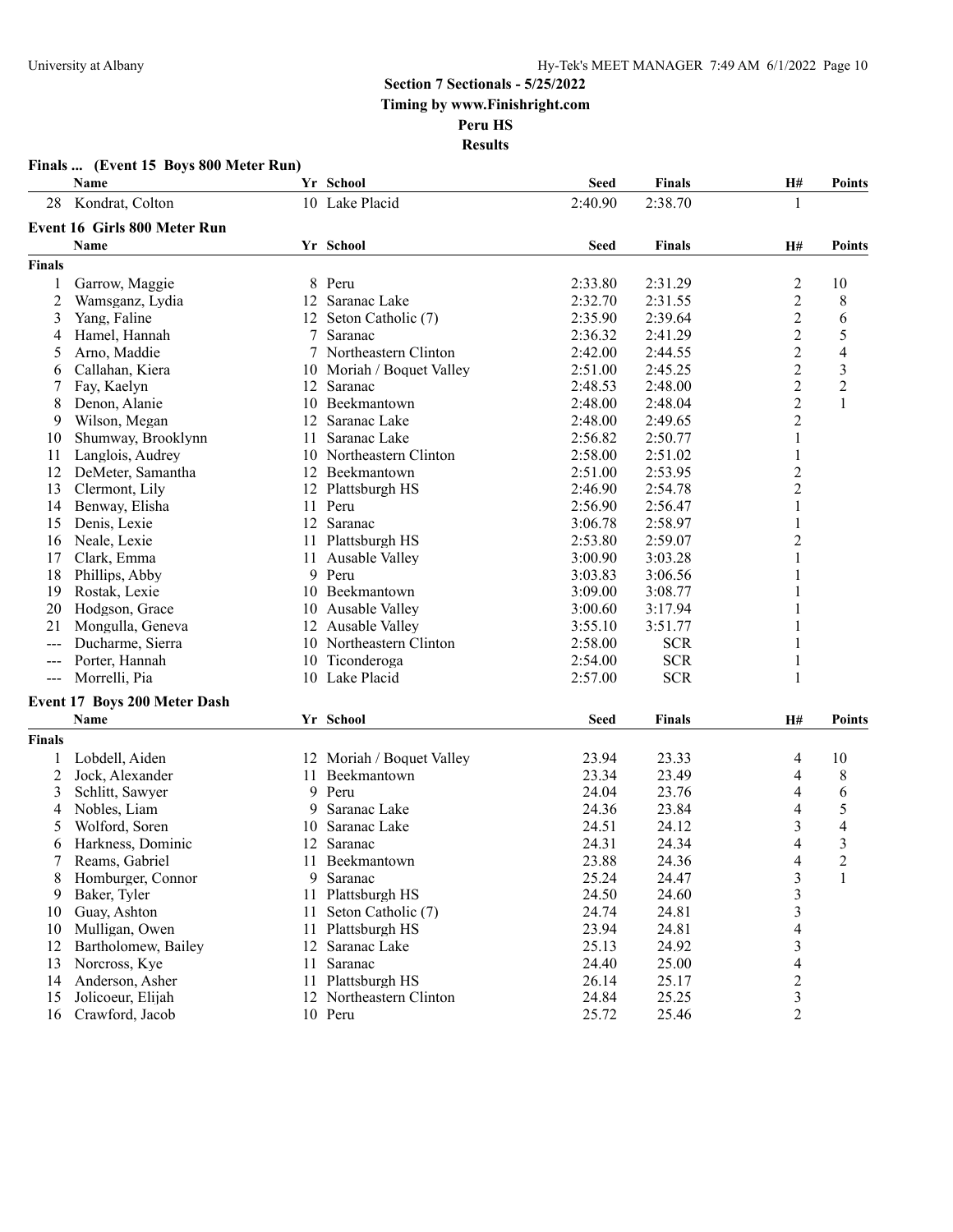#### **Finals ... (Event 17 Boys 200 Meter Dash)**

|                     | Name                          |      | Yr School                | <b>Seed</b> | <b>Finals</b> | H#                       | <b>Points</b>  |
|---------------------|-------------------------------|------|--------------------------|-------------|---------------|--------------------------|----------------|
| 17                  | Viau, Peyton                  |      | 10 Beekmantown           | 25.84       | 25.70         | $\boldsymbol{2}$         |                |
| 18                  | DuPuis, Celton                |      | 8 Ausable Valley         | 25.14       | 26.14         | $\mathfrak{Z}$           |                |
| 19                  | Brown, Jordan                 |      | 10 Northeastern Clinton  | 25.94       | 26.16         | $\overline{c}$           |                |
| 20                  | Smith, Haidyn                 |      | 11 Ausable Valley        | 26.04       | 26.25         | $\overline{2}$           |                |
| 21                  | Marshall, Jesse               |      | 10 Lake Placid           | 25.56       | 26.40         | 3                        |                |
| 22                  | Peters, Brayden               | 11 - | Moriah / Boquet Valley   | 27.48       | 26.52         | $\mathbf{1}$             |                |
| 23                  | Bulriss, Eddie                |      | 9 Northeastern Clinton   | 25.64       | 26.62         | $\overline{c}$           |                |
| 24                  | Roth, Sean                    |      | 10 Lake Placid           | 27.45       | 26.67         | $\overline{c}$           |                |
| 25                  | Bailey, Harlo                 | 11   | Moriah / Boquet Valley   | 28.14       | 27.05         | 1                        |                |
| 26                  | Lancto, Oliver                |      | 8 Peru                   | 26.08       | 27.15         | $\overline{c}$           |                |
| 27                  | Belden-Schar, Connor          |      | 10 Ticonderoga           | 30.36       | 27.34         | 1                        |                |
| 28                  | Dawson-Ellis, Alex            |      | 10 Lake Placid           | 28.14       | 27.68         | $\mathbf{1}$             |                |
| ---                 | Lafave, Shay                  |      | 11 Ausable Valley        | 31.14       | <b>SCR</b>    | $\mathbf{1}$             |                |
|                     |                               |      |                          |             |               |                          |                |
|                     | Event 18 Girls 200 Meter Dash |      |                          |             |               |                          |                |
|                     | Name                          |      | Yr School                | <b>Seed</b> | <b>Finals</b> | H#                       | <b>Points</b>  |
| <b>Finals</b>       |                               |      |                          |             |               |                          |                |
| 1                   | Ladue, Haley                  |      | 11 Plattsburgh HS        | 27.74       | 27.75         | 4                        | 10             |
| 2                   | Rainville, Zoe                | 11.  | Saranac                  | 27.99       | 27.80         | 4                        | 8              |
| 3                   | Riemersma, Juliana            |      | 9 Moriah / Boquet Valley | 27.42       | 28.11         | 4                        | 6              |
| 4                   | Garrow, Ella                  |      | 11 Peru                  | 28.84       | 28.57         | 3                        | 5              |
| 5                   | Lavigne, Sarah                |      | 7 Saranac                | 28.41       | 28.60         | 4                        | 4              |
| 6                   | Hubbard, Madalynn             | 12   | Ticonderoga              | 28.31       | 28.67         | 4                        | $\mathfrak{Z}$ |
| 7                   | Davis, Olivia                 | 11   | Saranac                  | 28.01       | 28.69         | 4                        | $\overline{c}$ |
| 8                   | Coulombe, Leah                |      | 12 Northeastern Clinton  | 28.94       | 28.81         | 3                        | 1              |
| 9                   | Wamsganz, Lydia               |      | 12 Saranac Lake          | 28.14       | 28.84         | $\overline{\mathcal{A}}$ |                |
| 10                  | Pelkey, Emma                  |      | 9 Ausable Valley         | 28.84       | 29.14         | $\mathfrak{Z}$           |                |
| 11                  | Snide, Lily                   |      | 12 Plattsburgh HS        | 28.44       | 29.24         | 4                        |                |
| 12                  | Baumann, Alexis               | 12   | Moriah / Boquet Valley   | 30.39       | 29.30         | $\overline{\mathbf{c}}$  |                |
| 13                  | Hamel, Kathryn                | 9    | Beekmantown              | 28.94       | 29.91         | $\mathfrak{Z}$           |                |
| 14                  | LaMora, Macey                 |      | 10 Beekmantown           | 29.34       | 29.95         | $\mathfrak{Z}$           |                |
| 15                  | Jones, Lily                   |      | 10 Lake Placid           | 30.00       | 30.04         | $\overline{c}$           |                |
| 16                  | Trombley, Grace               | 9    | Seton Catholic (7)       | 30.54       | 30.10         | $\overline{c}$           |                |
| 17                  | Glascock, Grace               | 12   | Saranac Lake             | 30.34       | 30.18         | $\overline{c}$           |                |
| 18                  | Davey, Lauren                 | 8    | Peru                     | 29.04       | 30.23         | $\mathfrak{Z}$           |                |
| 19                  | Roberts, Evelyn               | 11   | Beekmantown              | 30.98       | 30.85         | $\overline{c}$           |                |
| 20                  | Mast, Megan                   | 9    | Seton Catholic (7)       | 31.55       | 30.90         | $\mathbf{1}$             |                |
| 21                  | Stacy, Izzy                   | 9    | Ticonderoga              | 30.74       | 30.98         | $\overline{c}$           |                |
| 22                  | Phillips, Morgan              | 12   | Peru                     | 31.38       | 31.43         | $\overline{c}$           |                |
| 23                  | Carrol, Shyloh                |      | 10 Northeastern Clinton  | 29.94       | 31.63         | $\overline{\mathbf{3}}$  |                |
| 24                  | Porter, Irelan                |      | 9 Ticonderoga            | 31.32       | 31.81         | $\overline{c}$           |                |
| 25                  | Van Ness, Addison             |      | 10 Lake Placid           | 31.56       | 32.57         | 1                        |                |
| 26                  | Deso, Sohpie                  |      | 8 Northeastern Clinton   | 33.14       | 33.30         | 1                        |                |
| 27                  | Oliveras, Zuleyka             | 9.   | Saranac Lake             | 33.14       | 34.44         | 1                        |                |
| 28                  | Cook, Audrey                  |      | 9 Ticonderoga            | 36.24       | 35.14         | 1                        |                |
| 29                  | Hayford, Jade                 |      | 9 Plattsburgh HS         | 32.84       | 35.20         | 1                        |                |
| 30                  | Dame, Aila                    | 10   | Ausable Valley           | 41.34       | 38.24         | $\mathbf{1}$             |                |
| ---                 | Bisselle, Sydney              | 11   | Moriah / Boquet Valley   | 29.21       | <b>DNS</b>    | 3                        |                |
| $\qquad \qquad - -$ | Boutelle, Clara               |      | 8 Lake Placid            | 30.35       | <b>SCR</b>    |                          |                |
|                     |                               |      |                          |             |               |                          |                |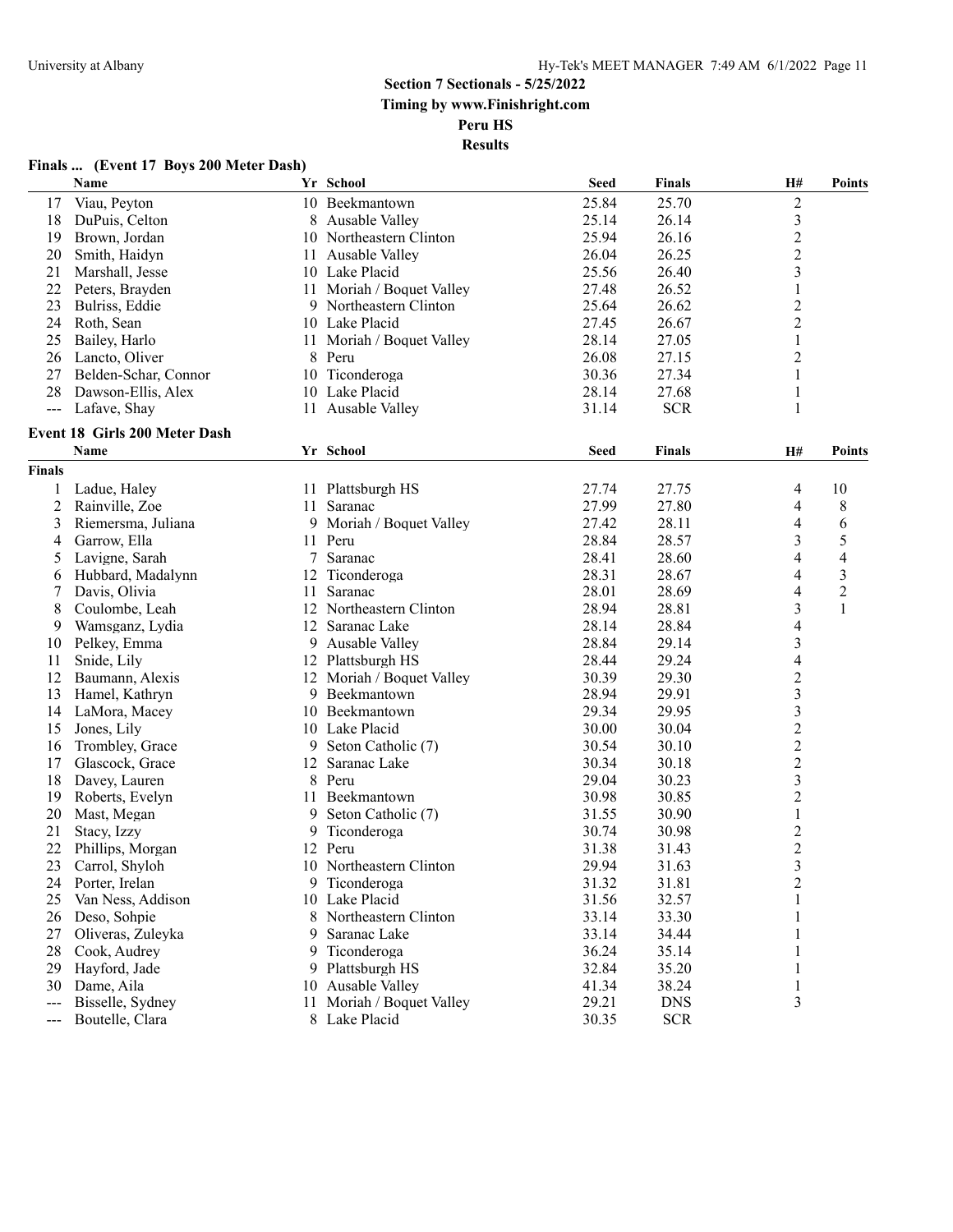|                | Finals  (Event 18 Girls 200 Meter Dash) |     |                           |             |               |                         |                |
|----------------|-----------------------------------------|-----|---------------------------|-------------|---------------|-------------------------|----------------|
|                | Name                                    |     | Yr School                 | <b>Seed</b> | Finals        | H#                      | <b>Points</b>  |
|                | --- Rock-Perez, Jacque                  |     | 11 Seton Catholic (7)     | 30.23       | <b>SCR</b>    |                         |                |
|                | --- Harrison, Dakota                    |     | 10 Ausable Valley         | 33.74       | <b>SCR</b>    |                         |                |
|                | Event 19 Boys 3200 Meter Run            |     |                           |             |               |                         |                |
|                | Name                                    |     | Yr School                 | <b>Seed</b> | <b>Finals</b> | H#                      | <b>Points</b>  |
| Finals         |                                         |     |                           |             |               |                         |                |
|                | Ash, Sam                                | 11. | Saranac Lake              | 11:08.00    | 10:13.45      | $\overline{\mathbf{c}}$ | 10             |
| $\overline{c}$ | Recore, Nik                             |     | 12 Peru                   | 10:35.96    | 10:27.64      | $\overline{c}$          | 8              |
| 3              | Denial, Andrew                          |     | 10 Saranac                | 10:44.60    | 10:29.43      | $\overline{c}$          | 6              |
| 4              | Kollmer, Jake                           | 9   | Saranac Lake              | 11:08.60    | 10:33.40      | $\overline{c}$          | 5              |
| 5              | Scanio, Andrew                          |     | 11 Lake Placid            | 11:22.80    | 10:51.73      | $\overline{2}$          | 4              |
| 6              | Fay, Aidan                              |     | 9 Lake Placid             | 10:59.96    | 10:54.49      | $\overline{c}$          | 3              |
| 7              | Hesseltine, Aiden                       | 11  | Saranac Lake              | 11:13.80    | 10:55.97      | 2                       | $\overline{2}$ |
| 8              | Gilbo, Thomas                           |     | 12 Northeastern Clinton   | 12:45.00    | 11:12.64      | 1                       | $\mathbf{1}$   |
| 9              | Thayer, Noah                            | 8   | Saranac                   | 11:24.30    | 11:21.35      | $\overline{c}$          |                |
| 10             | Barney, Sam                             | 11  | Plattsburgh HS            | 11:40.10    | 11:33.08      | 1                       |                |
| 11             | Satheeskumar, Will                      |     | 12 Plattsburgh HS         | 11:59.60    | 11:36.73      | 1                       |                |
| 12             | Brearton, Jude                          |     | 12 Moriah / Boquet Valley | 11:59.00    | 11:38.02      | 1                       |                |
| 13             | Kapp, Owen                              | 8   | Northeastern Clinton      | 12:34.00    | 11:50.24      | 1                       |                |
| 14             | Nelson, Christian                       | 9   | Beekmantown               | 12:00.00    | 11:51.76      | 1                       |                |
| 15             | Grafstein, Maxwell                      |     | 10 Seton Catholic (7)     | 10:48.75    | 11:52.56      | $\overline{c}$          |                |
| 16             | Anderson, Sam                           |     | 12 Moriah / Boquet Valley | 12:06.00    | 11:54.17      | 1                       |                |
| 17             | Lynch, James                            | 9   | Saranac                   | 12:15.20    | 11:56.79      | 1                       |                |
| 18             | Garrant, Gabriel                        |     | 10 Northeastern Clinton   | 12:36.00    | 12:22.15      | 1                       |                |
| 19             | Facteau, Christopher                    |     | 10 Ticonderoga            | 12:33.00    | 12:29.49      | 1                       |                |
| 20             | Slick, Jonathan                         | 9   | Beekmantown               | 11:03.00    | 12:35.53      | $\overline{c}$          |                |
| 21             | Brandt, Connor                          | 11  | Ausable Valley            | 12:56.70    | 12:41.88      | 1                       |                |
| 22             | VanBuren, Sawyer                        | 8   | Moriah / Boquet Valley    | 12:21.00    | 13:06.57      | 1                       |                |
| 23             | Sharp, Joshua                           | 11  | Plattsburgh HS            | 12:09.18    | 13:18.19      | 1                       |                |
| $-$            | Beebe, Garrett                          |     | 10 Ticonderoga            | 11:00.00    | <b>SCR</b>    | 2                       |                |
|                |                                         |     |                           |             |               |                         |                |
|                | <b>Event 20 Girls 3000 Meter Run</b>    |     |                           |             |               |                         |                |
|                | <b>Name</b>                             |     | Yr School                 | <b>Seed</b> | <b>Finals</b> |                         | <b>Points</b>  |
| <b>Finals</b>  |                                         |     |                           |             |               |                         |                |
|                | Boulds, Sienna                          | 8   | Saranac                   | 11:22.12    | 11:28.60      |                         | 10             |
| 2              | Denial, Laura                           | 8   | Saranac                   | 11:43.59    | 11:29.24      |                         | 8              |
| 3              | Breen, Ophelia                          | 10  | Peru                      | 11:34.74    | 11:36.32      |                         | 6              |
| 4              | Cone, Alex                              |     | 10 Northeastern Clinton   | 12:58.00    | 12:10.02      |                         | 5              |
| 5              | Callahan, Kiera                         |     | 10 Moriah / Boquet Valley | 12:46.00    | 12:13.68      |                         | 4              |
| 6              | Lahart, Brenna                          |     | 11 Peru                   | 12:31.63    | 12:38.52      |                         | 3              |
|                | Wilson, Megan                           |     | 12 Saranac Lake           | 12:48.40    | 12:40.79      |                         | $\overline{c}$ |
| 8              | Blanchard, Avery                        |     | 10 Ticonderoga            | 12:37.00    | 12:43.70      |                         | 1              |
| 9              | Erenstone, Holly                        |     | 8 Lake Placid             | 14:30.20    | 13:26.49      |                         |                |
| 10             | Cliche, Rachel                          |     | 12 Saranac                | 13:36.50    | 13:33.50      |                         |                |
| 11             | Trabakoulus, Sara                       | 12  | Saranac Lake              |             | 13:45.80      |                         |                |
| 12             | Parent, Aimee                           |     | 10 Ticonderoga            | 13:23.00    | 13:53.23      |                         |                |
| 13             | Thill, Lucy                             |     | 10 Saranac Lake           | 14:45.00    | 13:57.66      |                         |                |
| 14             | Williams, Lindsey                       | 9.  | Northeastern Clinton      | 14:53.00    | 14:27.74      |                         |                |
| 15             | Benware, Cameron                        |     | 9 Beekmantown             | 13:13.00    | 14:41.90      |                         |                |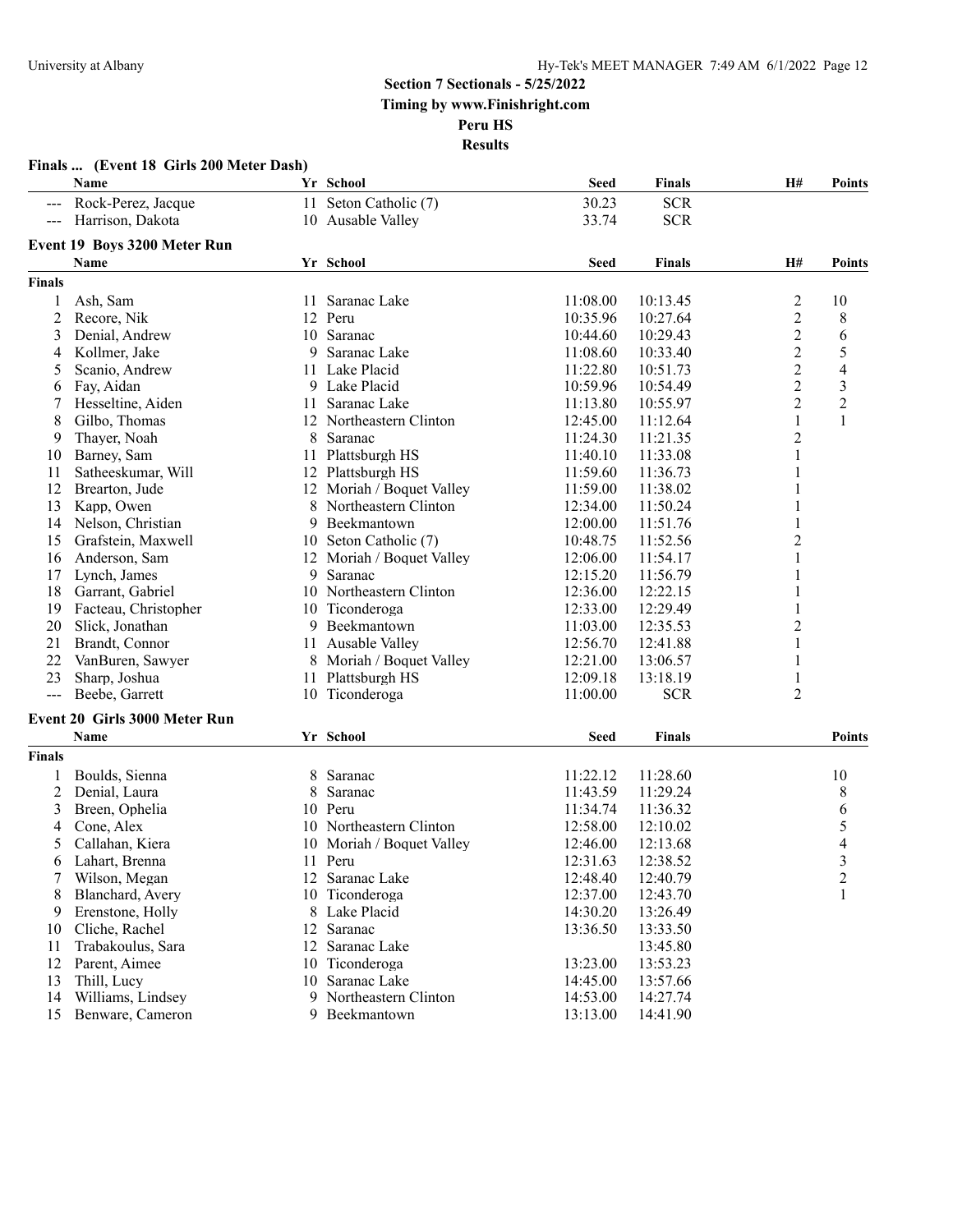| <b>Name</b><br>Yr School<br>Seed<br><b>Finals</b><br><b>Points</b><br>16 Bishop, Katie<br>15:57.00<br>16:05.37<br>10 Beekmantown<br>--- Cohen, Harley<br>10 Lake Placid<br>13:14.50<br><b>SCR</b><br>Chamberlain, Rylee<br>13:16.00<br><b>SCR</b><br>11 Peru<br>Ducharme, Sierra<br>10 Northeastern Clinton<br><b>SCR</b><br>14:15.00<br>Coryea, Gianna<br>12 Plattsburgh HS<br>12:22.00<br><b>SCR</b><br><b>Event 21 Boys 4x400 Meter Relay</b><br>Team<br><b>Seed</b><br><b>Finals</b><br>Relay<br>H#<br>Points<br><b>Finals</b><br>3:38.88<br>10<br>1 Beekmantown<br>3:41.67<br>2<br>A<br>1) Ducatte, Carter 11<br>2) VanAlpen, Branden 10<br>3) Jock, Alexander 11<br>4) Goodwin, Connor 12<br>8<br>2 Peru<br>$\mathsf{A}$<br>3:49.00<br>3:41.35<br>$\mathfrak{D}$<br>1) Schlitt, Sawyer 9<br>2) Dansby, Ricardo 9<br>3) Tedesco, Owen 10<br>4) Squire, Ryan 10<br>2<br>Saranac<br>3:43.80<br>3:44.26<br>6<br>A<br>3<br>1) Balch, Brian 12<br>2) Medley, Dylan 12<br>3) Norcross, Kye 11<br>4) Harkness, Dominic 12<br>4 Moriah / Boquet Valley<br>$\mathbf{A}$<br>3:52.00<br>3:45.36<br>$\mathfrak{D}$<br>5<br>2) Rutz, Judah 11<br>3) Lobdell, Aiden 12<br>1) Simmer, Cole 10<br>4) Perry, Gage 11<br>5 Northeastern Clinton<br>3:57.00<br>3:49.40<br>2<br>4<br>A<br>2) Brown, Jordan 10<br>3) Dubuque, Austen 11<br>1) Bulriss, Eddie 9<br>4) Jolicoeur, Elijah 12<br>6 Saranac Lake<br>3:53.79<br>3<br>3:57.90<br>A<br>1<br>2) Maiore, Owen 11<br>3) Hewitt, Carter 11<br>4) Wolford, Soren 10<br>1) Kite-Whidden, Sage 10<br>3:57.96<br>7 Lake Placid<br>4:13.40<br>1<br>2<br>$\mathbf{A}$<br>1) Flanigan, Max 12<br>2) Hollander, Will 12<br>3) Douglas, Will 10<br>4) Marshall, Jesse 10<br>$\mathbf{A}$<br>3:54.70<br><b>SCR</b><br>2<br>--- Plattsburgh HS<br>2) Meyer, Simon 11<br>3) Mulligan, Owen 11<br>1) Fitzwater, Bransen 10<br>4) Wells, Hayden 11<br>4:08.10<br><b>DNS</b><br>--- Ausable Valley<br>A<br>-1<br>2) Thomas, Marcus 8<br>3) Sucharzewski, Thomas 8<br>4) Smith, Haidyn 11<br>1) DuPuis, Celton 8<br><b>Event 22 Girls 4x400 Meter Relay</b><br><b>Team</b><br><b>Finals</b><br>Relay<br><b>Seed</b><br>H#<br><b>Finals</b><br>1 Peru<br>4:33.00<br>2<br>10<br>4:20.05<br>A<br>1) Garrow, Ella 11<br>2) Breen, Ophelia 10<br>3) Arnold, Mackenzie 10<br>4) Garrow, Maggie 8<br>$\mathbf{A}$<br>4:20.50<br>4:21.52<br>2<br>8<br>2 Saranac<br>2) Hamel, Hannah 7<br>1) Rainville, Zoe 11<br>3) Lavigne, Sarah 7<br>4) Ducatte, Brenna 9<br>4:30.29<br>3 Saranac Lake<br>A<br>4:29.20<br>2<br>6<br>1) Wamsganz, Lydia 12<br>2) Skiff, Chloe 11<br>3) Kujabi, Awa 11<br>4) Ash, Addison 9<br>4 Lake Placid<br>2<br>5<br>4:46.80<br>4:31.67<br>A<br>1) Damico, Samantha 8<br>2) Morrelli, Pia 10<br>3) McKinnon, Kai 8<br>4) Jones, Lily 10<br>5 Northeastern Clinton<br>4:31.00<br>4:34.50<br>2<br>A<br>4<br>2) Prairie, Elizabeth 12<br>1) Arno, Maddie 7<br>3) Carrol, Shyloh 10<br>4) Turner, Alexa 11<br>6 Moriah / Boquet Valley<br>4:35.00<br>3<br>A<br>4:36.31<br>2<br>2) Bisselle, Sydney 11<br>1) Baumann, Alexis 12<br>4) Riemersma, Juliana 9<br>3) McKiernan, Sophia 11<br>7 Plattsburgh HS<br>4:47.76<br>4:46.02<br>A<br>2<br>2<br>2) Bruso, Phoebe 12<br>1) Bilow, Audrie 12<br>4) Ladue, Haley 11<br>3) Clermont, Lily 12<br>Beekmantown<br>4:49.80<br>A<br>4:48.40<br>1<br>8<br>1<br>2) Denon, Alanie 10<br>1) LaMora, Macey 10<br>3) DeMeter, Samantha 12<br>4) Wypyski, Sophia 12<br>Ticonderoga<br>5:07.10<br>$\mathbf{A}$<br>1<br>9.<br>1) Lender, Madeline 10<br>2) Porter, Hannah 10<br>3) Hubbard, Madalynn 12<br>4) Bechard, Keirra 9<br>$\mathbf{A}$<br><b>SCR</b><br>Ausable Valley<br>5:43.90<br>1<br>2) Clark, Emma 11<br>3) Gravatt, Alexandra 10<br>1) Butler, Lily 10<br>4) Harrison, Dakota 10 | Finals  (Event 20 Girls 3000 Meter Run) |  |  |
|---------------------------------------------------------------------------------------------------------------------------------------------------------------------------------------------------------------------------------------------------------------------------------------------------------------------------------------------------------------------------------------------------------------------------------------------------------------------------------------------------------------------------------------------------------------------------------------------------------------------------------------------------------------------------------------------------------------------------------------------------------------------------------------------------------------------------------------------------------------------------------------------------------------------------------------------------------------------------------------------------------------------------------------------------------------------------------------------------------------------------------------------------------------------------------------------------------------------------------------------------------------------------------------------------------------------------------------------------------------------------------------------------------------------------------------------------------------------------------------------------------------------------------------------------------------------------------------------------------------------------------------------------------------------------------------------------------------------------------------------------------------------------------------------------------------------------------------------------------------------------------------------------------------------------------------------------------------------------------------------------------------------------------------------------------------------------------------------------------------------------------------------------------------------------------------------------------------------------------------------------------------------------------------------------------------------------------------------------------------------------------------------------------------------------------------------------------------------------------------------------------------------------------------------------------------------------------------------------------------------------------------------------------------------------------------------------------------------------------------------------------------------------------------------------------------------------------------------------------------------------------------------------------------------------------------------------------------------------------------------------------------------------------------------------------------------------------------------------------------------------------------------------------------------------------------------------------------------------------------------------------------------------------------------------------------------------------------------------------------------------------------------------------------------------------------------------------------------------------------------------------------------------------------------------------------------------------------------------------------------------------------------------------------------------------------------------------------------------------------------------------------|-----------------------------------------|--|--|
|                                                                                                                                                                                                                                                                                                                                                                                                                                                                                                                                                                                                                                                                                                                                                                                                                                                                                                                                                                                                                                                                                                                                                                                                                                                                                                                                                                                                                                                                                                                                                                                                                                                                                                                                                                                                                                                                                                                                                                                                                                                                                                                                                                                                                                                                                                                                                                                                                                                                                                                                                                                                                                                                                                                                                                                                                                                                                                                                                                                                                                                                                                                                                                                                                                                                                                                                                                                                                                                                                                                                                                                                                                                                                                                                                               |                                         |  |  |
|                                                                                                                                                                                                                                                                                                                                                                                                                                                                                                                                                                                                                                                                                                                                                                                                                                                                                                                                                                                                                                                                                                                                                                                                                                                                                                                                                                                                                                                                                                                                                                                                                                                                                                                                                                                                                                                                                                                                                                                                                                                                                                                                                                                                                                                                                                                                                                                                                                                                                                                                                                                                                                                                                                                                                                                                                                                                                                                                                                                                                                                                                                                                                                                                                                                                                                                                                                                                                                                                                                                                                                                                                                                                                                                                                               |                                         |  |  |
|                                                                                                                                                                                                                                                                                                                                                                                                                                                                                                                                                                                                                                                                                                                                                                                                                                                                                                                                                                                                                                                                                                                                                                                                                                                                                                                                                                                                                                                                                                                                                                                                                                                                                                                                                                                                                                                                                                                                                                                                                                                                                                                                                                                                                                                                                                                                                                                                                                                                                                                                                                                                                                                                                                                                                                                                                                                                                                                                                                                                                                                                                                                                                                                                                                                                                                                                                                                                                                                                                                                                                                                                                                                                                                                                                               |                                         |  |  |
|                                                                                                                                                                                                                                                                                                                                                                                                                                                                                                                                                                                                                                                                                                                                                                                                                                                                                                                                                                                                                                                                                                                                                                                                                                                                                                                                                                                                                                                                                                                                                                                                                                                                                                                                                                                                                                                                                                                                                                                                                                                                                                                                                                                                                                                                                                                                                                                                                                                                                                                                                                                                                                                                                                                                                                                                                                                                                                                                                                                                                                                                                                                                                                                                                                                                                                                                                                                                                                                                                                                                                                                                                                                                                                                                                               |                                         |  |  |
|                                                                                                                                                                                                                                                                                                                                                                                                                                                                                                                                                                                                                                                                                                                                                                                                                                                                                                                                                                                                                                                                                                                                                                                                                                                                                                                                                                                                                                                                                                                                                                                                                                                                                                                                                                                                                                                                                                                                                                                                                                                                                                                                                                                                                                                                                                                                                                                                                                                                                                                                                                                                                                                                                                                                                                                                                                                                                                                                                                                                                                                                                                                                                                                                                                                                                                                                                                                                                                                                                                                                                                                                                                                                                                                                                               |                                         |  |  |
|                                                                                                                                                                                                                                                                                                                                                                                                                                                                                                                                                                                                                                                                                                                                                                                                                                                                                                                                                                                                                                                                                                                                                                                                                                                                                                                                                                                                                                                                                                                                                                                                                                                                                                                                                                                                                                                                                                                                                                                                                                                                                                                                                                                                                                                                                                                                                                                                                                                                                                                                                                                                                                                                                                                                                                                                                                                                                                                                                                                                                                                                                                                                                                                                                                                                                                                                                                                                                                                                                                                                                                                                                                                                                                                                                               |                                         |  |  |
|                                                                                                                                                                                                                                                                                                                                                                                                                                                                                                                                                                                                                                                                                                                                                                                                                                                                                                                                                                                                                                                                                                                                                                                                                                                                                                                                                                                                                                                                                                                                                                                                                                                                                                                                                                                                                                                                                                                                                                                                                                                                                                                                                                                                                                                                                                                                                                                                                                                                                                                                                                                                                                                                                                                                                                                                                                                                                                                                                                                                                                                                                                                                                                                                                                                                                                                                                                                                                                                                                                                                                                                                                                                                                                                                                               |                                         |  |  |
| Points                                                                                                                                                                                                                                                                                                                                                                                                                                                                                                                                                                                                                                                                                                                                                                                                                                                                                                                                                                                                                                                                                                                                                                                                                                                                                                                                                                                                                                                                                                                                                                                                                                                                                                                                                                                                                                                                                                                                                                                                                                                                                                                                                                                                                                                                                                                                                                                                                                                                                                                                                                                                                                                                                                                                                                                                                                                                                                                                                                                                                                                                                                                                                                                                                                                                                                                                                                                                                                                                                                                                                                                                                                                                                                                                                        |                                         |  |  |
|                                                                                                                                                                                                                                                                                                                                                                                                                                                                                                                                                                                                                                                                                                                                                                                                                                                                                                                                                                                                                                                                                                                                                                                                                                                                                                                                                                                                                                                                                                                                                                                                                                                                                                                                                                                                                                                                                                                                                                                                                                                                                                                                                                                                                                                                                                                                                                                                                                                                                                                                                                                                                                                                                                                                                                                                                                                                                                                                                                                                                                                                                                                                                                                                                                                                                                                                                                                                                                                                                                                                                                                                                                                                                                                                                               |                                         |  |  |
|                                                                                                                                                                                                                                                                                                                                                                                                                                                                                                                                                                                                                                                                                                                                                                                                                                                                                                                                                                                                                                                                                                                                                                                                                                                                                                                                                                                                                                                                                                                                                                                                                                                                                                                                                                                                                                                                                                                                                                                                                                                                                                                                                                                                                                                                                                                                                                                                                                                                                                                                                                                                                                                                                                                                                                                                                                                                                                                                                                                                                                                                                                                                                                                                                                                                                                                                                                                                                                                                                                                                                                                                                                                                                                                                                               |                                         |  |  |
|                                                                                                                                                                                                                                                                                                                                                                                                                                                                                                                                                                                                                                                                                                                                                                                                                                                                                                                                                                                                                                                                                                                                                                                                                                                                                                                                                                                                                                                                                                                                                                                                                                                                                                                                                                                                                                                                                                                                                                                                                                                                                                                                                                                                                                                                                                                                                                                                                                                                                                                                                                                                                                                                                                                                                                                                                                                                                                                                                                                                                                                                                                                                                                                                                                                                                                                                                                                                                                                                                                                                                                                                                                                                                                                                                               |                                         |  |  |
|                                                                                                                                                                                                                                                                                                                                                                                                                                                                                                                                                                                                                                                                                                                                                                                                                                                                                                                                                                                                                                                                                                                                                                                                                                                                                                                                                                                                                                                                                                                                                                                                                                                                                                                                                                                                                                                                                                                                                                                                                                                                                                                                                                                                                                                                                                                                                                                                                                                                                                                                                                                                                                                                                                                                                                                                                                                                                                                                                                                                                                                                                                                                                                                                                                                                                                                                                                                                                                                                                                                                                                                                                                                                                                                                                               |                                         |  |  |
|                                                                                                                                                                                                                                                                                                                                                                                                                                                                                                                                                                                                                                                                                                                                                                                                                                                                                                                                                                                                                                                                                                                                                                                                                                                                                                                                                                                                                                                                                                                                                                                                                                                                                                                                                                                                                                                                                                                                                                                                                                                                                                                                                                                                                                                                                                                                                                                                                                                                                                                                                                                                                                                                                                                                                                                                                                                                                                                                                                                                                                                                                                                                                                                                                                                                                                                                                                                                                                                                                                                                                                                                                                                                                                                                                               |                                         |  |  |
|                                                                                                                                                                                                                                                                                                                                                                                                                                                                                                                                                                                                                                                                                                                                                                                                                                                                                                                                                                                                                                                                                                                                                                                                                                                                                                                                                                                                                                                                                                                                                                                                                                                                                                                                                                                                                                                                                                                                                                                                                                                                                                                                                                                                                                                                                                                                                                                                                                                                                                                                                                                                                                                                                                                                                                                                                                                                                                                                                                                                                                                                                                                                                                                                                                                                                                                                                                                                                                                                                                                                                                                                                                                                                                                                                               |                                         |  |  |
|                                                                                                                                                                                                                                                                                                                                                                                                                                                                                                                                                                                                                                                                                                                                                                                                                                                                                                                                                                                                                                                                                                                                                                                                                                                                                                                                                                                                                                                                                                                                                                                                                                                                                                                                                                                                                                                                                                                                                                                                                                                                                                                                                                                                                                                                                                                                                                                                                                                                                                                                                                                                                                                                                                                                                                                                                                                                                                                                                                                                                                                                                                                                                                                                                                                                                                                                                                                                                                                                                                                                                                                                                                                                                                                                                               |                                         |  |  |
|                                                                                                                                                                                                                                                                                                                                                                                                                                                                                                                                                                                                                                                                                                                                                                                                                                                                                                                                                                                                                                                                                                                                                                                                                                                                                                                                                                                                                                                                                                                                                                                                                                                                                                                                                                                                                                                                                                                                                                                                                                                                                                                                                                                                                                                                                                                                                                                                                                                                                                                                                                                                                                                                                                                                                                                                                                                                                                                                                                                                                                                                                                                                                                                                                                                                                                                                                                                                                                                                                                                                                                                                                                                                                                                                                               |                                         |  |  |
|                                                                                                                                                                                                                                                                                                                                                                                                                                                                                                                                                                                                                                                                                                                                                                                                                                                                                                                                                                                                                                                                                                                                                                                                                                                                                                                                                                                                                                                                                                                                                                                                                                                                                                                                                                                                                                                                                                                                                                                                                                                                                                                                                                                                                                                                                                                                                                                                                                                                                                                                                                                                                                                                                                                                                                                                                                                                                                                                                                                                                                                                                                                                                                                                                                                                                                                                                                                                                                                                                                                                                                                                                                                                                                                                                               |                                         |  |  |
|                                                                                                                                                                                                                                                                                                                                                                                                                                                                                                                                                                                                                                                                                                                                                                                                                                                                                                                                                                                                                                                                                                                                                                                                                                                                                                                                                                                                                                                                                                                                                                                                                                                                                                                                                                                                                                                                                                                                                                                                                                                                                                                                                                                                                                                                                                                                                                                                                                                                                                                                                                                                                                                                                                                                                                                                                                                                                                                                                                                                                                                                                                                                                                                                                                                                                                                                                                                                                                                                                                                                                                                                                                                                                                                                                               |                                         |  |  |
|                                                                                                                                                                                                                                                                                                                                                                                                                                                                                                                                                                                                                                                                                                                                                                                                                                                                                                                                                                                                                                                                                                                                                                                                                                                                                                                                                                                                                                                                                                                                                                                                                                                                                                                                                                                                                                                                                                                                                                                                                                                                                                                                                                                                                                                                                                                                                                                                                                                                                                                                                                                                                                                                                                                                                                                                                                                                                                                                                                                                                                                                                                                                                                                                                                                                                                                                                                                                                                                                                                                                                                                                                                                                                                                                                               |                                         |  |  |
|                                                                                                                                                                                                                                                                                                                                                                                                                                                                                                                                                                                                                                                                                                                                                                                                                                                                                                                                                                                                                                                                                                                                                                                                                                                                                                                                                                                                                                                                                                                                                                                                                                                                                                                                                                                                                                                                                                                                                                                                                                                                                                                                                                                                                                                                                                                                                                                                                                                                                                                                                                                                                                                                                                                                                                                                                                                                                                                                                                                                                                                                                                                                                                                                                                                                                                                                                                                                                                                                                                                                                                                                                                                                                                                                                               |                                         |  |  |
|                                                                                                                                                                                                                                                                                                                                                                                                                                                                                                                                                                                                                                                                                                                                                                                                                                                                                                                                                                                                                                                                                                                                                                                                                                                                                                                                                                                                                                                                                                                                                                                                                                                                                                                                                                                                                                                                                                                                                                                                                                                                                                                                                                                                                                                                                                                                                                                                                                                                                                                                                                                                                                                                                                                                                                                                                                                                                                                                                                                                                                                                                                                                                                                                                                                                                                                                                                                                                                                                                                                                                                                                                                                                                                                                                               |                                         |  |  |
|                                                                                                                                                                                                                                                                                                                                                                                                                                                                                                                                                                                                                                                                                                                                                                                                                                                                                                                                                                                                                                                                                                                                                                                                                                                                                                                                                                                                                                                                                                                                                                                                                                                                                                                                                                                                                                                                                                                                                                                                                                                                                                                                                                                                                                                                                                                                                                                                                                                                                                                                                                                                                                                                                                                                                                                                                                                                                                                                                                                                                                                                                                                                                                                                                                                                                                                                                                                                                                                                                                                                                                                                                                                                                                                                                               |                                         |  |  |
|                                                                                                                                                                                                                                                                                                                                                                                                                                                                                                                                                                                                                                                                                                                                                                                                                                                                                                                                                                                                                                                                                                                                                                                                                                                                                                                                                                                                                                                                                                                                                                                                                                                                                                                                                                                                                                                                                                                                                                                                                                                                                                                                                                                                                                                                                                                                                                                                                                                                                                                                                                                                                                                                                                                                                                                                                                                                                                                                                                                                                                                                                                                                                                                                                                                                                                                                                                                                                                                                                                                                                                                                                                                                                                                                                               |                                         |  |  |
|                                                                                                                                                                                                                                                                                                                                                                                                                                                                                                                                                                                                                                                                                                                                                                                                                                                                                                                                                                                                                                                                                                                                                                                                                                                                                                                                                                                                                                                                                                                                                                                                                                                                                                                                                                                                                                                                                                                                                                                                                                                                                                                                                                                                                                                                                                                                                                                                                                                                                                                                                                                                                                                                                                                                                                                                                                                                                                                                                                                                                                                                                                                                                                                                                                                                                                                                                                                                                                                                                                                                                                                                                                                                                                                                                               |                                         |  |  |
|                                                                                                                                                                                                                                                                                                                                                                                                                                                                                                                                                                                                                                                                                                                                                                                                                                                                                                                                                                                                                                                                                                                                                                                                                                                                                                                                                                                                                                                                                                                                                                                                                                                                                                                                                                                                                                                                                                                                                                                                                                                                                                                                                                                                                                                                                                                                                                                                                                                                                                                                                                                                                                                                                                                                                                                                                                                                                                                                                                                                                                                                                                                                                                                                                                                                                                                                                                                                                                                                                                                                                                                                                                                                                                                                                               |                                         |  |  |
|                                                                                                                                                                                                                                                                                                                                                                                                                                                                                                                                                                                                                                                                                                                                                                                                                                                                                                                                                                                                                                                                                                                                                                                                                                                                                                                                                                                                                                                                                                                                                                                                                                                                                                                                                                                                                                                                                                                                                                                                                                                                                                                                                                                                                                                                                                                                                                                                                                                                                                                                                                                                                                                                                                                                                                                                                                                                                                                                                                                                                                                                                                                                                                                                                                                                                                                                                                                                                                                                                                                                                                                                                                                                                                                                                               |                                         |  |  |
|                                                                                                                                                                                                                                                                                                                                                                                                                                                                                                                                                                                                                                                                                                                                                                                                                                                                                                                                                                                                                                                                                                                                                                                                                                                                                                                                                                                                                                                                                                                                                                                                                                                                                                                                                                                                                                                                                                                                                                                                                                                                                                                                                                                                                                                                                                                                                                                                                                                                                                                                                                                                                                                                                                                                                                                                                                                                                                                                                                                                                                                                                                                                                                                                                                                                                                                                                                                                                                                                                                                                                                                                                                                                                                                                                               |                                         |  |  |
|                                                                                                                                                                                                                                                                                                                                                                                                                                                                                                                                                                                                                                                                                                                                                                                                                                                                                                                                                                                                                                                                                                                                                                                                                                                                                                                                                                                                                                                                                                                                                                                                                                                                                                                                                                                                                                                                                                                                                                                                                                                                                                                                                                                                                                                                                                                                                                                                                                                                                                                                                                                                                                                                                                                                                                                                                                                                                                                                                                                                                                                                                                                                                                                                                                                                                                                                                                                                                                                                                                                                                                                                                                                                                                                                                               |                                         |  |  |
|                                                                                                                                                                                                                                                                                                                                                                                                                                                                                                                                                                                                                                                                                                                                                                                                                                                                                                                                                                                                                                                                                                                                                                                                                                                                                                                                                                                                                                                                                                                                                                                                                                                                                                                                                                                                                                                                                                                                                                                                                                                                                                                                                                                                                                                                                                                                                                                                                                                                                                                                                                                                                                                                                                                                                                                                                                                                                                                                                                                                                                                                                                                                                                                                                                                                                                                                                                                                                                                                                                                                                                                                                                                                                                                                                               |                                         |  |  |
|                                                                                                                                                                                                                                                                                                                                                                                                                                                                                                                                                                                                                                                                                                                                                                                                                                                                                                                                                                                                                                                                                                                                                                                                                                                                                                                                                                                                                                                                                                                                                                                                                                                                                                                                                                                                                                                                                                                                                                                                                                                                                                                                                                                                                                                                                                                                                                                                                                                                                                                                                                                                                                                                                                                                                                                                                                                                                                                                                                                                                                                                                                                                                                                                                                                                                                                                                                                                                                                                                                                                                                                                                                                                                                                                                               |                                         |  |  |
|                                                                                                                                                                                                                                                                                                                                                                                                                                                                                                                                                                                                                                                                                                                                                                                                                                                                                                                                                                                                                                                                                                                                                                                                                                                                                                                                                                                                                                                                                                                                                                                                                                                                                                                                                                                                                                                                                                                                                                                                                                                                                                                                                                                                                                                                                                                                                                                                                                                                                                                                                                                                                                                                                                                                                                                                                                                                                                                                                                                                                                                                                                                                                                                                                                                                                                                                                                                                                                                                                                                                                                                                                                                                                                                                                               |                                         |  |  |
|                                                                                                                                                                                                                                                                                                                                                                                                                                                                                                                                                                                                                                                                                                                                                                                                                                                                                                                                                                                                                                                                                                                                                                                                                                                                                                                                                                                                                                                                                                                                                                                                                                                                                                                                                                                                                                                                                                                                                                                                                                                                                                                                                                                                                                                                                                                                                                                                                                                                                                                                                                                                                                                                                                                                                                                                                                                                                                                                                                                                                                                                                                                                                                                                                                                                                                                                                                                                                                                                                                                                                                                                                                                                                                                                                               |                                         |  |  |
|                                                                                                                                                                                                                                                                                                                                                                                                                                                                                                                                                                                                                                                                                                                                                                                                                                                                                                                                                                                                                                                                                                                                                                                                                                                                                                                                                                                                                                                                                                                                                                                                                                                                                                                                                                                                                                                                                                                                                                                                                                                                                                                                                                                                                                                                                                                                                                                                                                                                                                                                                                                                                                                                                                                                                                                                                                                                                                                                                                                                                                                                                                                                                                                                                                                                                                                                                                                                                                                                                                                                                                                                                                                                                                                                                               |                                         |  |  |
|                                                                                                                                                                                                                                                                                                                                                                                                                                                                                                                                                                                                                                                                                                                                                                                                                                                                                                                                                                                                                                                                                                                                                                                                                                                                                                                                                                                                                                                                                                                                                                                                                                                                                                                                                                                                                                                                                                                                                                                                                                                                                                                                                                                                                                                                                                                                                                                                                                                                                                                                                                                                                                                                                                                                                                                                                                                                                                                                                                                                                                                                                                                                                                                                                                                                                                                                                                                                                                                                                                                                                                                                                                                                                                                                                               |                                         |  |  |
|                                                                                                                                                                                                                                                                                                                                                                                                                                                                                                                                                                                                                                                                                                                                                                                                                                                                                                                                                                                                                                                                                                                                                                                                                                                                                                                                                                                                                                                                                                                                                                                                                                                                                                                                                                                                                                                                                                                                                                                                                                                                                                                                                                                                                                                                                                                                                                                                                                                                                                                                                                                                                                                                                                                                                                                                                                                                                                                                                                                                                                                                                                                                                                                                                                                                                                                                                                                                                                                                                                                                                                                                                                                                                                                                                               |                                         |  |  |
|                                                                                                                                                                                                                                                                                                                                                                                                                                                                                                                                                                                                                                                                                                                                                                                                                                                                                                                                                                                                                                                                                                                                                                                                                                                                                                                                                                                                                                                                                                                                                                                                                                                                                                                                                                                                                                                                                                                                                                                                                                                                                                                                                                                                                                                                                                                                                                                                                                                                                                                                                                                                                                                                                                                                                                                                                                                                                                                                                                                                                                                                                                                                                                                                                                                                                                                                                                                                                                                                                                                                                                                                                                                                                                                                                               |                                         |  |  |
|                                                                                                                                                                                                                                                                                                                                                                                                                                                                                                                                                                                                                                                                                                                                                                                                                                                                                                                                                                                                                                                                                                                                                                                                                                                                                                                                                                                                                                                                                                                                                                                                                                                                                                                                                                                                                                                                                                                                                                                                                                                                                                                                                                                                                                                                                                                                                                                                                                                                                                                                                                                                                                                                                                                                                                                                                                                                                                                                                                                                                                                                                                                                                                                                                                                                                                                                                                                                                                                                                                                                                                                                                                                                                                                                                               |                                         |  |  |
|                                                                                                                                                                                                                                                                                                                                                                                                                                                                                                                                                                                                                                                                                                                                                                                                                                                                                                                                                                                                                                                                                                                                                                                                                                                                                                                                                                                                                                                                                                                                                                                                                                                                                                                                                                                                                                                                                                                                                                                                                                                                                                                                                                                                                                                                                                                                                                                                                                                                                                                                                                                                                                                                                                                                                                                                                                                                                                                                                                                                                                                                                                                                                                                                                                                                                                                                                                                                                                                                                                                                                                                                                                                                                                                                                               |                                         |  |  |
|                                                                                                                                                                                                                                                                                                                                                                                                                                                                                                                                                                                                                                                                                                                                                                                                                                                                                                                                                                                                                                                                                                                                                                                                                                                                                                                                                                                                                                                                                                                                                                                                                                                                                                                                                                                                                                                                                                                                                                                                                                                                                                                                                                                                                                                                                                                                                                                                                                                                                                                                                                                                                                                                                                                                                                                                                                                                                                                                                                                                                                                                                                                                                                                                                                                                                                                                                                                                                                                                                                                                                                                                                                                                                                                                                               |                                         |  |  |
|                                                                                                                                                                                                                                                                                                                                                                                                                                                                                                                                                                                                                                                                                                                                                                                                                                                                                                                                                                                                                                                                                                                                                                                                                                                                                                                                                                                                                                                                                                                                                                                                                                                                                                                                                                                                                                                                                                                                                                                                                                                                                                                                                                                                                                                                                                                                                                                                                                                                                                                                                                                                                                                                                                                                                                                                                                                                                                                                                                                                                                                                                                                                                                                                                                                                                                                                                                                                                                                                                                                                                                                                                                                                                                                                                               |                                         |  |  |
|                                                                                                                                                                                                                                                                                                                                                                                                                                                                                                                                                                                                                                                                                                                                                                                                                                                                                                                                                                                                                                                                                                                                                                                                                                                                                                                                                                                                                                                                                                                                                                                                                                                                                                                                                                                                                                                                                                                                                                                                                                                                                                                                                                                                                                                                                                                                                                                                                                                                                                                                                                                                                                                                                                                                                                                                                                                                                                                                                                                                                                                                                                                                                                                                                                                                                                                                                                                                                                                                                                                                                                                                                                                                                                                                                               |                                         |  |  |
|                                                                                                                                                                                                                                                                                                                                                                                                                                                                                                                                                                                                                                                                                                                                                                                                                                                                                                                                                                                                                                                                                                                                                                                                                                                                                                                                                                                                                                                                                                                                                                                                                                                                                                                                                                                                                                                                                                                                                                                                                                                                                                                                                                                                                                                                                                                                                                                                                                                                                                                                                                                                                                                                                                                                                                                                                                                                                                                                                                                                                                                                                                                                                                                                                                                                                                                                                                                                                                                                                                                                                                                                                                                                                                                                                               |                                         |  |  |
|                                                                                                                                                                                                                                                                                                                                                                                                                                                                                                                                                                                                                                                                                                                                                                                                                                                                                                                                                                                                                                                                                                                                                                                                                                                                                                                                                                                                                                                                                                                                                                                                                                                                                                                                                                                                                                                                                                                                                                                                                                                                                                                                                                                                                                                                                                                                                                                                                                                                                                                                                                                                                                                                                                                                                                                                                                                                                                                                                                                                                                                                                                                                                                                                                                                                                                                                                                                                                                                                                                                                                                                                                                                                                                                                                               |                                         |  |  |
|                                                                                                                                                                                                                                                                                                                                                                                                                                                                                                                                                                                                                                                                                                                                                                                                                                                                                                                                                                                                                                                                                                                                                                                                                                                                                                                                                                                                                                                                                                                                                                                                                                                                                                                                                                                                                                                                                                                                                                                                                                                                                                                                                                                                                                                                                                                                                                                                                                                                                                                                                                                                                                                                                                                                                                                                                                                                                                                                                                                                                                                                                                                                                                                                                                                                                                                                                                                                                                                                                                                                                                                                                                                                                                                                                               |                                         |  |  |
|                                                                                                                                                                                                                                                                                                                                                                                                                                                                                                                                                                                                                                                                                                                                                                                                                                                                                                                                                                                                                                                                                                                                                                                                                                                                                                                                                                                                                                                                                                                                                                                                                                                                                                                                                                                                                                                                                                                                                                                                                                                                                                                                                                                                                                                                                                                                                                                                                                                                                                                                                                                                                                                                                                                                                                                                                                                                                                                                                                                                                                                                                                                                                                                                                                                                                                                                                                                                                                                                                                                                                                                                                                                                                                                                                               |                                         |  |  |
|                                                                                                                                                                                                                                                                                                                                                                                                                                                                                                                                                                                                                                                                                                                                                                                                                                                                                                                                                                                                                                                                                                                                                                                                                                                                                                                                                                                                                                                                                                                                                                                                                                                                                                                                                                                                                                                                                                                                                                                                                                                                                                                                                                                                                                                                                                                                                                                                                                                                                                                                                                                                                                                                                                                                                                                                                                                                                                                                                                                                                                                                                                                                                                                                                                                                                                                                                                                                                                                                                                                                                                                                                                                                                                                                                               |                                         |  |  |
|                                                                                                                                                                                                                                                                                                                                                                                                                                                                                                                                                                                                                                                                                                                                                                                                                                                                                                                                                                                                                                                                                                                                                                                                                                                                                                                                                                                                                                                                                                                                                                                                                                                                                                                                                                                                                                                                                                                                                                                                                                                                                                                                                                                                                                                                                                                                                                                                                                                                                                                                                                                                                                                                                                                                                                                                                                                                                                                                                                                                                                                                                                                                                                                                                                                                                                                                                                                                                                                                                                                                                                                                                                                                                                                                                               |                                         |  |  |
|                                                                                                                                                                                                                                                                                                                                                                                                                                                                                                                                                                                                                                                                                                                                                                                                                                                                                                                                                                                                                                                                                                                                                                                                                                                                                                                                                                                                                                                                                                                                                                                                                                                                                                                                                                                                                                                                                                                                                                                                                                                                                                                                                                                                                                                                                                                                                                                                                                                                                                                                                                                                                                                                                                                                                                                                                                                                                                                                                                                                                                                                                                                                                                                                                                                                                                                                                                                                                                                                                                                                                                                                                                                                                                                                                               |                                         |  |  |
|                                                                                                                                                                                                                                                                                                                                                                                                                                                                                                                                                                                                                                                                                                                                                                                                                                                                                                                                                                                                                                                                                                                                                                                                                                                                                                                                                                                                                                                                                                                                                                                                                                                                                                                                                                                                                                                                                                                                                                                                                                                                                                                                                                                                                                                                                                                                                                                                                                                                                                                                                                                                                                                                                                                                                                                                                                                                                                                                                                                                                                                                                                                                                                                                                                                                                                                                                                                                                                                                                                                                                                                                                                                                                                                                                               |                                         |  |  |
|                                                                                                                                                                                                                                                                                                                                                                                                                                                                                                                                                                                                                                                                                                                                                                                                                                                                                                                                                                                                                                                                                                                                                                                                                                                                                                                                                                                                                                                                                                                                                                                                                                                                                                                                                                                                                                                                                                                                                                                                                                                                                                                                                                                                                                                                                                                                                                                                                                                                                                                                                                                                                                                                                                                                                                                                                                                                                                                                                                                                                                                                                                                                                                                                                                                                                                                                                                                                                                                                                                                                                                                                                                                                                                                                                               |                                         |  |  |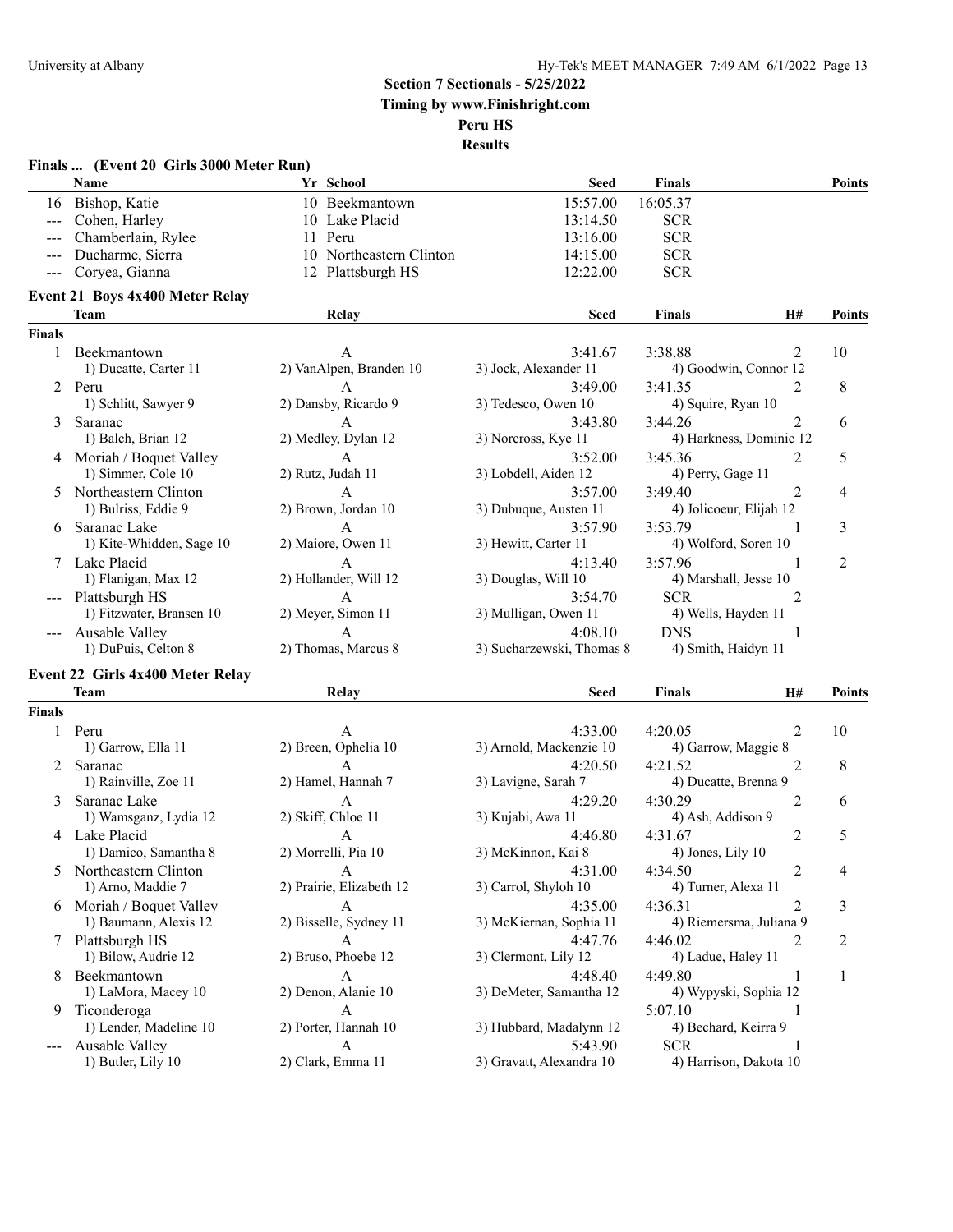### **Event 23 Boys High Jump**

|                                                                                                                                                                                                                                                                                                                                                                                              | Name                            |        | Yr School               | <b>Seed</b> | <b>Finals</b> | <b>Points</b> |
|----------------------------------------------------------------------------------------------------------------------------------------------------------------------------------------------------------------------------------------------------------------------------------------------------------------------------------------------------------------------------------------------|---------------------------------|--------|-------------------------|-------------|---------------|---------------|
| <b>Finals</b>                                                                                                                                                                                                                                                                                                                                                                                |                                 |        |                         |             |               |               |
| 1                                                                                                                                                                                                                                                                                                                                                                                            | Wilson, Gabe                    | 12     | Saranac Lake            | 5-08.00     | J5-08.00      | 10            |
| $\overline{c}$                                                                                                                                                                                                                                                                                                                                                                               | McCoy, Caswell                  | 9      | Saranac                 | 5-08.00     | J5-08.00      | 8             |
| 3                                                                                                                                                                                                                                                                                                                                                                                            | Powers, Landon                  | 9      | Saranac                 | 5-08.00     | J5-08.00      | 6             |
| 4                                                                                                                                                                                                                                                                                                                                                                                            | Maiore, Owen                    | 11     | Saranac Lake            | $5 - 02.00$ | J5-08.00      | 5             |
| 5                                                                                                                                                                                                                                                                                                                                                                                            | Herrera, Miguel                 | 9      | Beekmantown             | $5 - 10.00$ | J5-08.00      | 3.50          |
| 5                                                                                                                                                                                                                                                                                                                                                                                            | Burgin, Joshua                  | 11     | Beekmantown             | $5 - 06.00$ | J5-08.00      | 3.50          |
| 7                                                                                                                                                                                                                                                                                                                                                                                            | Lancto, Oliver                  | 8      | Peru                    | 5-03.00     | 5-06.00       | 2             |
| 8                                                                                                                                                                                                                                                                                                                                                                                            | Lopez, Landon                   |        | 10 Lake Placid          | 5-06.00     | $5-04.00$     | 1             |
| 9                                                                                                                                                                                                                                                                                                                                                                                            | Mayette, Ryland                 |        | 9 Beekmantown           | 5-04.00     | J5-04.00      |               |
| 10                                                                                                                                                                                                                                                                                                                                                                                           | Hewitt, Carter                  | 11     | Saranac Lake            | 5-00.00     | $5 - 02.00$   |               |
| 10                                                                                                                                                                                                                                                                                                                                                                                           | Dansby, Ricardo                 |        | 9 Peru                  | 5-03.00     | $5 - 02.00$   |               |
| 10                                                                                                                                                                                                                                                                                                                                                                                           | Gilbo, Thomas                   |        | 12 Northeastern Clinton | 5-08.00     | $5 - 02.00$   |               |
| 13                                                                                                                                                                                                                                                                                                                                                                                           | Baker, Tyler                    | 11     | Plattsburgh HS          | 5-02.00     | 5-00.00       |               |
| $--$                                                                                                                                                                                                                                                                                                                                                                                         | Daniels, Zander                 | 8      | Saranac                 | 5-04.00     | <b>NH</b>     |               |
| $\frac{1}{2} \frac{1}{2} \frac{1}{2} \frac{1}{2} \frac{1}{2} \frac{1}{2} \frac{1}{2} \frac{1}{2} \frac{1}{2} \frac{1}{2} \frac{1}{2} \frac{1}{2} \frac{1}{2} \frac{1}{2} \frac{1}{2} \frac{1}{2} \frac{1}{2} \frac{1}{2} \frac{1}{2} \frac{1}{2} \frac{1}{2} \frac{1}{2} \frac{1}{2} \frac{1}{2} \frac{1}{2} \frac{1}{2} \frac{1}{2} \frac{1}{2} \frac{1}{2} \frac{1}{2} \frac{1}{2} \frac{$ | Fitzwater, Bransen              |        | 10 Plattsburgh HS       | 5-02.00     | <b>NH</b>     |               |
|                                                                                                                                                                                                                                                                                                                                                                                              | Anderson, Asher                 | 11     | Plattsburgh HS          | 5-02.00     | <b>NH</b>     |               |
| $---$                                                                                                                                                                                                                                                                                                                                                                                        | Hanson, Jack                    |        | 11 Peru                 | 5-00.00     | <b>NH</b>     |               |
| $---$                                                                                                                                                                                                                                                                                                                                                                                        | Gao, Jp                         | 11     | Seton Catholic (7)      | 5-00.00     | <b>NH</b>     |               |
|                                                                                                                                                                                                                                                                                                                                                                                              |                                 |        |                         |             |               |               |
|                                                                                                                                                                                                                                                                                                                                                                                              | <b>Event 24 Girls High Jump</b> |        |                         |             |               |               |
|                                                                                                                                                                                                                                                                                                                                                                                              | Name                            |        | Yr School               | <b>Seed</b> | <b>Finals</b> | <b>Points</b> |
| <b>Finals</b>                                                                                                                                                                                                                                                                                                                                                                                |                                 |        |                         |             |               |               |
| 1                                                                                                                                                                                                                                                                                                                                                                                            | Damiani, Grace                  | 9      | Saranac                 | 5-02.00     | 5-01.00       | 10            |
| 2                                                                                                                                                                                                                                                                                                                                                                                            | Cooke, Andrea                   | 12     | Ticonderoga             |             | $5 - 00.00$   | 8             |
| 3                                                                                                                                                                                                                                                                                                                                                                                            | LeDuc, Marissa                  | 12     | Saranac                 | 4-08.00     | $J5-00.00$    | 6             |
| 4                                                                                                                                                                                                                                                                                                                                                                                            | Garrow, Maggie                  |        | 8 Peru                  | 4-11.00     | $4 - 10.00$   | 5             |
| 5                                                                                                                                                                                                                                                                                                                                                                                            | Clark, Lexi                     | 10     | Northeastern Clinton    | 4-09.00     | 4-08.00       | 4             |
| 6                                                                                                                                                                                                                                                                                                                                                                                            | Laundry, Gabriella              | 11     | Plattsburgh HS          | $4 - 06.00$ | $4 - 06.00$   | 3             |
| 7                                                                                                                                                                                                                                                                                                                                                                                            | Quinn, Reilly                   | 11     | Beekmantown             | 4-10.00     | 4-04.00       | 1.50          |
| 7                                                                                                                                                                                                                                                                                                                                                                                            | Wamsganz, Lydia                 | 12     | Saranac Lake            | $4 - 10.00$ | 4-04.00       | 1.50          |
| 9                                                                                                                                                                                                                                                                                                                                                                                            | Seymour, Aubrey                 |        | 10 Northeastern Clinton | 4-04.00     | J4-04.00      |               |
| 10                                                                                                                                                                                                                                                                                                                                                                                           | Pelkey, Emma                    |        | 9 Ausable Valley        | 4-02.00     | $4 - 02.00$   |               |
| 10                                                                                                                                                                                                                                                                                                                                                                                           | Snide, Lily                     |        | 12 Plattsburgh HS       | 4-02.00     | $4 - 02.00$   |               |
| 12                                                                                                                                                                                                                                                                                                                                                                                           | Grabie, Makenzie                | $\tau$ | Northeastern Clinton    | 4-04.00     | J4-02.00      |               |
| 13                                                                                                                                                                                                                                                                                                                                                                                           | Taylor, Tiffany                 | 9      | Saranac                 | 4-02.00     | J4-02.00      |               |
| $--$                                                                                                                                                                                                                                                                                                                                                                                         | Bechard, Keirra                 | 9      | Ticonderoga             |             | <b>NH</b>     |               |
| ---                                                                                                                                                                                                                                                                                                                                                                                          | Hotchkiss, Cora                 | 10     | Saranac Lake            | 4-00.00     | <b>NH</b>     |               |
|                                                                                                                                                                                                                                                                                                                                                                                              | McMinn, Georgia                 | 9      | Saranac Lake            | $4 - 00.00$ | <b>NH</b>     |               |
| $\qquad \qquad - -$                                                                                                                                                                                                                                                                                                                                                                          | Mast, Megan                     | 9      | Seton Catholic (7)      | 4-04.00     | <b>NH</b>     |               |
|                                                                                                                                                                                                                                                                                                                                                                                              | <b>Event 25 Boys Long Jump</b>  |        |                         |             |               |               |
|                                                                                                                                                                                                                                                                                                                                                                                              | Name                            |        | Yr School               | <b>Seed</b> | <b>Finals</b> | <b>Points</b> |
| <b>Finals</b>                                                                                                                                                                                                                                                                                                                                                                                |                                 |        |                         |             |               |               |
| 1                                                                                                                                                                                                                                                                                                                                                                                            | Mulholland, Ethan               |        | 12 Plattsburgh HS       | 21-01.25    | 19-06.00      | 10            |
| 2                                                                                                                                                                                                                                                                                                                                                                                            | Nobles, Liam                    | 9      | Saranac Lake            | 20-04.00    | 19-03.25      | 8             |
| 3                                                                                                                                                                                                                                                                                                                                                                                            | Wilson, Gabe                    | 12     | Saranac Lake            | 19-11.00    | 18-11.75      | 6             |
| 4                                                                                                                                                                                                                                                                                                                                                                                            | Bartholomew, Bailey             |        | 12 Saranac Lake         | 18-01.25    | 18-02.00      | 5             |
|                                                                                                                                                                                                                                                                                                                                                                                              |                                 |        |                         |             |               |               |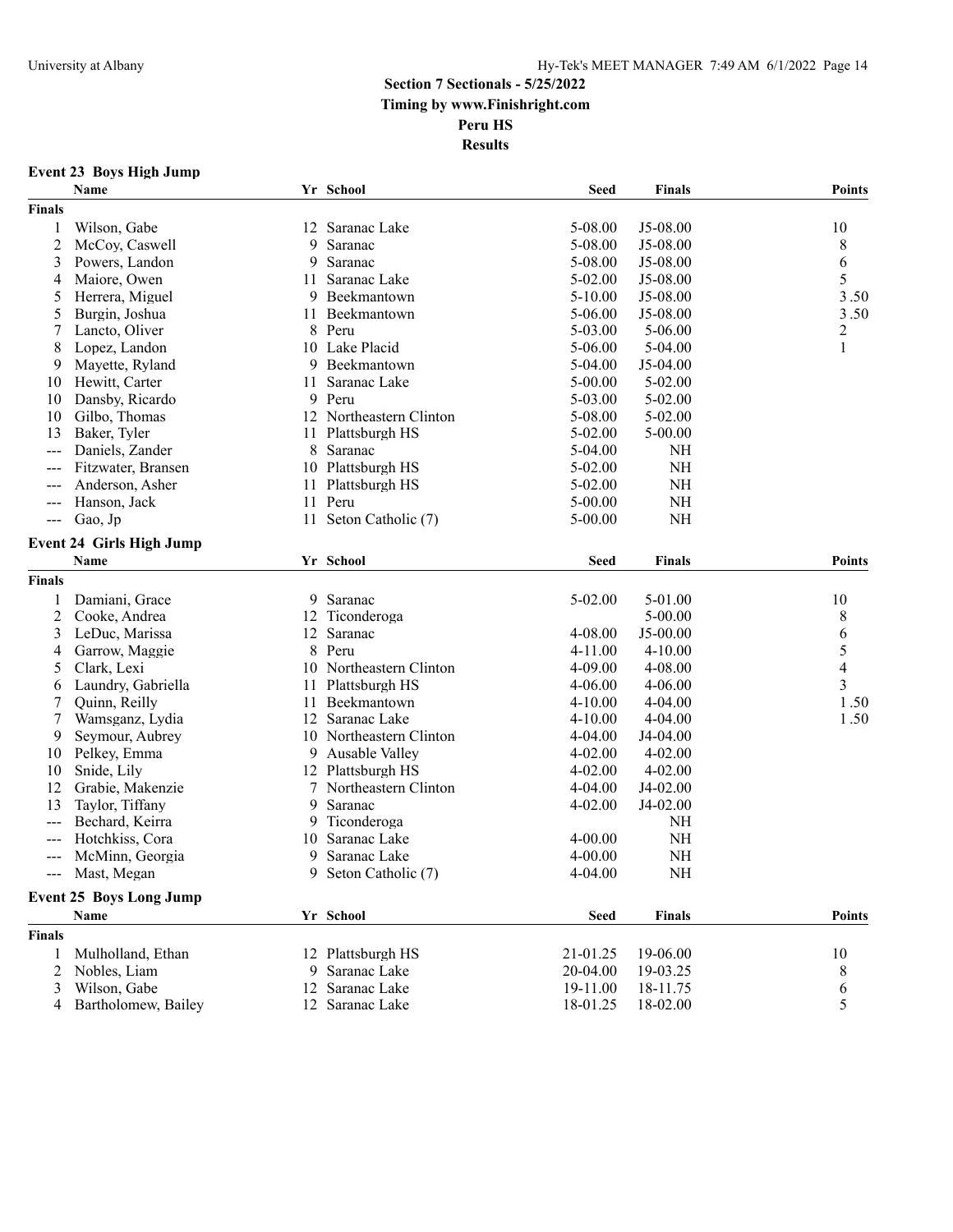#### **Finals ... (Event 25 Boys Long Jump)**

|                | Name                                    |    | Yr School                 | <b>Seed</b> | <b>Finals</b> | <b>Points</b>            |
|----------------|-----------------------------------------|----|---------------------------|-------------|---------------|--------------------------|
| 5              | Gilbo, Thomas                           |    | 12 Northeastern Clinton   | 17-07.50    | 17-11.75      | $\overline{\mathcal{A}}$ |
| 6              | Homburger, Connor                       |    | 9 Saranac                 | 19-00.00    | 17-03.75      | $\mathfrak{Z}$           |
| 7              | Anderson, Asher                         | 11 | Plattsburgh HS            | 17-08.00    | 16-11.00      | $\overline{c}$           |
| 8              | Daniels, Zander                         | 8  | Saranac                   | 18-03.00    | J16-10.25     | 1                        |
| 9              | Owen, Ethan                             | 11 | Beekmantown               | 18-00.00    | J16-10.25     |                          |
| 10             | Magiera, Elijah                         | 12 | Beekmantown               | 18-01.00    | 16-09.00      |                          |
| 11             | Dansby, Ricardo                         |    | 9 Peru                    | 15-01.00    | 16-06.75      |                          |
| 12             | Sand, Nathan                            | 11 | Beekmantown               | 18-11.50    | 16-06.50      |                          |
| 13             | Powers, Landon                          | 9  | Saranac                   | 17-08.00    | 16-05.00      |                          |
| 14             | Marshall, Jesse                         |    | 10 Lake Placid            | 17-08.00    | 15-04.50      |                          |
| 15             | Kapp, Owen                              |    | 8 Northeastern Clinton    | 14-03.00    | 14-10.75      |                          |
| 16             | Meyer, Simon                            |    | 11 Plattsburgh HS         | 18-02.75    | 13-10.50      |                          |
| 17             | Lancto, Oliver                          |    | 8 Peru                    | 16-08.00    | 13-10.00      |                          |
| 18             | Wekin, Ezra                             | 7  | Moriah / Boquet Valley    | 13-08.00    | 13-08.75      |                          |
| 19             | Kondrat, Colton                         |    | 10 Lake Placid            | 14-11.00    | 13-06.00      |                          |
| 20             | Brandt, Connor                          | 11 | Ausable Valley            | 15-00.50    | 13-04.00      |                          |
| 21             | Facteau, Christopher                    |    | 10 Ticonderoga            |             | 12-09.50      |                          |
| 22             | Belden-Schar, Connor                    |    | 10 Ticonderoga            | 12-06.75    | 12-09.25      |                          |
| 23             | Morin, Marco                            |    | 12 Moriah / Boquet Valley | 11-01.00    | 9-07.25       |                          |
| 24             | Smith, Breken                           | 11 | Moriah / Boquet Valley    | 11-04.00    | 9-04.50       |                          |
| $---$          | Frenyea, Gunner                         | 11 | Northeastern Clinton      | 15-00.00    | <b>DNS</b>    |                          |
| ---            | Sucharzewski, Thomas                    |    | 8 Ausable Valley          | 17-02.00    | <b>DNS</b>    |                          |
|                |                                         |    |                           |             |               |                          |
|                | <b>Event 26 Girls Long Jump</b><br>Name |    | Yr School                 | <b>Seed</b> | <b>Finals</b> | <b>Points</b>            |
|                |                                         |    |                           |             |               |                          |
| <b>Finals</b>  |                                         |    |                           |             |               |                          |
|                | LeDuc, Marissa                          |    | 12 Saranac                | 17-06.00    | 16-10.00      | 10                       |
| $\overline{c}$ | Snide, Lily                             |    | 12 Plattsburgh HS         | 14-10.00    | 15-04.75      | $8\,$                    |
| 3              | Ubl, Paige                              | 9  | Saranac                   | 16-01.00    | 15-03.75      | 6                        |
| 4              | Wynnik, Madalyn                         | 9  | Saranac                   | 16-05.00    | 15-01.50      | 5                        |
| 5              | Cooke, Andrea                           | 12 | Ticonderoga               | 15-03.50    | 14-05.50      | $\overline{\mathcal{A}}$ |
| 6              | Laundry, Gabriella                      | 11 | Plattsburgh HS            | 15-04.00    | 14-04.00      | 3                        |
| 7              | Swyers, Lilly                           |    | 12 Peru                   | 14-00.00    | 14-00.00      | $\overline{c}$           |
| 8              | Whalen, Madyson                         | 11 | Seton Catholic (7)        | 15-04.75    | 13-07.00      | 1                        |
| 9              | Quinn, Reilly                           | 11 | Beekmantown               | 14-04.00    | 13-03.75      |                          |
| 10             | Clark, Lexi                             |    | 10 Northeastern Clinton   | 14-05.00    | 13-01.50      |                          |
| 11             | Clark, Bethany                          |    | 12 Saranac Lake           | 14-08.50    | 13-00.75      |                          |
| 12             | Lansing, Ellen                          |    | 12 Lake Placid            | 13-10.00    | 12-10.00      |                          |
| 13             | Trombley, Grace                         | 9. | Seton Catholic (7)        | 15-06.00    | 12-08.50      |                          |
| 13             | Arno, Maddie                            |    | 7 Northeastern Clinton    | 13-05.00    | 12-08.50      |                          |
| 15             | Willette, Callie                        |    | 12 Beekmantown            | 14-01.00    | 12-06.00      |                          |
| 16             | Bisselle, Sydney                        | 11 | Moriah / Boquet Valley    | 12-03.00    | 12-02.50      |                          |
| 17             | Brown, Shakayra                         |    | 9 Beekmantown             | 12-03.25    | 12-02.00      |                          |
| 18             | Baker, Kennedy                          |    | 12 Plattsburgh HS         | 13-10.00    | 12-01.50      |                          |
| 19             | Berry, Bella                            |    | 7 Peru                    | 13-00.00    | 11-11.50      |                          |
| 20             | Bechard, Keirra                         | 9  | Ticonderoga               | 12-11.00    | 11-09.00      |                          |
| 21             | Allen, Monique                          | 9  | Seton Catholic (7)        | 12-10.00    | 11-06.75      |                          |
| 22             | Cook, Audrey                            | 9  | Ticonderoga               | 11-03.00    | 11-04.00      |                          |
| 23             | Kujabi, Muna                            | 9  | Saranac Lake              | 12-04.00    | 11-03.00      |                          |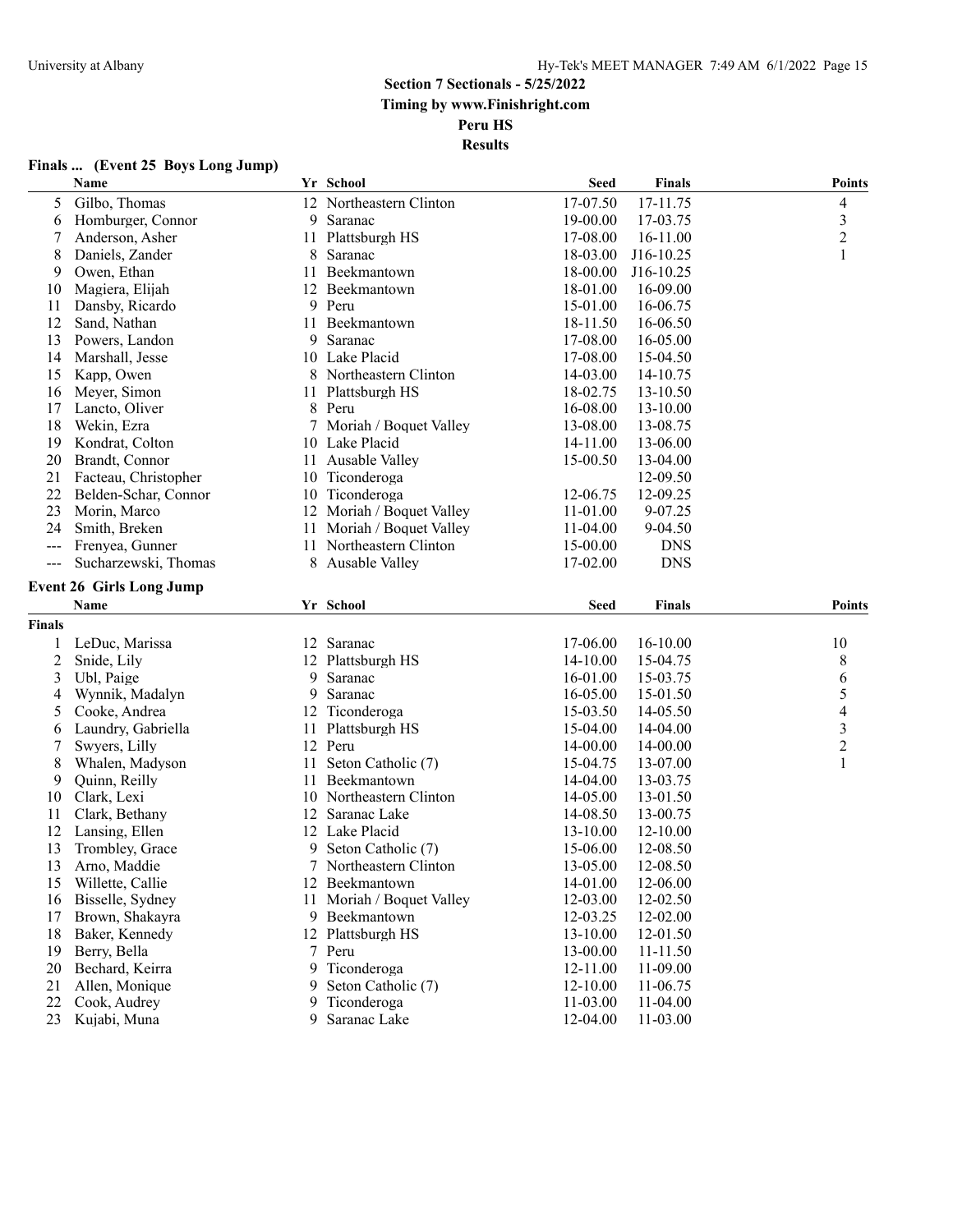#### **Finals ... (Event 26 Girls Long Jump)**

|                   | Name                              |    | Yr School                 | <b>Seed</b> | <b>Finals</b> | <b>Points</b>            |
|-------------------|-----------------------------------|----|---------------------------|-------------|---------------|--------------------------|
| 24                | Edwards, Sioban                   |    | 10 Peru                   | 12-08.00    | 11-02.00      |                          |
| 25                | Andrews, Nevaeh                   |    | 9 Ausable Valley          | 12-10.50    | 10-03.00      |                          |
| 26                | Bosley, Sophia                    |    | 10 Moriah / Boquet Valley | 11-09.00    | 10-02.75      |                          |
| 26                | McMinn, Georgia                   | 9  | Saranac Lake              | 11-06.00    | 10-02.75      |                          |
| 28                | Porter, Irelan                    | 9  | Ticonderoga               | 11-02.00    | 10-00.00      |                          |
| 29                | Dame, Aila                        |    | 10 Ausable Valley         | 9-07.00     | 8-03.50       |                          |
| $\qquad \qquad -$ | Reeder, Abigail                   |    | 9 Moriah / Boquet Valley  | 10-03.00    | <b>FOUL</b>   |                          |
| $---$             | Holman, Madelyn                   | 10 | Ticonderoga               | 12-04.50    | <b>DNS</b>    |                          |
|                   | <b>Event 27 Boys Triple Jump</b>  |    |                           |             |               |                          |
|                   | Name                              |    | Yr School                 | <b>Seed</b> | <b>Finals</b> | <b>Points</b>            |
| <b>Finals</b>     |                                   |    |                           |             |               |                          |
| 1                 | Mulholland, Ethan                 |    | 12 Plattsburgh HS         | 42-06.00    | 41-11.00      | 10                       |
| 2                 | Nobles, Liam                      | 9  | Saranac Lake              | 41-02.00    | 41-03.00      | 8                        |
| 3                 | Wilson, Gabe                      | 12 | Saranac Lake              | 39-11.00    | 40-10.75      | 6                        |
|                   | Magiera, Elijah                   | 12 | Beekmantown               | 36-03.00    | 36-11.00      | 5                        |
| 4                 |                                   | 12 | Lake Placid               | 36-08.00    | 36-03.00      |                          |
| 5                 | Flanigan, Max<br>Lancto, Oliver   |    |                           |             |               | $\mathfrak{Z}$           |
| 6                 |                                   | 8  | Peru                      | 36-09.00    | 36-02.75      | $\sqrt{2}$               |
| 7                 | Dixon, Evan                       | 10 | Beekmantown               | 36-07.00    | 36-02.50      | $\overline{\mathcal{A}}$ |
| 8                 | Bova, James                       | 9  | Saranac                   | 37-01.50    | 35-07.75      | 1                        |
| 9                 | Daniels, Zander                   | 8  | Saranac                   | 36-00.50    | 34-09.00      |                          |
| 10                | Homburger, Connor                 | 9  | Saranac                   | 38-05.00    | 33-11.50      |                          |
| 11                | Page, Samuel                      | 9  | Beekmantown               | 36-03.00    | 33-11.00      |                          |
| 12                | Sinclair, Robert                  | 11 | Saranac Lake              | 35-06.00    | 33-06.50      |                          |
| 13                | Meyer, Simon                      | 11 | Plattsburgh HS            | 38-02.25    | 32-07.25      |                          |
| 14                | Kapp, Owen                        |    | 8 Northeastern Clinton    | 32-11.50    | 32-06.00      |                          |
| 15                | Dubuque, Austen                   |    | 11 Northeastern Clinton   | 33-02.00    | 31-02.00      |                          |
| 16                | Matthews, Harrison                |    | 11 Peru                   | 32-11.75    | 30-06.75      |                          |
| 17                | Mulvey, Anson                     |    | 10 Ausable Valley         | 32-02.00    | 29-10.75      |                          |
| 18                | Garrant, Gabriel                  |    | 10 Northeastern Clinton   | 29-08.50    | 27-00.00      |                          |
|                   | <b>Event 28 Girls Triple Jump</b> |    |                           |             |               |                          |
|                   | Name                              |    | Yr School                 | <b>Seed</b> | <b>Finals</b> | <b>Points</b>            |
| Finals            |                                   |    |                           |             |               |                          |
|                   | Damiani, Grace                    | 9  | Saranac                   | 32-04.00    | 31-10.50      | 10                       |
| 2                 | Snide, Lily                       |    | 12 Plattsburgh HS         | 30-10.00    | 31-07.25      | 8                        |
| 3                 | Sorensen, Siri                    | 12 | Plattsburgh HS            | 32-02.25    | 31-06.50      | 6                        |
| 4                 | Swyers, Lilly                     |    | 12 Peru                   | 31-08.75    | 30-10.00      | 5                        |
| 5                 | Turner, Alexa                     | 11 | Northeastern Clinton      | 30-06.00    | 30-08.00      | 4                        |
| 6                 | Clark, Lexi                       |    | 10 Northeastern Clinton   | 30-10.00    | 30-06.50      | $\overline{2}$           |
| 7                 | Laundry, Gabriella                |    | 11 Plattsburgh HS         | 31-05.00    | 30-03.50      | 3                        |
| 8                 | Lansing, Ellen                    |    | 12 Lake Placid            | 31-01.50    | 29-11.00      | 1                        |
| 9                 | Wynnik, Madalyn                   | 9  | Saranac                   | 30-10.50    | 28-11.50      |                          |
| 10                | Cross, Lauren                     |    | 12 Beekmantown            | 29-00.00    | 28-06.25      |                          |
| 11                | Willette, Callie                  | 12 | Beekmantown               | 28-09.00    | 28-06.00      |                          |
| 12                | Jean-Pierre, Desiree              |    | 9 Saranac                 | 31-01.00    | 28-01.25      |                          |
| 13                | Clark, Bethany                    | 12 | Saranac Lake              | 31-04.50    | 26-11.75      |                          |
| 14                | Null, Anica                       | 10 | Saranac Lake              | 27-07.00    | 26-11.00      |                          |
| 15                | Baumann, Alexis                   |    | 12 Moriah / Boquet Valley | 28-01.00    | 26-05.00      |                          |
|                   |                                   |    |                           |             |               |                          |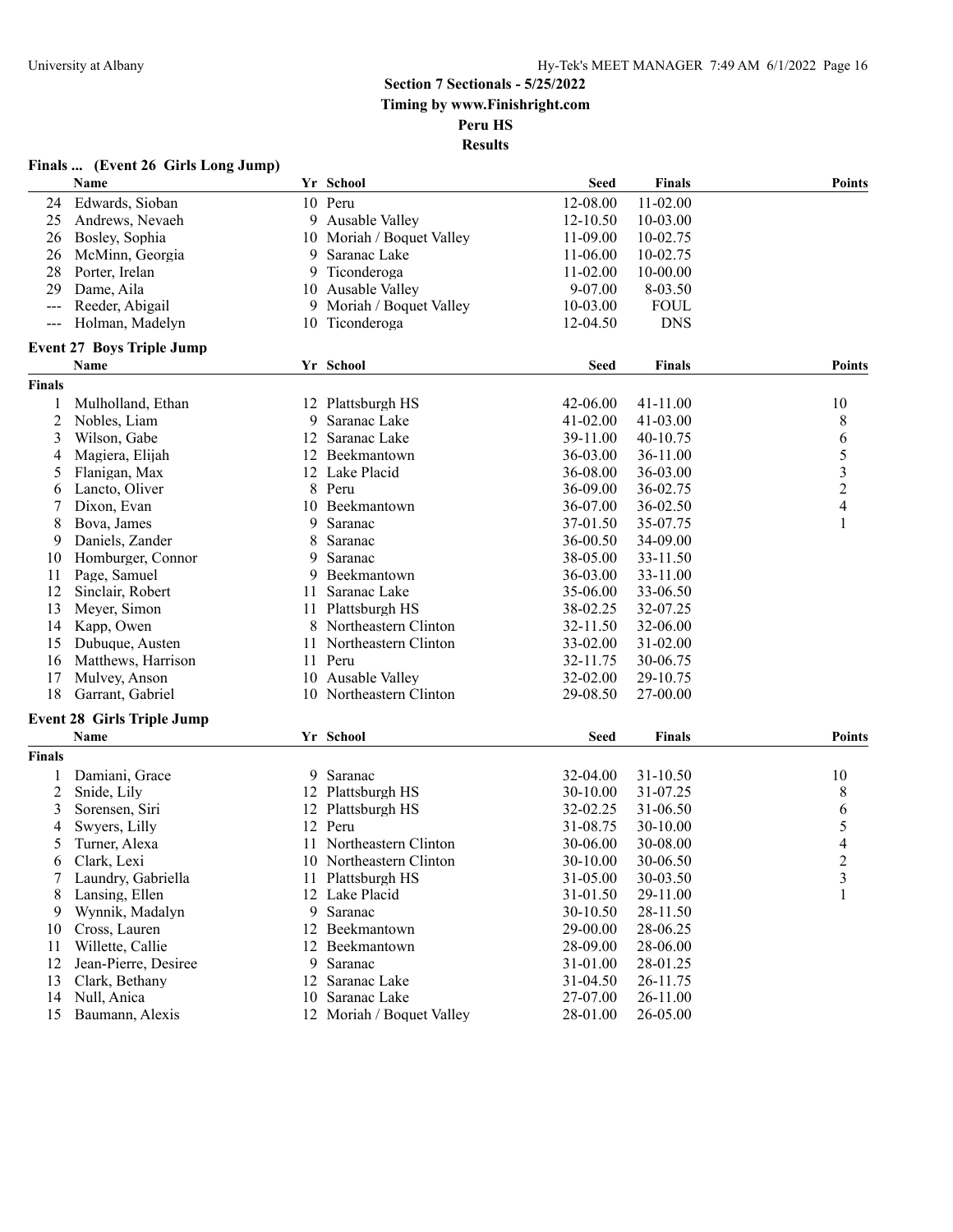**Results**

| <b>Seed</b><br>Name<br>Yr School<br>Finals<br><b>Points</b><br>11 Peru<br>25-10.00<br>Chamberlain, Cadia<br>25-04.75<br>16<br>LaDue, Alice<br>9<br>Saranac Lake<br>24-02.00<br>23-03.75<br>17<br>LaPlante, Simone<br>11<br>Peru<br>21-01.50<br>22-04.75<br>18<br>Hodgson, Grace<br>Ausable Valley<br>25-07.50<br>22-00.00<br>19<br>10<br>20<br>Butler, Lily<br>Ausable Valley<br>20-11.25<br>21-08.50<br>10<br>Bechard, Keirra<br>Ticonderoga<br><b>FOUL</b><br>9<br>Holman, Madelyn<br>10 Ticonderoga<br><b>DNS</b><br>$  -$<br><b>Event 29 Boys Discus Throw</b><br>Name<br>Yr School<br><b>Seed</b><br><b>Finals</b><br><b>H#</b><br><b>Points</b><br><b>Finals</b><br>155-09<br>2<br>12 Saranac<br>J135-03<br>10<br>1<br>Ashley, Branden<br>$\overline{2}$<br>2<br>124-06.50<br>J122-01<br>8<br>Ellsworth, Mitchell<br>11<br>Saranac Lake<br>$\overline{c}$<br>3<br>9<br>Saranac<br>113-06<br>J114-09<br>6<br>Webber, Nathan<br>$\overline{2}$<br>5<br>Martin, Jacob<br>Beekmantown<br>100-07<br>J106-06<br>4<br>11<br>$\overline{2}$<br>4<br>Dixon, Evan<br>Beekmantown<br>96-02<br>J103-11<br>5<br>10<br>$\overline{c}$<br>$\overline{\mathbf{3}}$<br>Hunter, Zach<br>Peru<br>103-00<br>J102-06<br>11<br>6<br>$\overline{c}$<br>$\overline{c}$<br>Madill, Ethan<br>Moriah / Boquet Valley<br>104-11<br>J106-03<br>7<br>11<br>$\overline{c}$<br>97-01.50<br>1<br>8<br>Frenyea, Landon<br>Northeastern Clinton<br>J100-09<br>11<br>$\overline{c}$<br>9<br>Benware, Maxwell<br>Ausable Valley<br>96-05<br>J100-04<br>8<br>$\overline{c}$<br>LeFevre, Caspian<br>Ausable Valley<br>$102 - 04$<br>J98-05<br>10<br>11<br>$\mathbf{1}$<br>Sanford, Ryan<br>Saranac Lake<br>93-05.50<br>J96-09<br>11<br>10<br>$\overline{c}$<br>12<br>Bobbie, Gavin<br>Seton Catholic (7)<br>118-02<br>$J95-03$<br>10<br>$\overline{c}$<br>Saranac<br>105-06<br>J92-08<br>13<br>Waldron, Ayden<br>11<br>94-00<br>1<br>Owen, Ethan<br>Beekmantown<br>J86-03<br>14<br>11<br>90-02.50<br>McBride, Brad<br>12 Peru<br>J83-01<br>1<br>15<br>Ausable Valley<br>1<br>Rabideau, Rowin<br>$90 - 08$<br>$J79-00$<br>16<br>10<br>$\overline{c}$<br>Saranac Lake<br>109-02<br>$J74-11$<br>17<br>Barry, Austin<br>11<br>1<br>Northeastern Clinton<br>91-02.50<br>$J71-09$<br>18<br>Megrath, Richard<br>12<br>66-07.50<br>1<br>19<br>Taylor, Ashton<br>Northeastern Clinton<br>$J70-01$<br>10<br>12 Peru<br>90-03.50<br>1<br>20<br>Supley, Elliot<br>$J69-05$<br>21<br>Lake Placid<br>58-09<br>$J59-10$<br>Breyette, Riley<br>11<br>22<br>Christman, Dylan<br>Plattsburgh HS<br>67-06<br>$J59-00$<br>11<br>23<br>Thompson, Brandon<br>Moriah / Boquet Valley<br>58-10<br>J56-04<br>11<br>24<br>Nadeau, Jacob<br>52-01<br>J53-07<br>11<br>Moriah / Boquet Valley<br>Lake Placid<br>25<br>Mayberry, Jacob<br>56-06<br>J49-09<br>9<br>Bilow, Andrew<br>Seton Catholic (7)<br>44-02<br>26<br>10<br>J43-07<br>$\overline{c}$<br>110-04<br><b>FOUL</b><br>Eban, Max<br>11<br>Plattsburgh HS<br>---<br>69-07<br><b>DNS</b><br>Bilow, Nick<br>10 Seton Catholic (7)<br>---<br><b>Event 30 Girls Discus Throw</b><br>Name<br>Yr School<br><b>Seed</b><br><b>Finals</b><br>H#<br><b>Points</b><br><b>Finals</b><br>100-00.50<br>Jean-Pierre, Desiree<br>9 Saranac<br>$J95-02$<br>2<br>10<br>$\mathbf{1}$<br>$\overline{c}$<br>85-04.50<br>Sanford, Mia<br>12 Saranac Lake<br>J89-09<br>8<br>1<br>$\overline{c}$<br>89-00<br>Hewitt, Alison<br>12 Saranac Lake<br>J88-11<br>6<br>2<br>$\overline{c}$<br>5<br>87-06<br>J88-09<br>Ashline, Courtney<br>12 Peru<br>3 | Finals  (Event 28 Girls Triple Jump) |  |       |                |                          |
|------------------------------------------------------------------------------------------------------------------------------------------------------------------------------------------------------------------------------------------------------------------------------------------------------------------------------------------------------------------------------------------------------------------------------------------------------------------------------------------------------------------------------------------------------------------------------------------------------------------------------------------------------------------------------------------------------------------------------------------------------------------------------------------------------------------------------------------------------------------------------------------------------------------------------------------------------------------------------------------------------------------------------------------------------------------------------------------------------------------------------------------------------------------------------------------------------------------------------------------------------------------------------------------------------------------------------------------------------------------------------------------------------------------------------------------------------------------------------------------------------------------------------------------------------------------------------------------------------------------------------------------------------------------------------------------------------------------------------------------------------------------------------------------------------------------------------------------------------------------------------------------------------------------------------------------------------------------------------------------------------------------------------------------------------------------------------------------------------------------------------------------------------------------------------------------------------------------------------------------------------------------------------------------------------------------------------------------------------------------------------------------------------------------------------------------------------------------------------------------------------------------------------------------------------------------------------------------------------------------------------------------------------------------------------------------------------------------------------------------------------------------------------------------------------------------------------------------------------------------------------------------------------------------------------------------------------------------------------------------------------------------------------------------------------------------------------------------------------------------------------------------------------------------------------------------------------------------------------------------------------------------------------------------------------------------------------------------------------------------------------------------------------------------------------------------------------------------------------------------------------------------------|--------------------------------------|--|-------|----------------|--------------------------|
|                                                                                                                                                                                                                                                                                                                                                                                                                                                                                                                                                                                                                                                                                                                                                                                                                                                                                                                                                                                                                                                                                                                                                                                                                                                                                                                                                                                                                                                                                                                                                                                                                                                                                                                                                                                                                                                                                                                                                                                                                                                                                                                                                                                                                                                                                                                                                                                                                                                                                                                                                                                                                                                                                                                                                                                                                                                                                                                                                                                                                                                                                                                                                                                                                                                                                                                                                                                                                                                                                                                        |                                      |  |       |                |                          |
|                                                                                                                                                                                                                                                                                                                                                                                                                                                                                                                                                                                                                                                                                                                                                                                                                                                                                                                                                                                                                                                                                                                                                                                                                                                                                                                                                                                                                                                                                                                                                                                                                                                                                                                                                                                                                                                                                                                                                                                                                                                                                                                                                                                                                                                                                                                                                                                                                                                                                                                                                                                                                                                                                                                                                                                                                                                                                                                                                                                                                                                                                                                                                                                                                                                                                                                                                                                                                                                                                                                        |                                      |  |       |                |                          |
|                                                                                                                                                                                                                                                                                                                                                                                                                                                                                                                                                                                                                                                                                                                                                                                                                                                                                                                                                                                                                                                                                                                                                                                                                                                                                                                                                                                                                                                                                                                                                                                                                                                                                                                                                                                                                                                                                                                                                                                                                                                                                                                                                                                                                                                                                                                                                                                                                                                                                                                                                                                                                                                                                                                                                                                                                                                                                                                                                                                                                                                                                                                                                                                                                                                                                                                                                                                                                                                                                                                        |                                      |  |       |                |                          |
|                                                                                                                                                                                                                                                                                                                                                                                                                                                                                                                                                                                                                                                                                                                                                                                                                                                                                                                                                                                                                                                                                                                                                                                                                                                                                                                                                                                                                                                                                                                                                                                                                                                                                                                                                                                                                                                                                                                                                                                                                                                                                                                                                                                                                                                                                                                                                                                                                                                                                                                                                                                                                                                                                                                                                                                                                                                                                                                                                                                                                                                                                                                                                                                                                                                                                                                                                                                                                                                                                                                        |                                      |  |       |                |                          |
|                                                                                                                                                                                                                                                                                                                                                                                                                                                                                                                                                                                                                                                                                                                                                                                                                                                                                                                                                                                                                                                                                                                                                                                                                                                                                                                                                                                                                                                                                                                                                                                                                                                                                                                                                                                                                                                                                                                                                                                                                                                                                                                                                                                                                                                                                                                                                                                                                                                                                                                                                                                                                                                                                                                                                                                                                                                                                                                                                                                                                                                                                                                                                                                                                                                                                                                                                                                                                                                                                                                        |                                      |  |       |                |                          |
|                                                                                                                                                                                                                                                                                                                                                                                                                                                                                                                                                                                                                                                                                                                                                                                                                                                                                                                                                                                                                                                                                                                                                                                                                                                                                                                                                                                                                                                                                                                                                                                                                                                                                                                                                                                                                                                                                                                                                                                                                                                                                                                                                                                                                                                                                                                                                                                                                                                                                                                                                                                                                                                                                                                                                                                                                                                                                                                                                                                                                                                                                                                                                                                                                                                                                                                                                                                                                                                                                                                        |                                      |  |       |                |                          |
|                                                                                                                                                                                                                                                                                                                                                                                                                                                                                                                                                                                                                                                                                                                                                                                                                                                                                                                                                                                                                                                                                                                                                                                                                                                                                                                                                                                                                                                                                                                                                                                                                                                                                                                                                                                                                                                                                                                                                                                                                                                                                                                                                                                                                                                                                                                                                                                                                                                                                                                                                                                                                                                                                                                                                                                                                                                                                                                                                                                                                                                                                                                                                                                                                                                                                                                                                                                                                                                                                                                        |                                      |  |       |                |                          |
|                                                                                                                                                                                                                                                                                                                                                                                                                                                                                                                                                                                                                                                                                                                                                                                                                                                                                                                                                                                                                                                                                                                                                                                                                                                                                                                                                                                                                                                                                                                                                                                                                                                                                                                                                                                                                                                                                                                                                                                                                                                                                                                                                                                                                                                                                                                                                                                                                                                                                                                                                                                                                                                                                                                                                                                                                                                                                                                                                                                                                                                                                                                                                                                                                                                                                                                                                                                                                                                                                                                        |                                      |  |       |                |                          |
|                                                                                                                                                                                                                                                                                                                                                                                                                                                                                                                                                                                                                                                                                                                                                                                                                                                                                                                                                                                                                                                                                                                                                                                                                                                                                                                                                                                                                                                                                                                                                                                                                                                                                                                                                                                                                                                                                                                                                                                                                                                                                                                                                                                                                                                                                                                                                                                                                                                                                                                                                                                                                                                                                                                                                                                                                                                                                                                                                                                                                                                                                                                                                                                                                                                                                                                                                                                                                                                                                                                        |                                      |  |       |                |                          |
|                                                                                                                                                                                                                                                                                                                                                                                                                                                                                                                                                                                                                                                                                                                                                                                                                                                                                                                                                                                                                                                                                                                                                                                                                                                                                                                                                                                                                                                                                                                                                                                                                                                                                                                                                                                                                                                                                                                                                                                                                                                                                                                                                                                                                                                                                                                                                                                                                                                                                                                                                                                                                                                                                                                                                                                                                                                                                                                                                                                                                                                                                                                                                                                                                                                                                                                                                                                                                                                                                                                        |                                      |  |       |                |                          |
|                                                                                                                                                                                                                                                                                                                                                                                                                                                                                                                                                                                                                                                                                                                                                                                                                                                                                                                                                                                                                                                                                                                                                                                                                                                                                                                                                                                                                                                                                                                                                                                                                                                                                                                                                                                                                                                                                                                                                                                                                                                                                                                                                                                                                                                                                                                                                                                                                                                                                                                                                                                                                                                                                                                                                                                                                                                                                                                                                                                                                                                                                                                                                                                                                                                                                                                                                                                                                                                                                                                        |                                      |  |       |                |                          |
|                                                                                                                                                                                                                                                                                                                                                                                                                                                                                                                                                                                                                                                                                                                                                                                                                                                                                                                                                                                                                                                                                                                                                                                                                                                                                                                                                                                                                                                                                                                                                                                                                                                                                                                                                                                                                                                                                                                                                                                                                                                                                                                                                                                                                                                                                                                                                                                                                                                                                                                                                                                                                                                                                                                                                                                                                                                                                                                                                                                                                                                                                                                                                                                                                                                                                                                                                                                                                                                                                                                        |                                      |  |       |                |                          |
|                                                                                                                                                                                                                                                                                                                                                                                                                                                                                                                                                                                                                                                                                                                                                                                                                                                                                                                                                                                                                                                                                                                                                                                                                                                                                                                                                                                                                                                                                                                                                                                                                                                                                                                                                                                                                                                                                                                                                                                                                                                                                                                                                                                                                                                                                                                                                                                                                                                                                                                                                                                                                                                                                                                                                                                                                                                                                                                                                                                                                                                                                                                                                                                                                                                                                                                                                                                                                                                                                                                        |                                      |  |       |                |                          |
|                                                                                                                                                                                                                                                                                                                                                                                                                                                                                                                                                                                                                                                                                                                                                                                                                                                                                                                                                                                                                                                                                                                                                                                                                                                                                                                                                                                                                                                                                                                                                                                                                                                                                                                                                                                                                                                                                                                                                                                                                                                                                                                                                                                                                                                                                                                                                                                                                                                                                                                                                                                                                                                                                                                                                                                                                                                                                                                                                                                                                                                                                                                                                                                                                                                                                                                                                                                                                                                                                                                        |                                      |  |       |                |                          |
|                                                                                                                                                                                                                                                                                                                                                                                                                                                                                                                                                                                                                                                                                                                                                                                                                                                                                                                                                                                                                                                                                                                                                                                                                                                                                                                                                                                                                                                                                                                                                                                                                                                                                                                                                                                                                                                                                                                                                                                                                                                                                                                                                                                                                                                                                                                                                                                                                                                                                                                                                                                                                                                                                                                                                                                                                                                                                                                                                                                                                                                                                                                                                                                                                                                                                                                                                                                                                                                                                                                        |                                      |  |       |                |                          |
|                                                                                                                                                                                                                                                                                                                                                                                                                                                                                                                                                                                                                                                                                                                                                                                                                                                                                                                                                                                                                                                                                                                                                                                                                                                                                                                                                                                                                                                                                                                                                                                                                                                                                                                                                                                                                                                                                                                                                                                                                                                                                                                                                                                                                                                                                                                                                                                                                                                                                                                                                                                                                                                                                                                                                                                                                                                                                                                                                                                                                                                                                                                                                                                                                                                                                                                                                                                                                                                                                                                        |                                      |  |       |                |                          |
|                                                                                                                                                                                                                                                                                                                                                                                                                                                                                                                                                                                                                                                                                                                                                                                                                                                                                                                                                                                                                                                                                                                                                                                                                                                                                                                                                                                                                                                                                                                                                                                                                                                                                                                                                                                                                                                                                                                                                                                                                                                                                                                                                                                                                                                                                                                                                                                                                                                                                                                                                                                                                                                                                                                                                                                                                                                                                                                                                                                                                                                                                                                                                                                                                                                                                                                                                                                                                                                                                                                        |                                      |  |       |                |                          |
|                                                                                                                                                                                                                                                                                                                                                                                                                                                                                                                                                                                                                                                                                                                                                                                                                                                                                                                                                                                                                                                                                                                                                                                                                                                                                                                                                                                                                                                                                                                                                                                                                                                                                                                                                                                                                                                                                                                                                                                                                                                                                                                                                                                                                                                                                                                                                                                                                                                                                                                                                                                                                                                                                                                                                                                                                                                                                                                                                                                                                                                                                                                                                                                                                                                                                                                                                                                                                                                                                                                        |                                      |  |       |                |                          |
|                                                                                                                                                                                                                                                                                                                                                                                                                                                                                                                                                                                                                                                                                                                                                                                                                                                                                                                                                                                                                                                                                                                                                                                                                                                                                                                                                                                                                                                                                                                                                                                                                                                                                                                                                                                                                                                                                                                                                                                                                                                                                                                                                                                                                                                                                                                                                                                                                                                                                                                                                                                                                                                                                                                                                                                                                                                                                                                                                                                                                                                                                                                                                                                                                                                                                                                                                                                                                                                                                                                        |                                      |  |       |                |                          |
|                                                                                                                                                                                                                                                                                                                                                                                                                                                                                                                                                                                                                                                                                                                                                                                                                                                                                                                                                                                                                                                                                                                                                                                                                                                                                                                                                                                                                                                                                                                                                                                                                                                                                                                                                                                                                                                                                                                                                                                                                                                                                                                                                                                                                                                                                                                                                                                                                                                                                                                                                                                                                                                                                                                                                                                                                                                                                                                                                                                                                                                                                                                                                                                                                                                                                                                                                                                                                                                                                                                        |                                      |  |       |                |                          |
|                                                                                                                                                                                                                                                                                                                                                                                                                                                                                                                                                                                                                                                                                                                                                                                                                                                                                                                                                                                                                                                                                                                                                                                                                                                                                                                                                                                                                                                                                                                                                                                                                                                                                                                                                                                                                                                                                                                                                                                                                                                                                                                                                                                                                                                                                                                                                                                                                                                                                                                                                                                                                                                                                                                                                                                                                                                                                                                                                                                                                                                                                                                                                                                                                                                                                                                                                                                                                                                                                                                        |                                      |  |       |                |                          |
|                                                                                                                                                                                                                                                                                                                                                                                                                                                                                                                                                                                                                                                                                                                                                                                                                                                                                                                                                                                                                                                                                                                                                                                                                                                                                                                                                                                                                                                                                                                                                                                                                                                                                                                                                                                                                                                                                                                                                                                                                                                                                                                                                                                                                                                                                                                                                                                                                                                                                                                                                                                                                                                                                                                                                                                                                                                                                                                                                                                                                                                                                                                                                                                                                                                                                                                                                                                                                                                                                                                        |                                      |  |       |                |                          |
|                                                                                                                                                                                                                                                                                                                                                                                                                                                                                                                                                                                                                                                                                                                                                                                                                                                                                                                                                                                                                                                                                                                                                                                                                                                                                                                                                                                                                                                                                                                                                                                                                                                                                                                                                                                                                                                                                                                                                                                                                                                                                                                                                                                                                                                                                                                                                                                                                                                                                                                                                                                                                                                                                                                                                                                                                                                                                                                                                                                                                                                                                                                                                                                                                                                                                                                                                                                                                                                                                                                        |                                      |  |       |                |                          |
|                                                                                                                                                                                                                                                                                                                                                                                                                                                                                                                                                                                                                                                                                                                                                                                                                                                                                                                                                                                                                                                                                                                                                                                                                                                                                                                                                                                                                                                                                                                                                                                                                                                                                                                                                                                                                                                                                                                                                                                                                                                                                                                                                                                                                                                                                                                                                                                                                                                                                                                                                                                                                                                                                                                                                                                                                                                                                                                                                                                                                                                                                                                                                                                                                                                                                                                                                                                                                                                                                                                        |                                      |  |       |                |                          |
|                                                                                                                                                                                                                                                                                                                                                                                                                                                                                                                                                                                                                                                                                                                                                                                                                                                                                                                                                                                                                                                                                                                                                                                                                                                                                                                                                                                                                                                                                                                                                                                                                                                                                                                                                                                                                                                                                                                                                                                                                                                                                                                                                                                                                                                                                                                                                                                                                                                                                                                                                                                                                                                                                                                                                                                                                                                                                                                                                                                                                                                                                                                                                                                                                                                                                                                                                                                                                                                                                                                        |                                      |  |       |                |                          |
|                                                                                                                                                                                                                                                                                                                                                                                                                                                                                                                                                                                                                                                                                                                                                                                                                                                                                                                                                                                                                                                                                                                                                                                                                                                                                                                                                                                                                                                                                                                                                                                                                                                                                                                                                                                                                                                                                                                                                                                                                                                                                                                                                                                                                                                                                                                                                                                                                                                                                                                                                                                                                                                                                                                                                                                                                                                                                                                                                                                                                                                                                                                                                                                                                                                                                                                                                                                                                                                                                                                        |                                      |  |       |                |                          |
|                                                                                                                                                                                                                                                                                                                                                                                                                                                                                                                                                                                                                                                                                                                                                                                                                                                                                                                                                                                                                                                                                                                                                                                                                                                                                                                                                                                                                                                                                                                                                                                                                                                                                                                                                                                                                                                                                                                                                                                                                                                                                                                                                                                                                                                                                                                                                                                                                                                                                                                                                                                                                                                                                                                                                                                                                                                                                                                                                                                                                                                                                                                                                                                                                                                                                                                                                                                                                                                                                                                        |                                      |  |       |                |                          |
|                                                                                                                                                                                                                                                                                                                                                                                                                                                                                                                                                                                                                                                                                                                                                                                                                                                                                                                                                                                                                                                                                                                                                                                                                                                                                                                                                                                                                                                                                                                                                                                                                                                                                                                                                                                                                                                                                                                                                                                                                                                                                                                                                                                                                                                                                                                                                                                                                                                                                                                                                                                                                                                                                                                                                                                                                                                                                                                                                                                                                                                                                                                                                                                                                                                                                                                                                                                                                                                                                                                        |                                      |  |       |                |                          |
|                                                                                                                                                                                                                                                                                                                                                                                                                                                                                                                                                                                                                                                                                                                                                                                                                                                                                                                                                                                                                                                                                                                                                                                                                                                                                                                                                                                                                                                                                                                                                                                                                                                                                                                                                                                                                                                                                                                                                                                                                                                                                                                                                                                                                                                                                                                                                                                                                                                                                                                                                                                                                                                                                                                                                                                                                                                                                                                                                                                                                                                                                                                                                                                                                                                                                                                                                                                                                                                                                                                        |                                      |  |       |                |                          |
|                                                                                                                                                                                                                                                                                                                                                                                                                                                                                                                                                                                                                                                                                                                                                                                                                                                                                                                                                                                                                                                                                                                                                                                                                                                                                                                                                                                                                                                                                                                                                                                                                                                                                                                                                                                                                                                                                                                                                                                                                                                                                                                                                                                                                                                                                                                                                                                                                                                                                                                                                                                                                                                                                                                                                                                                                                                                                                                                                                                                                                                                                                                                                                                                                                                                                                                                                                                                                                                                                                                        |                                      |  |       |                |                          |
|                                                                                                                                                                                                                                                                                                                                                                                                                                                                                                                                                                                                                                                                                                                                                                                                                                                                                                                                                                                                                                                                                                                                                                                                                                                                                                                                                                                                                                                                                                                                                                                                                                                                                                                                                                                                                                                                                                                                                                                                                                                                                                                                                                                                                                                                                                                                                                                                                                                                                                                                                                                                                                                                                                                                                                                                                                                                                                                                                                                                                                                                                                                                                                                                                                                                                                                                                                                                                                                                                                                        |                                      |  |       |                |                          |
|                                                                                                                                                                                                                                                                                                                                                                                                                                                                                                                                                                                                                                                                                                                                                                                                                                                                                                                                                                                                                                                                                                                                                                                                                                                                                                                                                                                                                                                                                                                                                                                                                                                                                                                                                                                                                                                                                                                                                                                                                                                                                                                                                                                                                                                                                                                                                                                                                                                                                                                                                                                                                                                                                                                                                                                                                                                                                                                                                                                                                                                                                                                                                                                                                                                                                                                                                                                                                                                                                                                        |                                      |  |       |                |                          |
|                                                                                                                                                                                                                                                                                                                                                                                                                                                                                                                                                                                                                                                                                                                                                                                                                                                                                                                                                                                                                                                                                                                                                                                                                                                                                                                                                                                                                                                                                                                                                                                                                                                                                                                                                                                                                                                                                                                                                                                                                                                                                                                                                                                                                                                                                                                                                                                                                                                                                                                                                                                                                                                                                                                                                                                                                                                                                                                                                                                                                                                                                                                                                                                                                                                                                                                                                                                                                                                                                                                        |                                      |  |       |                |                          |
|                                                                                                                                                                                                                                                                                                                                                                                                                                                                                                                                                                                                                                                                                                                                                                                                                                                                                                                                                                                                                                                                                                                                                                                                                                                                                                                                                                                                                                                                                                                                                                                                                                                                                                                                                                                                                                                                                                                                                                                                                                                                                                                                                                                                                                                                                                                                                                                                                                                                                                                                                                                                                                                                                                                                                                                                                                                                                                                                                                                                                                                                                                                                                                                                                                                                                                                                                                                                                                                                                                                        |                                      |  |       |                |                          |
|                                                                                                                                                                                                                                                                                                                                                                                                                                                                                                                                                                                                                                                                                                                                                                                                                                                                                                                                                                                                                                                                                                                                                                                                                                                                                                                                                                                                                                                                                                                                                                                                                                                                                                                                                                                                                                                                                                                                                                                                                                                                                                                                                                                                                                                                                                                                                                                                                                                                                                                                                                                                                                                                                                                                                                                                                                                                                                                                                                                                                                                                                                                                                                                                                                                                                                                                                                                                                                                                                                                        |                                      |  |       |                |                          |
|                                                                                                                                                                                                                                                                                                                                                                                                                                                                                                                                                                                                                                                                                                                                                                                                                                                                                                                                                                                                                                                                                                                                                                                                                                                                                                                                                                                                                                                                                                                                                                                                                                                                                                                                                                                                                                                                                                                                                                                                                                                                                                                                                                                                                                                                                                                                                                                                                                                                                                                                                                                                                                                                                                                                                                                                                                                                                                                                                                                                                                                                                                                                                                                                                                                                                                                                                                                                                                                                                                                        |                                      |  |       |                |                          |
|                                                                                                                                                                                                                                                                                                                                                                                                                                                                                                                                                                                                                                                                                                                                                                                                                                                                                                                                                                                                                                                                                                                                                                                                                                                                                                                                                                                                                                                                                                                                                                                                                                                                                                                                                                                                                                                                                                                                                                                                                                                                                                                                                                                                                                                                                                                                                                                                                                                                                                                                                                                                                                                                                                                                                                                                                                                                                                                                                                                                                                                                                                                                                                                                                                                                                                                                                                                                                                                                                                                        |                                      |  |       |                |                          |
|                                                                                                                                                                                                                                                                                                                                                                                                                                                                                                                                                                                                                                                                                                                                                                                                                                                                                                                                                                                                                                                                                                                                                                                                                                                                                                                                                                                                                                                                                                                                                                                                                                                                                                                                                                                                                                                                                                                                                                                                                                                                                                                                                                                                                                                                                                                                                                                                                                                                                                                                                                                                                                                                                                                                                                                                                                                                                                                                                                                                                                                                                                                                                                                                                                                                                                                                                                                                                                                                                                                        |                                      |  |       |                |                          |
|                                                                                                                                                                                                                                                                                                                                                                                                                                                                                                                                                                                                                                                                                                                                                                                                                                                                                                                                                                                                                                                                                                                                                                                                                                                                                                                                                                                                                                                                                                                                                                                                                                                                                                                                                                                                                                                                                                                                                                                                                                                                                                                                                                                                                                                                                                                                                                                                                                                                                                                                                                                                                                                                                                                                                                                                                                                                                                                                                                                                                                                                                                                                                                                                                                                                                                                                                                                                                                                                                                                        |                                      |  |       |                |                          |
|                                                                                                                                                                                                                                                                                                                                                                                                                                                                                                                                                                                                                                                                                                                                                                                                                                                                                                                                                                                                                                                                                                                                                                                                                                                                                                                                                                                                                                                                                                                                                                                                                                                                                                                                                                                                                                                                                                                                                                                                                                                                                                                                                                                                                                                                                                                                                                                                                                                                                                                                                                                                                                                                                                                                                                                                                                                                                                                                                                                                                                                                                                                                                                                                                                                                                                                                                                                                                                                                                                                        |                                      |  |       |                |                          |
|                                                                                                                                                                                                                                                                                                                                                                                                                                                                                                                                                                                                                                                                                                                                                                                                                                                                                                                                                                                                                                                                                                                                                                                                                                                                                                                                                                                                                                                                                                                                                                                                                                                                                                                                                                                                                                                                                                                                                                                                                                                                                                                                                                                                                                                                                                                                                                                                                                                                                                                                                                                                                                                                                                                                                                                                                                                                                                                                                                                                                                                                                                                                                                                                                                                                                                                                                                                                                                                                                                                        |                                      |  |       |                |                          |
|                                                                                                                                                                                                                                                                                                                                                                                                                                                                                                                                                                                                                                                                                                                                                                                                                                                                                                                                                                                                                                                                                                                                                                                                                                                                                                                                                                                                                                                                                                                                                                                                                                                                                                                                                                                                                                                                                                                                                                                                                                                                                                                                                                                                                                                                                                                                                                                                                                                                                                                                                                                                                                                                                                                                                                                                                                                                                                                                                                                                                                                                                                                                                                                                                                                                                                                                                                                                                                                                                                                        |                                      |  |       |                |                          |
|                                                                                                                                                                                                                                                                                                                                                                                                                                                                                                                                                                                                                                                                                                                                                                                                                                                                                                                                                                                                                                                                                                                                                                                                                                                                                                                                                                                                                                                                                                                                                                                                                                                                                                                                                                                                                                                                                                                                                                                                                                                                                                                                                                                                                                                                                                                                                                                                                                                                                                                                                                                                                                                                                                                                                                                                                                                                                                                                                                                                                                                                                                                                                                                                                                                                                                                                                                                                                                                                                                                        |                                      |  |       |                |                          |
|                                                                                                                                                                                                                                                                                                                                                                                                                                                                                                                                                                                                                                                                                                                                                                                                                                                                                                                                                                                                                                                                                                                                                                                                                                                                                                                                                                                                                                                                                                                                                                                                                                                                                                                                                                                                                                                                                                                                                                                                                                                                                                                                                                                                                                                                                                                                                                                                                                                                                                                                                                                                                                                                                                                                                                                                                                                                                                                                                                                                                                                                                                                                                                                                                                                                                                                                                                                                                                                                                                                        |                                      |  |       |                |                          |
|                                                                                                                                                                                                                                                                                                                                                                                                                                                                                                                                                                                                                                                                                                                                                                                                                                                                                                                                                                                                                                                                                                                                                                                                                                                                                                                                                                                                                                                                                                                                                                                                                                                                                                                                                                                                                                                                                                                                                                                                                                                                                                                                                                                                                                                                                                                                                                                                                                                                                                                                                                                                                                                                                                                                                                                                                                                                                                                                                                                                                                                                                                                                                                                                                                                                                                                                                                                                                                                                                                                        |                                      |  |       |                |                          |
|                                                                                                                                                                                                                                                                                                                                                                                                                                                                                                                                                                                                                                                                                                                                                                                                                                                                                                                                                                                                                                                                                                                                                                                                                                                                                                                                                                                                                                                                                                                                                                                                                                                                                                                                                                                                                                                                                                                                                                                                                                                                                                                                                                                                                                                                                                                                                                                                                                                                                                                                                                                                                                                                                                                                                                                                                                                                                                                                                                                                                                                                                                                                                                                                                                                                                                                                                                                                                                                                                                                        |                                      |  |       |                |                          |
|                                                                                                                                                                                                                                                                                                                                                                                                                                                                                                                                                                                                                                                                                                                                                                                                                                                                                                                                                                                                                                                                                                                                                                                                                                                                                                                                                                                                                                                                                                                                                                                                                                                                                                                                                                                                                                                                                                                                                                                                                                                                                                                                                                                                                                                                                                                                                                                                                                                                                                                                                                                                                                                                                                                                                                                                                                                                                                                                                                                                                                                                                                                                                                                                                                                                                                                                                                                                                                                                                                                        |                                      |  |       |                |                          |
| Ducatte, Brenna<br>9 Saranac<br>J88-04<br>4                                                                                                                                                                                                                                                                                                                                                                                                                                                                                                                                                                                                                                                                                                                                                                                                                                                                                                                                                                                                                                                                                                                                                                                                                                                                                                                                                                                                                                                                                                                                                                                                                                                                                                                                                                                                                                                                                                                                                                                                                                                                                                                                                                                                                                                                                                                                                                                                                                                                                                                                                                                                                                                                                                                                                                                                                                                                                                                                                                                                                                                                                                                                                                                                                                                                                                                                                                                                                                                                            |                                      |  | 88-00 | $\overline{c}$ | $\overline{\mathcal{L}}$ |
| 2<br>Sorensen, Siri<br>3<br>12 Plattsburgh HS<br>94-02<br>J85-03<br>5                                                                                                                                                                                                                                                                                                                                                                                                                                                                                                                                                                                                                                                                                                                                                                                                                                                                                                                                                                                                                                                                                                                                                                                                                                                                                                                                                                                                                                                                                                                                                                                                                                                                                                                                                                                                                                                                                                                                                                                                                                                                                                                                                                                                                                                                                                                                                                                                                                                                                                                                                                                                                                                                                                                                                                                                                                                                                                                                                                                                                                                                                                                                                                                                                                                                                                                                                                                                                                                  |                                      |  |       |                |                          |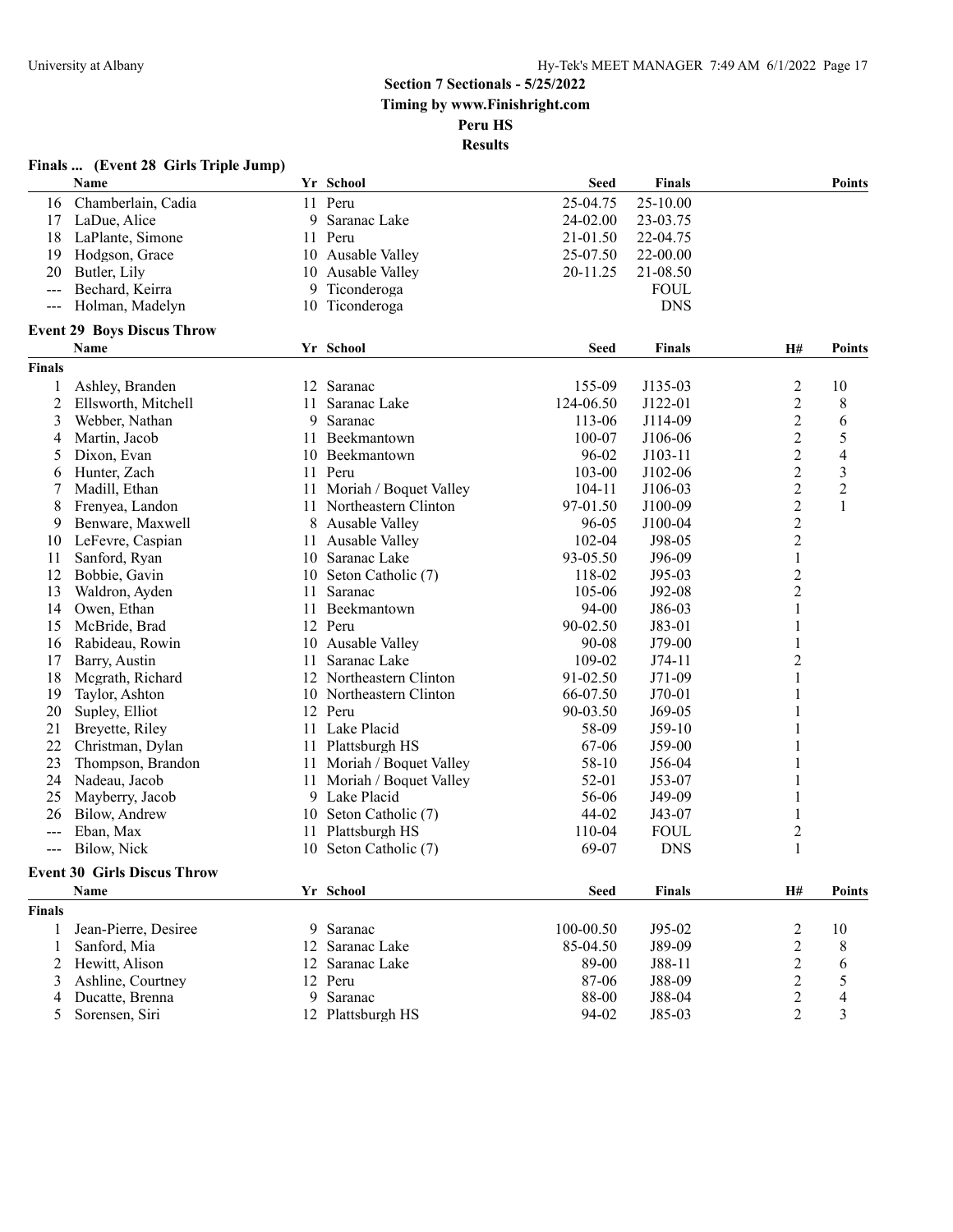**Results**

#### **Finals ... (Event 30 Girls Discus Throw)**

|                | Name                          |    | Yr School                 | <b>Seed</b> | <b>Finals</b> | H#             | <b>Points</b>  |
|----------------|-------------------------------|----|---------------------------|-------------|---------------|----------------|----------------|
| 6              | Whitehurst, Caroline          |    | 12 Peru                   | 84-08.50    | $J82-11$      | $\overline{c}$ | $\overline{c}$ |
| 7              | Coulombe, Leah                |    | 12 Northeastern Clinton   | 91-08       | J81-08        | $\overline{c}$ | 1              |
| 8              | Palmer, Sydney                |    | 11 Peru                   | 78-03       | J81-02        | $\overline{c}$ |                |
| 9              | Rich, Lizzie                  | 11 | Ticonderoga               |             | $J75-05$      | $\mathbf{1}$   |                |
| 10             | Heuer, Macey                  | 10 | Saranac                   | 78-08       | $J71-01$      | $\overline{c}$ |                |
| 11             | Trudo, Paige                  | 11 | Northeastern Clinton      | 68-04       | J69-06        | $\,1$          |                |
| 12             | Dumas, Morgan                 | 12 | Beekmantown               | 78-01       | J69-04        | $\overline{c}$ |                |
| 13             | Kelihananui, Ninah            | 11 | Plattsburgh HS            | 56-00       | $J66-10$      |                |                |
| 14             | Kidder, Ryen                  | 11 | Saranac Lake              | 67-06       | $J64-11$      |                |                |
| 15             | Lyons, Maria                  | 11 | Beekmantown               | 60-02       | $J59-10$      |                |                |
| 16             | Baker, Kennedy                | 12 | Plattsburgh HS            | 54-02       | J58-01        | 1              |                |
| 17             | Finley, Rachael               | 9  | Beekmantown               | 59-00       | $J57-10$      | 1              |                |
| 18             | Sucharzewski, Ava             | 9  | Ausable Valley            | $68 - 11$   | J56-06        | $\overline{c}$ |                |
| 19             | Shambo, Maegan                | 12 | Lake Placid               | 60-01.25    | $J53-06$      | 1              |                |
| 20             | Bushey, Mya                   | 11 | Ausable Valley            | 72-05       | $J53-04$      | 2              |                |
| 21             | Giovazzino, Isabella          |    | 10 Moriah / Boquet Valley | 61-01       | $J53-00$      | 1              |                |
| 22             | Madill, Alonna                |    | 10 Moriah / Boquet Valley | 63-04       | $J51-11$      | 1              |                |
| 23             | Jolicoeur, Quinn              |    | 10 Northeastern Clinton   | 50-06       | J47-09        | 1              |                |
| 24             | Johnston, Allisyn             | 11 | Seton Catholic (7)        | 38-11       | $J37-01$      | 1              |                |
| 25             | Perry, Maddy                  |    | 9 Ausable Valley          | 46-09       | $J33-00$      | 1              |                |
|                | <b>Event 31 Boys Shot Put</b> |    |                           |             |               |                |                |
|                | <b>Name</b>                   |    | Yr School                 | <b>Seed</b> | <b>Finals</b> | H#             | <b>Points</b>  |
|                |                               |    |                           |             |               |                |                |
| <b>Finals</b>  |                               |    |                           |             |               |                |                |
| 1              | Ellsworth, Mitchell           | 11 | Saranac Lake              | 50-02.50    | 49-00.50      | $\overline{c}$ | 10             |
| $\overline{c}$ | Ashley, Branden               | 12 | Saranac                   | 48-02.00    | 45-02.50      | $\overline{c}$ | 8              |
| 3              | Bobbie, Gavin                 |    | 10 Seton Catholic (7)     | 41-04.00    | 41-10.75      | $\overline{c}$ | 6              |
| 4              | Eban, Max                     | 11 | Plattsburgh HS            | 42-02.00    | 41-08.50      | 2              | 5              |
| 5              | Barry, Austin                 | 11 | Saranac Lake              | 40-06.00    | 40-07.00      | $\overline{c}$ | 4              |
| 6              | Cogswell, Dylan               | 10 | Saranac                   | 38-05.50    | 39-04.50      | 2              | 3              |
| 7              | Supley, Elliot                |    | 12 Peru                   | 38-01.00    | 39-01.00      | 2              | $\overline{2}$ |
| 8              | Lopez, Isiah                  | 10 | Saranac                   | 38-02.75    | 38-01.50      | $\overline{c}$ | $\mathbf{1}$   |
| 9              | Martin, Jacob                 | 11 | Beekmantown               | 36-11.00    | 36-11.50      | $\overline{c}$ |                |
| 10             | Isabella, Ben                 | 12 | Saranac Lake              | 38-05.00    | 35-08.00      | $\overline{c}$ |                |
| 11             | Hunter, Zach                  | 11 | Peru                      | 38-11.50    | 35-07.00      | 2              |                |
| 12             | Owen, Ethan                   |    | 11 Beekmantown            | 31-03.00    | 34-09.75      | 1              |                |
| 13             | Madill, Ethan                 | 11 | Moriah / Boquet Valley    | 32-04.00    | 34-06.50      | 1              |                |
| 14             | Hanson, Jack                  |    | 11 Peru                   | 34-09.00    | 34-06.00      | $\overline{c}$ |                |
| 15             | Dixon, Evan                   | 10 | Beekmantown               | 33-09.00    | 33-03.50      | $\overline{c}$ |                |
| 16             | Smith, Haidyn                 | 11 | Ausable Valley            | 32-11.00    | 31-11.75      | $\mathbf{1}$   |                |
| 17             | Mcgrath, Richard              |    | 12 Northeastern Clinton   | 28-04.00    | 31-03.00      | $\mathbf{I}$   |                |
| 18             | LeFevre, Caspian              | 11 | Ausable Valley            | 33-09.50    | 30-04.25      | $\overline{c}$ |                |
| 19             | Frenyea, Landon               | 11 | Northeastern Clinton      | 32-07.50    | 29-11.00      |                |                |
| 20             | Taylor, Ashton                | 10 | Northeastern Clinton      | 30-03.00    | 28-05.25      |                |                |
| 21             | Ganter, Chase                 | 9. | Ausable Valley            | 27-07.00    | 26-01.00      |                |                |
| 22             | Thompson, Brandon             | 11 | Moriah / Boquet Valley    | 24-11.00    | 25-04.75      |                |                |
| 23             | Christman, Dylan              | 11 | Plattsburgh HS            | 25-05.00    | 24-09.50      |                |                |
| 24             | Nadeau, Jacob                 | 11 | Moriah / Boquet Valley    | 21-07.00    | 23-01.25      |                |                |
| 25             | Mayberry, Jacob               |    | 9 Lake Placid             | 21-08.50    | 21-08.00      |                |                |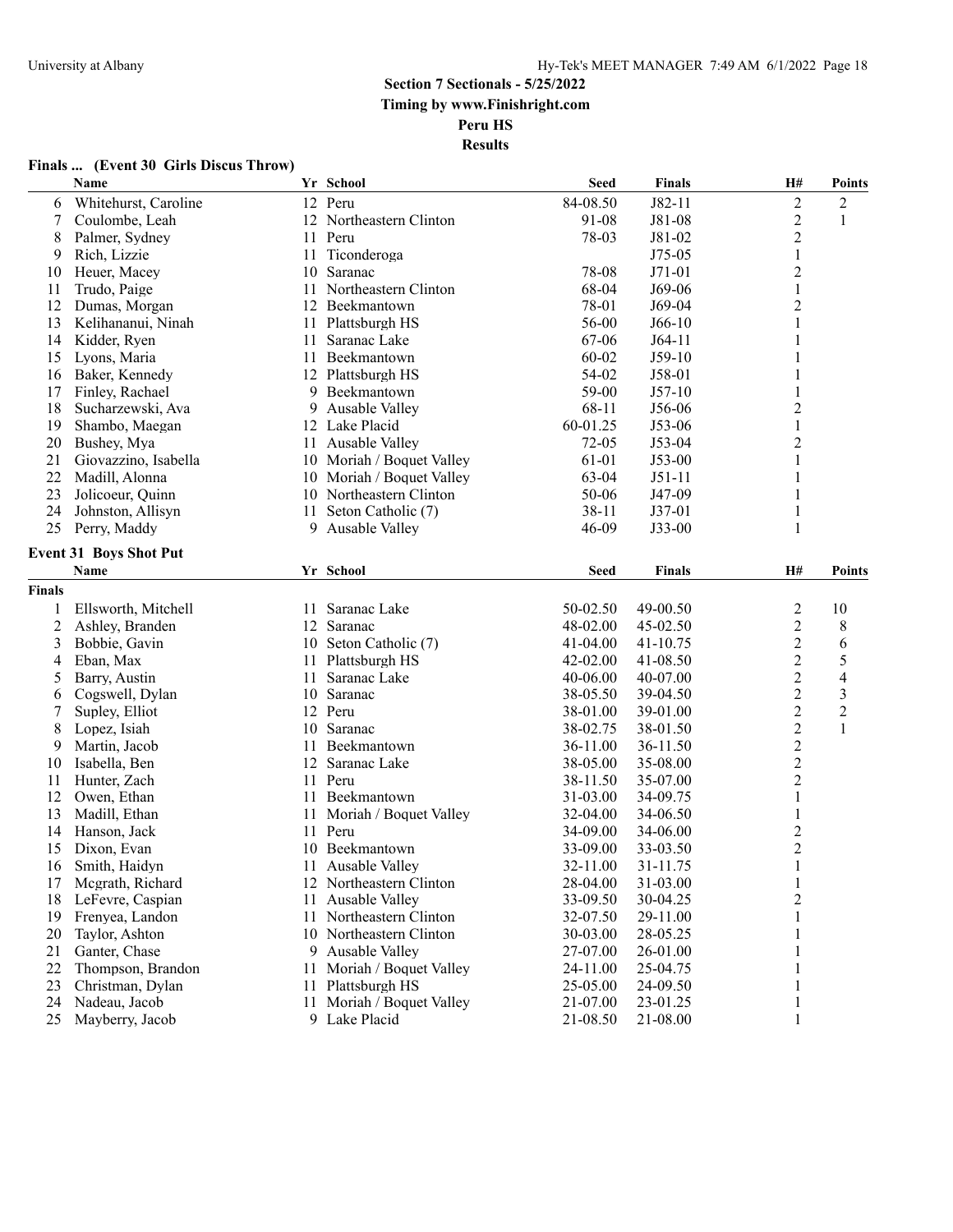|               | Finals  (Event 31 Boys Shot Put)<br>Name |    | Yr School                                | <b>Seed</b>               | Finals        | H#             | <b>Points</b>  |
|---------------|------------------------------------------|----|------------------------------------------|---------------------------|---------------|----------------|----------------|
| 26            | Breyette, Riley                          |    | 11 Lake Placid                           | 22-05.00                  | 21-03.00      | 1              |                |
| 27            | Bilow, Andrew                            |    | 10 Seton Catholic (7)                    | 19-01.00                  | 18-09.00      | 1              |                |
| $\frac{1}{2}$ | Bilow, Nick                              |    | 10 Seton Catholic (7)                    | 26-05.00                  | <b>DNS</b>    | 1              |                |
|               | <b>Event 32 Girls Shot Put</b>           |    |                                          |                           |               |                |                |
|               | Name                                     |    | Yr School                                | <b>Seed</b>               | <b>Finals</b> | H#             | <b>Points</b>  |
| <b>Finals</b> |                                          |    |                                          |                           |               |                |                |
| 1             | Rich, Lizzie                             | 11 | Ticonderoga                              | 22-08.00                  | J36-06.00     | 1              | 10             |
| 2             | Jean-Pierre, Desiree                     | 9  | Saranac                                  | 32-10.00                  | J33-00.25     | $\overline{c}$ | 8              |
| 3             | Sanford, Mia                             | 12 | Saranac Lake                             | 34-00.00                  | 32-08.00      | $\overline{c}$ | 6              |
| 4             | Coulombe, Leah                           |    | 12 Northeastern Clinton                  | 29-10.00                  | 28-07.50      | $\overline{c}$ | 5              |
| 5             | Kidder, Ryen                             | 11 | Saranac Lake                             | 29-04.50                  | 28-06.00      | $\overline{c}$ | $\overline{4}$ |
| 6             | Palmer, Sydney                           | 11 | Peru                                     | 26-00.00                  | 28-02.25      | $\overline{c}$ | $\mathfrak{Z}$ |
| 7             | Giovazzino, Isabella                     | 10 | Moriah / Boquet Valley                   | 28-05.00                  | 27-05.50      | $\overline{c}$ | $\overline{c}$ |
| 8             | Whitehurst, Caroline                     | 12 | Peru                                     | 28-07.00                  | J26-02.75     | $\overline{c}$ | 1              |
| 9             | Davis, Olivia                            | 11 | Saranac                                  | 25-00.50                  | 26-02.50      | 1              |                |
| 10            | Finley, Rachael                          | 9  | Beekmantown                              | 25-04.00                  | 26-00.50      | $\overline{c}$ |                |
| 11            | Dumas, Morgan                            | 12 | Beekmantown                              | 27-01.00                  | 25-09.00      | $\overline{c}$ |                |
| 12            | Ashline, Courtney                        |    | 12 Peru                                  | 26-08.00                  | 25-05.00      | $\overline{c}$ |                |
| 13            | Sorensen, Siri                           |    | 12 Plattsburgh HS                        | 27-01.00                  | 25-01.00      | $\overline{c}$ |                |
| 14            | Hewitt, Alison                           | 12 | Saranac Lake                             | 28-09.50                  | 24-10.50      | $\overline{c}$ |                |
| 15            | Trudo, Paige                             | 11 | Northeastern Clinton                     | 26-01.00                  | 24-09.50      | $\overline{c}$ |                |
| 16            | Sutphen, Haley                           | 9  | Ticonderoga                              |                           | 24-08.50      | 1              |                |
| 17            | Shambo, Maegan                           |    | 12 Lake Placid                           | 23-07.50                  | 23-02.00      | 1              |                |
| 18            | Kelihananui, Ninah                       | 11 | Plattsburgh HS                           | 22-02.00                  | 22-07.50      | 1              |                |
| 19            | Lyons, Maria                             | 11 | Beekmantown                              | 23-07.00                  | 21-07.00      | 1              |                |
| 20            | Madill, Alonna                           | 10 | Moriah / Boquet Valley                   | 21-03.00                  | 21-04.00      | 1              |                |
| 21            | Jolicoeur, Quinn                         |    | 10 Northeastern Clinton                  | 23-04.00                  | 21-01.00      |                |                |
| 22            | Sucharzewski, Ava                        | 9  | Ausable Valley                           | 22-09.50                  | 20-02.00      | 1              |                |
| 23            | Bushey, Mya                              | 11 | Ausable Valley                           | 21-04.00                  | 19-11.00      | 1              |                |
| 24            | Baker, Kennedy                           |    | 12 Plattsburgh HS                        | 23-04.00                  | 19-09.75      | 1              |                |
| 25            | Johnston, Allisyn                        | 11 | Seton Catholic (7)                       | 19-06.00                  | 19-08.50      | 1              |                |
| 26            | Perry, Maddy                             | 9  | Ausable Valley                           | 15-04.00                  | 16-09.75      | 1              |                |
|               | Ducatte, Brenna                          | 9  | Saranac                                  | 28-02.00                  | <b>JDNS</b>   | $\overline{c}$ | 1              |
| $---$         | Cohen, Harley                            |    | 10 Lake Placid                           | 18-04.50                  | <b>DNS</b>    | 1              |                |
|               |                                          |    | Women - Team Rankings - 16 Events Scored |                           |               |                |                |
|               | 1) Saranac                               |    | 200                                      | 2) Peru                   |               |                | 96             |
|               | 3) Plattsburgh HS                        |    | 71                                       | 4) Northeastern Clinton   |               |                | 67             |
|               | 5) Saranac Lake                          |    | 58.5                                     | 6) Ticonderoga            |               |                | 35             |
| 7)            | Seton Catholic (7)                       |    | 32                                       | 8) Moriah / Boquet Valley |               |                | 28             |
|               |                                          |    | 25                                       |                           |               |                |                |
|               | 9) Lake Placid<br>11) Ausable Valley     |    | 1                                        | 10) Beekmantown           |               |                | 11.5           |
|               |                                          |    |                                          |                           |               |                |                |
|               |                                          |    | Men - Team Rankings - 16 Events Scored   |                           |               |                |                |
|               | 1) Saranac Lake                          |    | 162                                      | 2) Saranac                |               |                | 117            |
|               | 3) Beekmantown                           |    | 96                                       | 4) Peru                   |               |                | 74             |